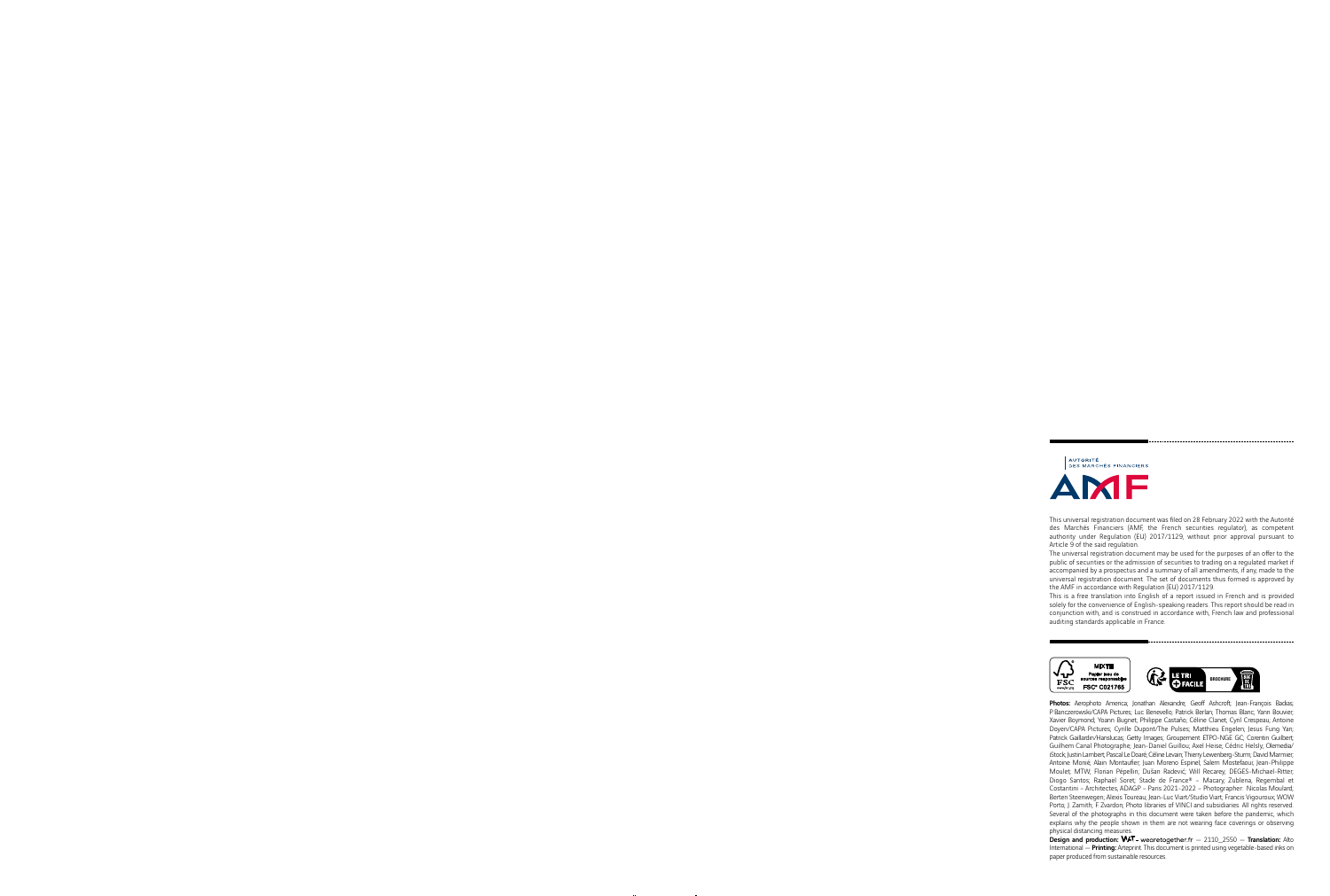## 4. Duty of vigilance plan

1

This section of the Universal Registration Document aims to satisfy the requirements of Law 2017-399 on the duty of vigilance of parent companies and subcontracting companies to identify risks and prevent severe impacts on human rights and fundamental freedoms, on people's health and safety and on the environment, resulting from the activities of the company, those of its subsidiaries or those of the subcontractors or suppliers with whom they have an established business relationship.

VINCI's duty of vigilance plan encompasses all entities controlled by VINCI as defined in Article L.233-3 of the French Commercial Code. It builds on the commitments in the VINCI Manifesto, the Code of Ethics and Conduct and, more broadly, Group policies that help prevent risks to people and the environment by promoting vigilance measures in the three areas covered by the duty of vigilance law.

The Ethics and Vigilance Committee regularly monitors execution of the duty of vigilance plan. This seven-member committee includes five Executive Committee members and is responsible for implementing and updating compliance systems covered by the Code of Ethics and Conduct, notably concerning the fight against corruption and the prevention of severe impacts on human rights and fundamental freedoms, on people's health and safety and on the environment, resulting from the Group's business activities. The committee meets at least once every quarter. In 2021, it met seven times, including three extraordinary meetings. It reports annually on its work to the Board of Directors' Strategy and CSR Committee.

### 4.1 The Group's organisation, business activities and value chain

Due to the very nature and diversity of its businesses and activities, VINCI is first and foremost a multi-local Group. Regardless of whether its companies develop construction projects or infrastructure concessions, they are locally based operations and produce locally with mainly local management, partners and staff, for local use in local conditions. VINCI is made up of a network of companies, often small or medium-sized, that have long-established roots in their operating regions and that strive to contribute positively to their development.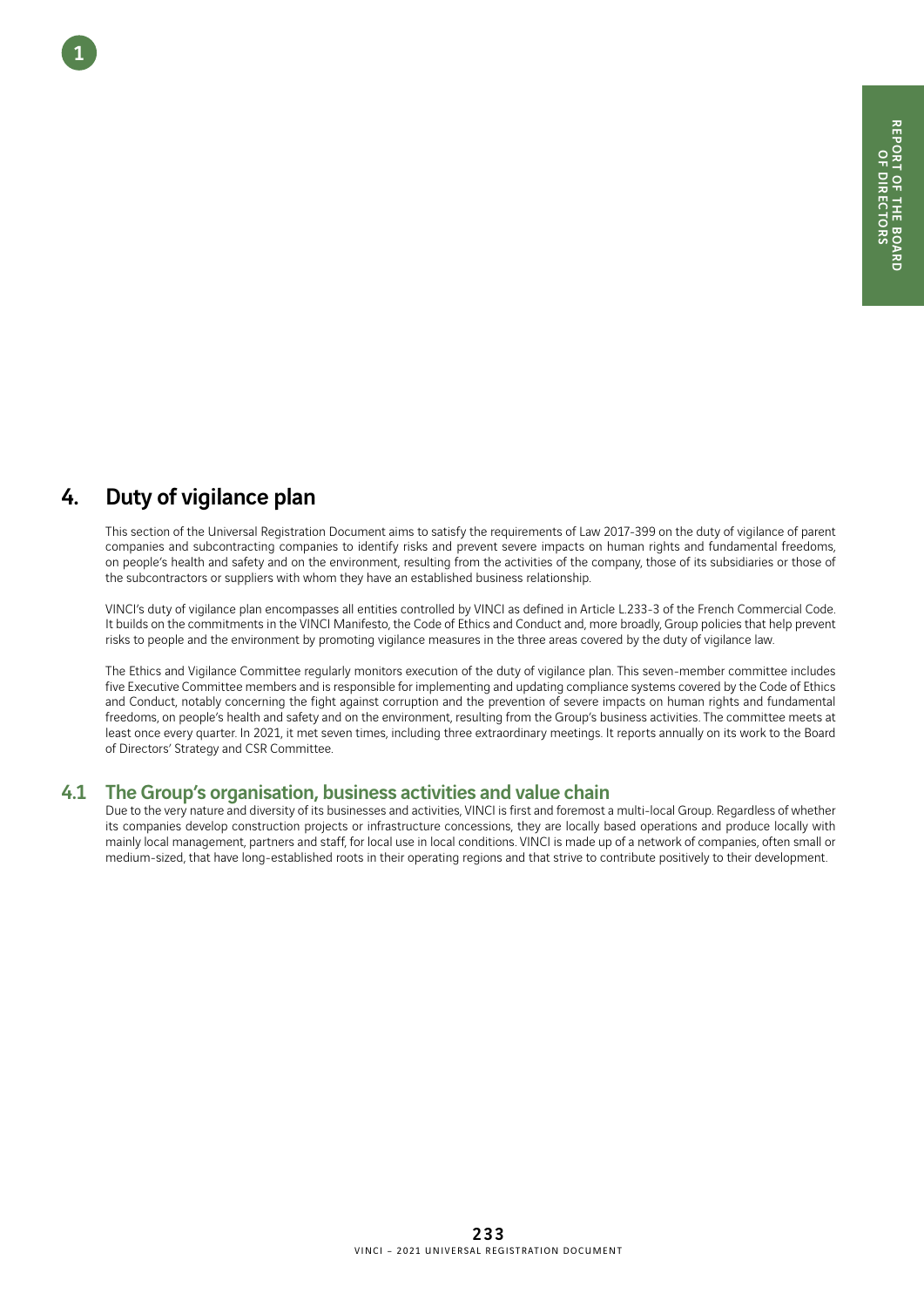

Companies in the Group frequently undertake project-based work. This means that they provide services over periods ranging from a few weeks to a few years, for projects of varying sizes and natures. They work with a variety of partners, service providers and subcontractors, also for varying periods of time. The projects they work on can involve anywhere from a few to a few thousand workers, in different geographical areas. Sometimes the Group's companies are the subcontracting companies, but just as often they are subcontractors themselves. In either case, they depend on and must answer to customers with widely ranging requirements and priorities regarding environmental, employment and social issues. They work in continually changing environments, with each project having its own ecosystem. Any action taken must be targeted and adapted to address the project's specific operational, social and environmental issues.

Another feature of the construction, energy and concessions businesses is the fact that operations are often highly integrated, meaning that a significant portion of the supply chain operates on VINCI sites. Subcontractors and temporary workers of all levels work directly alongside the Group's teams at its construction and operation sites. Due to this situation, the subcontractor supply chain is closely monitored and subject to the same rules as the direct workers. Given the cyclical nature of the Group's business activities, subcontractors and temporary employment agencies fulfil an essential role and account for a significantly high volume of purchases. Accordingly, they have been given a high priority among the areas for improvement addressed in VINCI's duty of vigilance plan. The Group's other purchases (the main categories of which include materials, such as concrete and bitumen, and purchased or leased worksite equipment) are also, by nature, mainly local and often part of a short supply chain. They are gradually being incorporated into the Group's duty of vigilance plan (see paragraph 2.2, "Relations with suppliers and subcontractors", page 197).

### **36%** of purchases are for subcontracting services

Whatever the business activities or projects of VINCI companies, and regardless of whether their customers are public (such as public or local authorities or government-owned companies) or private (such as property developers or other private-sector companies), VINCI's companies invariably serve customers who order the design or construction of infrastructure or who delegate its management, maintenance and operation. VINCI companies perform their work under contract and report continuously on their activity to their customers and, in some cases, to the inspection bodies and regulators in charge of project monitoring and inspection. In an intensely competitive industry, VINCI companies not only meet the requirements set by customers, but also strive to spread best practices, including in social and environmental matters, while complying with applicable laws and the Group's commitments. Projects undertaken on behalf of public authorities increasingly include social and environmental obligations that are reported on and verified on a regular basis. Lastly, Group companies operate within a value chain involving a large number of players (architects, design firms, engineers, regulators, inspectors, investors, lenders, partners, government and local authorities, etc.) in addition to its customers. Since Group companies do not necessarily act as the subcontracting company, they are not always in a position to choose which service providers, techniques and supplies are employed.



VINCI takes all of these parameters into account in designing and implementing vigilance measures that are relevant and effective with regard to its organisation, business activities and value chain.

### 4.2 Duty of vigilance with regard to health and safety

As its activities carry inherent risks, health and safety at work is a priority issue for VINCI. The Group's aim is to achieve zero accidents, a goal that applies to all employees and external staff working at construction or operating sites under the control of a Group company. Due to continually changing jobs, materials, equipment, techniques, processes and new technologies, there is a need to continuously reinforce health and safety practices. VINCI not only applies rules and procedures, but also continuously fosters a culture of safety for all. The Group's safety culture permeates every level of the organisation and involves all employees from site teams to managers, including temporary and subcontractor staff.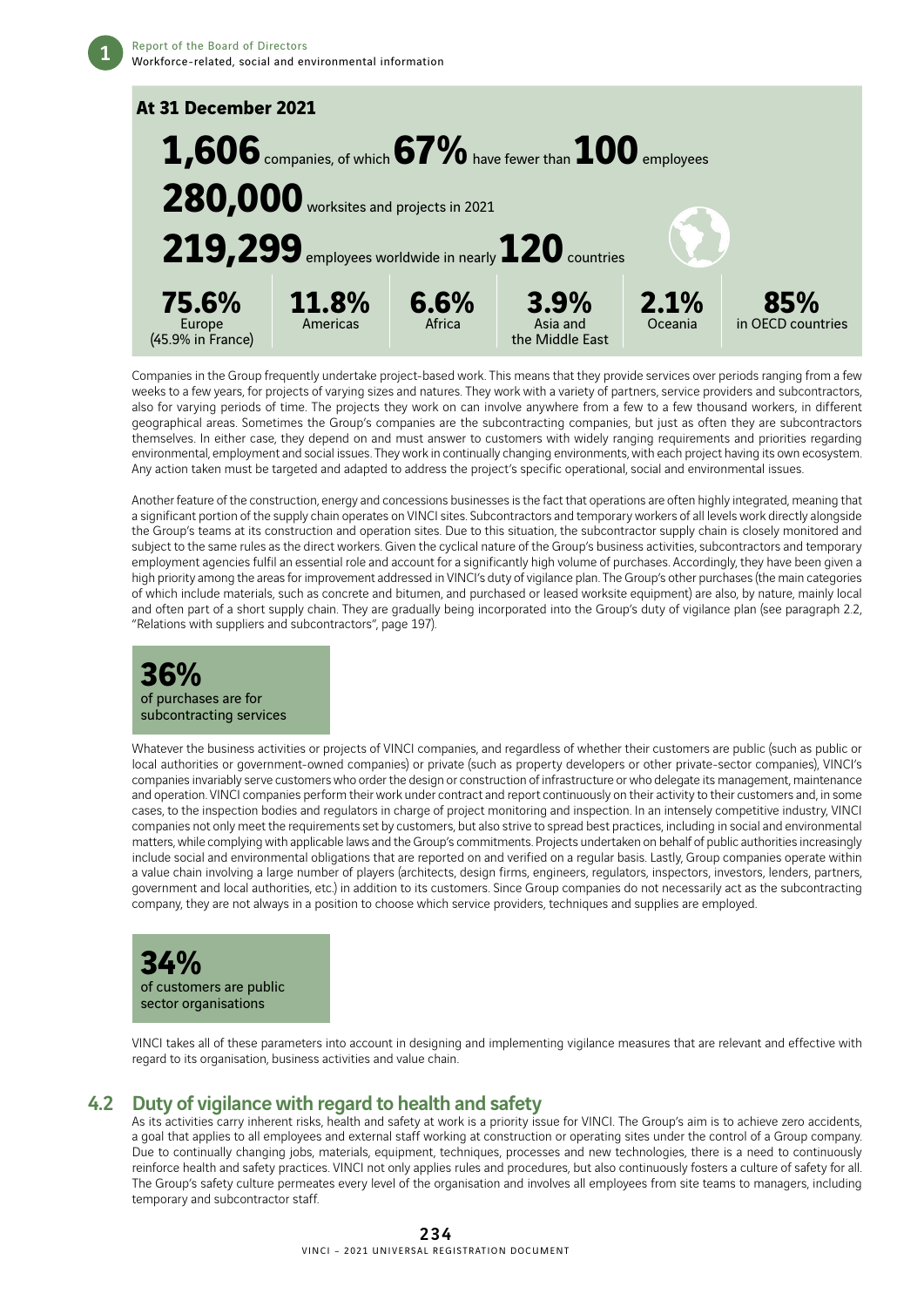1

Additional information is provided in the section on workforce-related information (see paragraph 1.2, "Health, safety and security of employees, temporary staff and subcontractors", pages 177 to 180).

VINCI employs the following strategies to embed its culture of safety for all into every level of the Group.



### 4.2.1 A Group framework driven by managers and a health and safety network

#### • One reference framework for all

The joint declaration signed by the Chairman and Chief Executive Officer of VINCI and by the Secretary of the European Works Council, "Essential and Fundamental Actions Concerning Occupational Health and Safety", provides the Group's reference framework. It is available in 22 languages and published on VINCI's website (https://www.vinci.com/publi/manifeste/sst-2017-06-en.pdf). Steady, constructive social dialogue informed this declaration, which is part of VINCI's continuous efforts to engage all employees in a shared safety culture. It is also intended to help the Group's partners reach their own safety improvement goals.

In operational terms, the declaration states that a risk assessment must be carried out in advance of every work situation, including unplanned situations, and that appropriate preventive measures arising from the assessment must be incorporated into operating procedures and processes. In addition to collective protective measures, entities must provide workers with personal protective equipment suited to each work situation and ensure that every worker fully understands the risks associated with their activity and the measures to be followed to reduce them. Employee representatives are kept informed of action taken to prevent workplace accidents and occupational hazards and contribute their own proposals. Occupational health and safety awareness and training programmes are essential to ensuring that all workers understand the risks. Employees must be trained during their work hours and be given clear instructions and explanations relating directly to their job or task.

Since real and sustainable improvement cannot be achieved without measuring outcomes, VINCI assesses the effectiveness of its action using relevant indicators, which are presented and discussed to determine what steps can be taken to further improve results. Companies methodically and thoroughly investigate every accident and share the findings with employee representatives. Efforts to identify hazardous situations and near misses aim not only to reduce the number of accidents but above all to embed the safety culture into everyone's daily work.

These foundational rules apply to everyone, at every operating site or worksite at which VINCI companies oversee operations, and across all businesses, all companies and all countries where the Group operates. In compliance with the global framework, each business line adapts and implements its health and safety policy to closely address local challenges.

#### • Manager accountability and a large support network of health and safety specialists

VINCI's managers bear the primary responsibility for instilling and promoting the Group's safety culture. This responsibility is shared among the different levels of management in its business lines, divisions and companies. Dedicated occupational health and safety departments and a worldwide network of more than 2,500 employees in health and safety roles support managers in spreading the safety culture. They work together to implement an occupational risk prevention management system that complies with VINCI's requirements and reflects the realities of their entity or project.

At Group level, health and safety policy is supervised by the Health and Safety Coordination unit, under the authority of the VINCI Executive Committee. The Coordination unit is chaired by a member of the Executive Committee and made up of the health and safety directors of the Group's business lines and divisions. Its mission is to build a common safety culture, mainly by facilitating the sharing of best practices and feedback among business lines, assessing existing procedures, delivering reliable indicators and initiating improvements. It meets regularly with the Executive Committee to debrief and discuss accidents and significant events. The Health and Safety Coordination unit also works together to assess the sector's human resources needs and promote mobility. It also launches foresight approaches to address emerging business risks and takes action to develop innovation in health and safety.

Business lines and divisions structure their activities to enable the development of a common language and tools, which they use to monitor actions and results; reliably collect feedback, share information and issue alerts; and analyse trends in their business activities so they can enhance their risk prevention. Each business line or division has a coordinating body to help cascade information throughout the organisation. For example, the health and safety directors of VINCI Autoroutes and VINCI Energies hold a coordination meeting every quarter. At VINCI Construction, the coordination team meets monthly. The head office of VINCI Concessions produces a monthly report of health and safety data from all entities, including those that are not fully consolidated and their subcontractors. The international network of health and safety experts ensures that the safety culture spreads across borders, sharing best practices developed in various countries and ensuring that rules and tools are understood and applied by all. The health and safety departments at the head offices of business lines and divisions facilitate safety audits across their organisation and help to integrate new companies.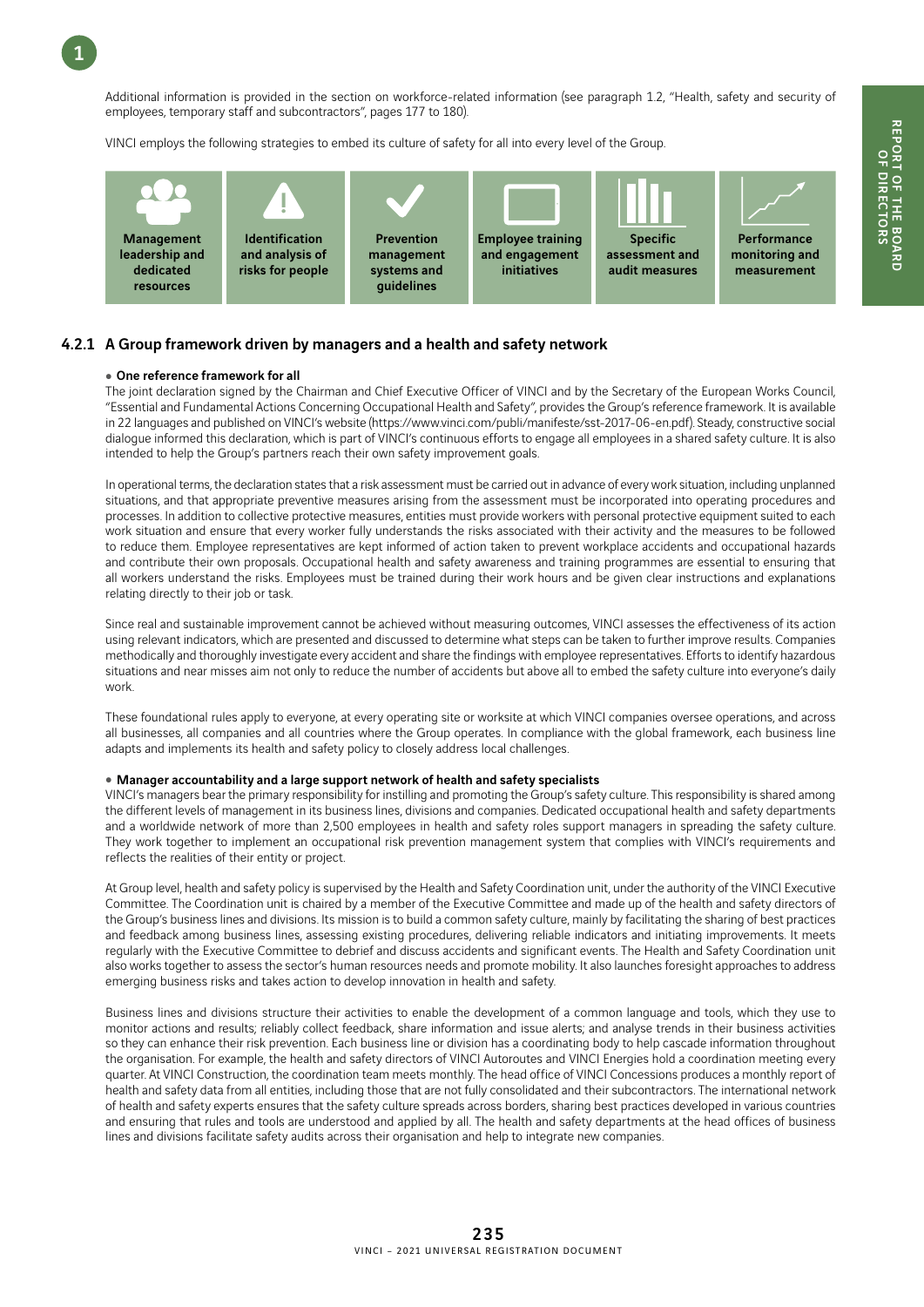

#### 4.2.2 Major risk identification and assessment

A targeted approach, based on the business activity and country, has always been fundamental in identifying and preventing risks to people's health and safety. Each business line and division maps its major risks based on its operational experience so that it can take preventive measures that are best suited to its business activities and local context.

A health and safety risk analysis is conducted ahead of any work situation. It takes into account the work environment, the characteristics of the project under consideration and its specific technical requirements. These multiple layers of analysis are needed to develop a response that is tailored to the operational issues of each project, business activity and country.

The Institute for an Industrial Safety Culture (ICSI) assisted VINCI in 2018 in mapping major risks at Group level. ICSI interviewed the health and safety directors of VINCI business lines and divisions over several months to identify the major risks that the Group's activities have in common and to assess the tools used to manage these risks. The Health and Safety Coordination unit reviews this risk map every year.

The risk mapping identified six major risk categories and their associated types of potentially major events. A major risk is defined as the actual or potential risk that a major event occurs and has severe consequences for a subject (employee, temporary worker, subcontractor or third party). Severity level is determined based on situations and events that have actually occurred as well as those that were potentially serious, meaning that in slightly different circumstances, the consequences could have been major.

| <b>Major risk categories</b>                      | Types of potentially major event                        |
|---------------------------------------------------|---------------------------------------------------------|
|                                                   | Collision with moving equipment or materials            |
| Risks relating to moving objects                  | Collision with worksite machines or vehicles            |
|                                                   | Collision with third-party vehicles                     |
|                                                   | Blows from falling objects or materials                 |
| Risks relating to falling objects or loads        | Blows from the collapse of a structure                  |
|                                                   | Crushing from the fall of a suspended load              |
| Risks relating to working at height               | Falling from heights                                    |
|                                                   | Electrocution                                           |
| Risks relating to energised or pressure equipment | Projection of high-pressure fluids                      |
|                                                   | Projection of pressure machinery parts                  |
| Risks relating to handheld mechanical tools       | Cuts and punctures from sharp handheld mechanical tools |
| Risks relating to road traffic                    | Road accidents                                          |

#### 4.2.3 Policies tailored to the activities of business lines and divisions

In response to identified risks, business lines and divisions develop their own risk prevention policies. These establish a set of guidelines to be applied by all operations in their scope. As a result, each entity applies guidelines from multiple sources – the Group, the business line, the division and the entity itself. These rules strengthen and complement one another, producing a response that is tailored to the on-the-ground realities of each sector, activity or operational context. They form the framework that determines the preventive actions to be incorporated into operating procedures, work instructions and the organisation of work. All business lines apply special scrutiny to major risks. These guidelines and the resulting actions taken are part of a continuous improvement effort and are regularly reviewed, especially in response to health and safety audit results, employee surveys and feedback and analysis of accidents and near misses.

In 2021, VINCI Concessions published a safety handbook that describes the five pillars of its safety culture. These mainly focus on understanding and integrating the Group's requirements; ensuring manager training, involvement and evaluation; carrying out in-depth analyses of risks and accidents and sharing and communicating the results; and spreading the safety culture in every country by engaging employees, their representatives and outside companies. This document was made available in 12 languages and shared with all companies. These entities are responsible for applying the guidelines and developing an action plan tailored to their situation. Subcontractors participating in the construction and operating phases are included in the health and safety management system.

VINCI Energies supports the view that a strong safety culture must be embedded in the everyday practices of each individual. It promoted the six pillars of its safety culture during Safety Week. The pillars are the common areas on which all companies must collectively focus for a stronger safety culture: exemplary leadership, transparency, sharing of lessons learned, commitment, risk awareness and understanding of procedures.

In 2021, VINCI Construction fully revised its health and safety policy, as a consequence of the business line's recent reorganisation. It created working groups to share best practices and innovations from both of the now merged business lines and to enhance and strengthen the shared safety culture. The culture's three core values were quickly identified: transparency, exemplary conduct and dialogue. The business line continues to apply existing guidelines, such as the "Building in safety" methodology, which provides a framework for managing risks at each of a project's key stages. It incorporates safety concerns into work instructions and procedures early on, beginning at the design stage. During the work execution phase, the works manager holds a pre-start briefing with the site team prior to starting a new job to ensure that everyone has fully understood the work that has to be done and the safety measures that need to be taken. Whenever a situation is unclear or a change is made that could create a hazard, the "Building in safety" approach also encourages participants to stop and alert their supervisor. Most entities combine the approach with golden rules to be followed by all workers to prevent major risks. Many other country-specific and business-specific guidelines are applied to improve the management of major risks. Based on the results of a survey on health and safety climate perceptions, to which more than 33,000 employees responded, VINCI Construction held workshops to discuss the findings. Many of its entities apply a root cause analysis process after an accident or near miss.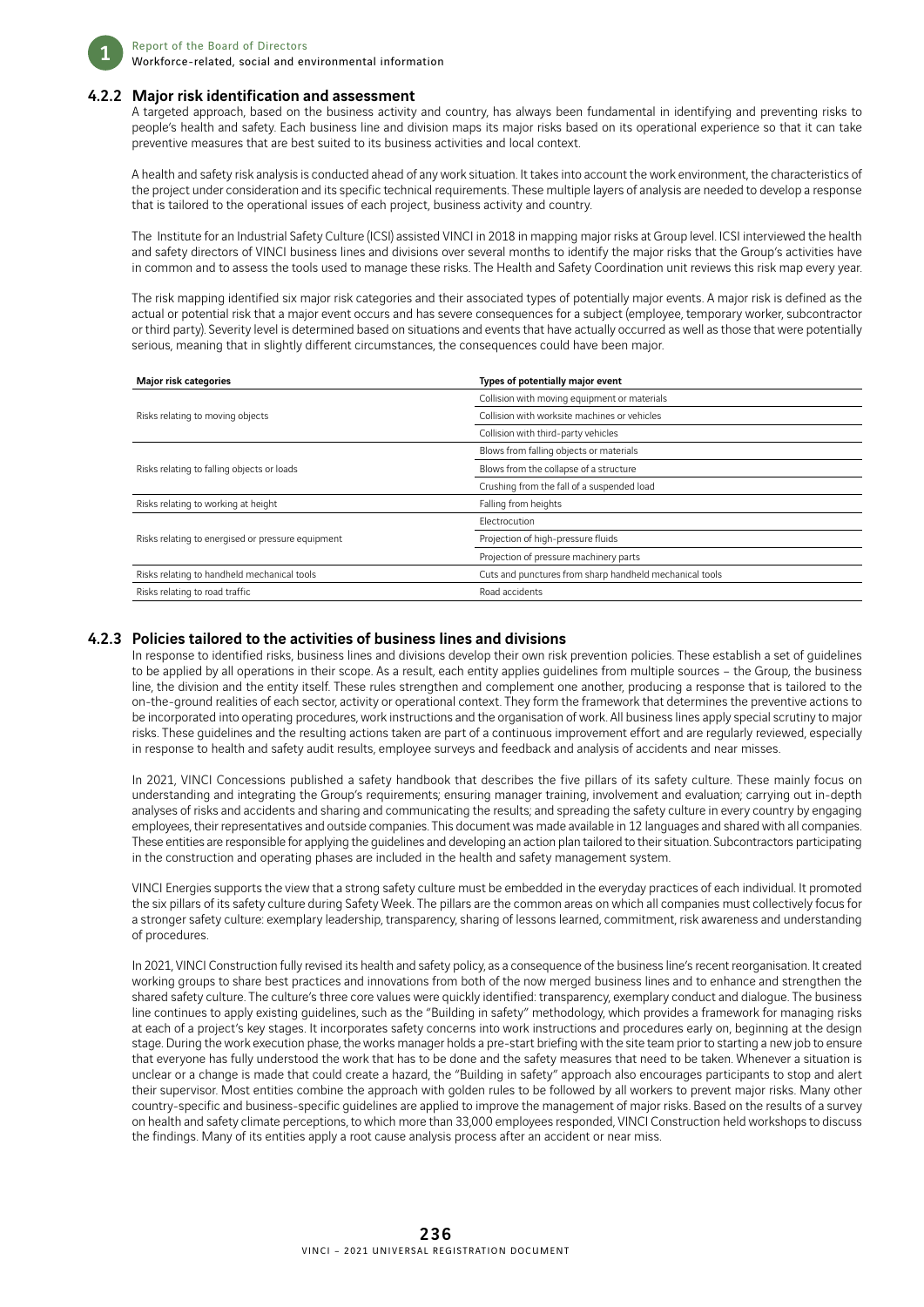Business lines also develop their own guidelines to address a specific major risk. For example, VINCI Autoroutes observed an average of one maintenance van collision in its motorway network every week. To remedy this situation, it launched an ambitious action plan in the beginning of 2020, involving the collection of detailed statistics of van collisions, the updating of procedures and equipment, and a system to inform motorway users. Implementation of the plan continued in 2021, with encouraging initial results. VINCI Autoroutes worked to improve motorway intervention procedures, in collaboration with French government agencies, and to evolve equipment, such as by developing an AI-powered intrusion and collision detection system. To protect the "men and women in yellow", communicating to motorway users and personnel is as essential as ever. This year saw the launch of a new awareness and action campaign in social networks and other media, called #Exposed. Damaged patrol vehicles were displayed at various motorway rest areas to expose to public view the consequences of collisions mainly caused by fatigued or distracted drivers.

#### 4.2.4 Actions taken to foster a safety culture shared by all

#### • Dialogue with employees and their representatives

In the policies implemented by business lines and divisions, the participation of employees and employee representatives is central to building a safety culture, as emphasised in the Group's joint declaration. Consulting employees and keeping them informed are critical factors in their level of uptake and engagement across the organisation.

Business lines and divisions regularly meet with employee representative bodies to present initiatives in progress and report on outcomes. As a result of this social dialogue, specific agreements have also been negotiated and entered into with trade unions. In 2021, 25 health, safety and prevention agreements were signed by Group companies (33 in 2020). Following recommendations made by the Group Works Council, VINCI companies in France with over 50 employees are encouraged to set up a health, safety, and working conditions committee (CSSCT), thus going beyond legal obligations. Furthermore, companies of any size are advised to hold a regular economic and social committee meeting every month, and to check the organisation's progress on prevention, health and safety indicators at every meeting. Outside of France, some divisions and companies have formed health and safety committees whose members include employee representatives, even if the law does not require it. VINCI looks to these committees to provide local insight and enhance risk prevention at its worksites and operating sites by suggesting areas for improvement, monitoring measures and assessing the need for any adjustments.

## **1,577**

1

meetings of health, safety and working conditions committees across the Group in 2021

Various Group entities also offer training to employee representatives to boost their participation and help them carry out their duties regarding health, safety and working conditions. The training is delivered by VINCI's health and safety specialists, by trade union representatives or by professional organisations such as the French Professional Agency for Risk Prevention in Building and Civil Engineering (OPPBTP).

Health and safety is a core component of all social dialogue between the Group and the Group Works Council or the European Works Council. In 2021, as part of its continuous dialogue with Building and Wood Workers' International (BWI), VINCI signed the latter's "Declaration on Healthy and Safe Workplaces" in support of the recognition of occupational health and safety as a fundamental right by the International Labour Organisation (ILO).

Dialogue is also maintained through employee surveys. VINCI Construction has made the decision to investigate employee perceptions of the safety climate at least every two years. These surveys are administered at division and company level to capture the on-the-ground realities of operating sites and worksites. Subcontractors and temporary workers are encouraged to participate. In 2021, VINCI Construction France surveyed perceptions of its safety communication. The study, which is being finalised, used a sample of nearly 650 employees, including managers and site teams, representing the different business activities and regions. Soletanche Freyssinet also conducted a survey of its entire workforce of 22,000 a month before International Safety Day in 2021. The questionnaire was anonymous to encourage respondents to answer freely. Half of the items applied to the division, and the other half applied to the local company. In addition to getting direct feedback from site teams at worksites, it aimed to give local managers a sense of their workers' perceptions. The response rate was high and, on International Safety Day, the results were shared locally to encourage group discussion on how to drive improvement in each company and in the division.

#### $\bullet$  Engaging employees in everyday prevention through alert mechanisms and the processing of reports

The joint declaration emphasises that any situation observed by employees that represents an imminent threat to health and safety must be immediately reported to the employer or relevant superior and that no employee can be reprimanded for making such a report. Likewise, depending on the operational context, employees can avail themselves of procedures such as exercising the right to refuse work, if they believe the situation presents a serious and imminent danger to their life or health. Employees are strongly encouraged by managers to raise alerts and report hazards. Business lines and divisions continue to develop and disseminate new digital applications to ease the reporting of hazardous situations and near misses and facilitate the processing and sharing of this information.

An application called MoveSafe was launched in May 2019 for all VINCI Autoroutes companies. It enables any employee to electronically report any information about a dangerous situation or near miss. Employees have made more than 3,500 reports, together helping to raising safety levels in the company. In addition, local risk prevention groups are set up every quarter in regional divisions. Their members are employees from all business activities, and as such can discuss occupational health and safety issues with full knowledge of the local context.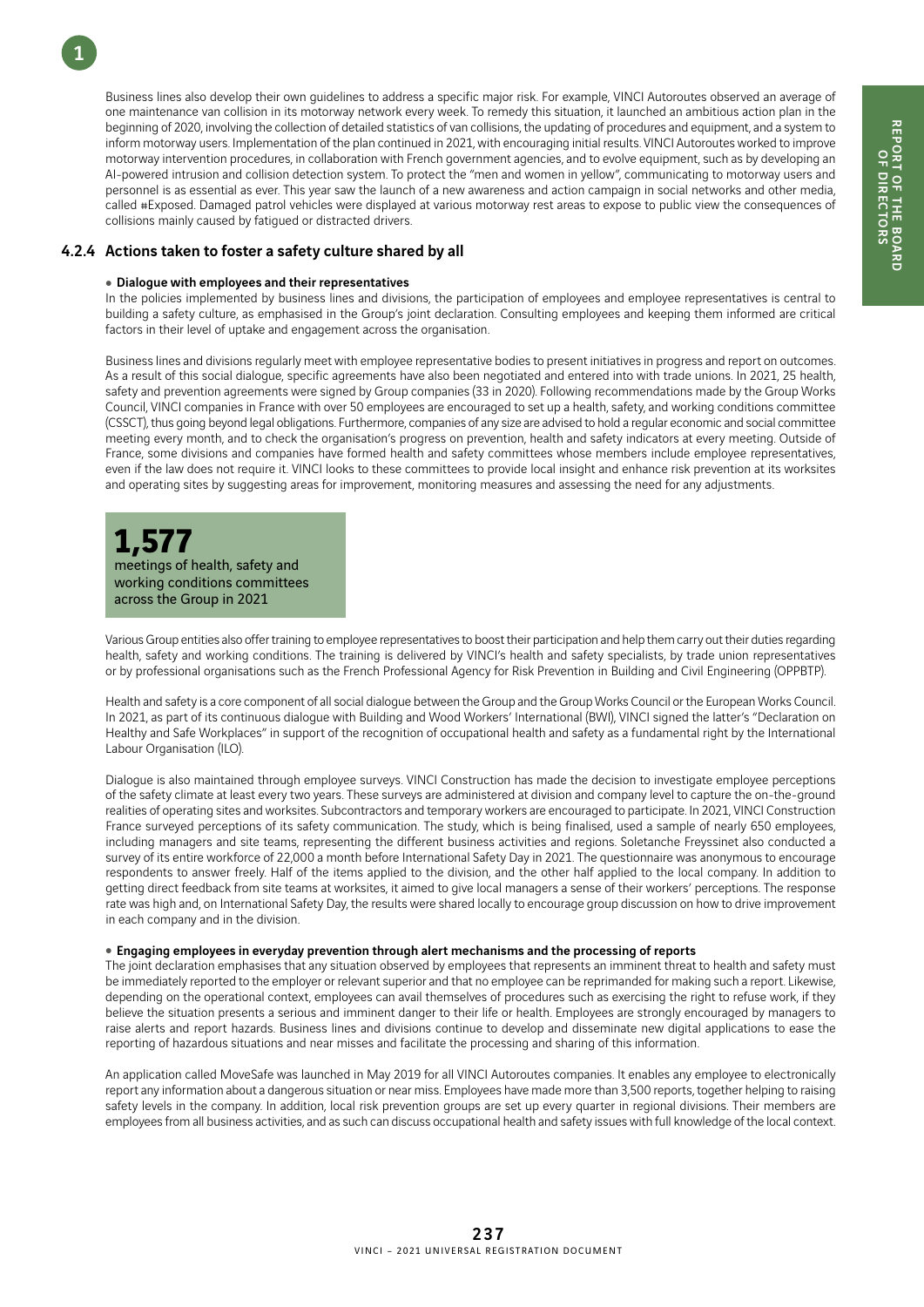At VINCI Energies, the Safety Up application, which is available in 10 languages and has been downloaded by more than 18,500 employees, can be used to report hazardous situations as well as share best practices and news flashes. The application was designed as an awarenessraising tool and is co-managed centrally and by companies, with the close involvement of managers, to encourage local communication and use within companies. It is the most frequently downloaded application for use "in the field" at VINCI Energies.

At VINCI Construction, applications like Watch and Notify make it easy for any employee to report a hazardous situation or a best practice observed at a worksite using their smartphone. These apps are interfaced with internal incident management and reporting systems, which ensures the traceability, reliability and dissemination of the information. They make life easier for users and enable companies to implement appropriate measures to reduce their major risks. The most frequently occurring situations are analysed to identify corrective actions to be taken. Likewise, for all potentially serious incidents, the underlying causes are systematically investigated.

Discussion sessions with employees are regularly held to obtain their input on accident analysis and the measures that should be introduced, and also to keep them informed of accident investigations and the corrective action that was taken to prevent similar situations from happening again. Suggestion boxes are frequently set up at worksites and in companies to encourage all workers to speak up freely, regardless of their employment status, report any difficulties encountered and propose their own ideas.

#### • Continuous on-the-ground training of employees

Each business has its own toolbox of measures and integrates health and safety awareness into its daily routines, such as pre-start and pre-task briefings and 15-minute safety sessions. Initiatives such as these have been rolled out by most of VINCI's businesses and offer daily opportunities to review basic safety rules, explain operating procedures, introduce the work environment and involve employees, temporary workers and subcontractors. These initiatives are coordinated by HSE officers with visible support and commitment from the managers of the worksite or operating site. Many awareness-raising and training sessions focus on issues specific to each activity, such as working at height, driving vehicles or hand injury risks.

Innovation is a core component of training, to continuously improve its effectiveness and adapt it to changing activities. For example, some businesses use virtual reality simulation training. 4D visualisation has also been employed to re-enact accidents and potentially serious incidents and better analyse the root causes, followed by feedback sessions with workers, managers and outside staff to share the lessons learned from the experience. VINCI Construction developed Alive on Site, a tool used to film employees, with their consent, as they perform a job and view the images later with the team in charge to detect risky behaviours and best practices. This session is facilitated by a safety instructor, most often from outside the worksite, to encourage open sharing and discussion. The aim of these on-the-ground analyses is to encourage participants to share their points of view and heighten their awareness of risks, both individually and as a group. Special attention is paid to the training of new employees and lesser skilled workers, for whom accident rates are often higher.

### **37%** of training hours in 2021 devoted to health and safety, totalling more than 1.5 million hours

In addition to daily on-site training of employees, the Group continues to make online content available at any time, via its e-learning platform Up!. In 2021, employees had access to more than 650 training resources in health and safety (490 in 2020), which accounts for 7% of the full catalogue. The business lines' training centres deliver business-oriented technical and practical training. Group companies work with professional associations and with secondary and higher education schools and training centres, specifically to incorporate safety issues into occupational training.

#### • Manager involvement and accountability

Managers and executives undergo dedicated training to reinforce the safety culture in leadership and foster leadership accountability for health and safety performance. Worksite visits by managers are a well-established practice; all companies across the Group arrange these on a regular basis. Health and safety are an agenda item of management committee meetings at every business line, division and company. Managers' performance is increasingly assessed against criteria linked to the results of health and safety measures and their demonstrated involvement in promoting prevention initiatives.

For example, at VINCI Construction, the "Managing Safety" programme promotes five essential actions, the first of which is to assess managers' safety culture prior to their annual performance review. The programme addresses the organisational and human factors in accident prevention. It aims to help entity managers to develop a just culture and to better prevent accidents by understanding their root causes. At VINCI Concessions, training for managers is the second of the five pillars of its safety culture. All managers must be trained in prevention basics to ensure that they incorporate these rules into the organisation of work. A new e-learning module for managers will be launched in 2022. Managers are also expected to proactively manage health and safety through actions ranging from carrying out safety inspections to interviewing injured workers and responding to surveys. At VINCI Energies, a new "Safety Excellence" course was added to the VINCI Energies Academy catalogue of basic training. Many other courses - such as those for operational directors, business unit managers, project directors, project managers and worksite managers – were updated to incorporate the core "Safety Excellence" messages.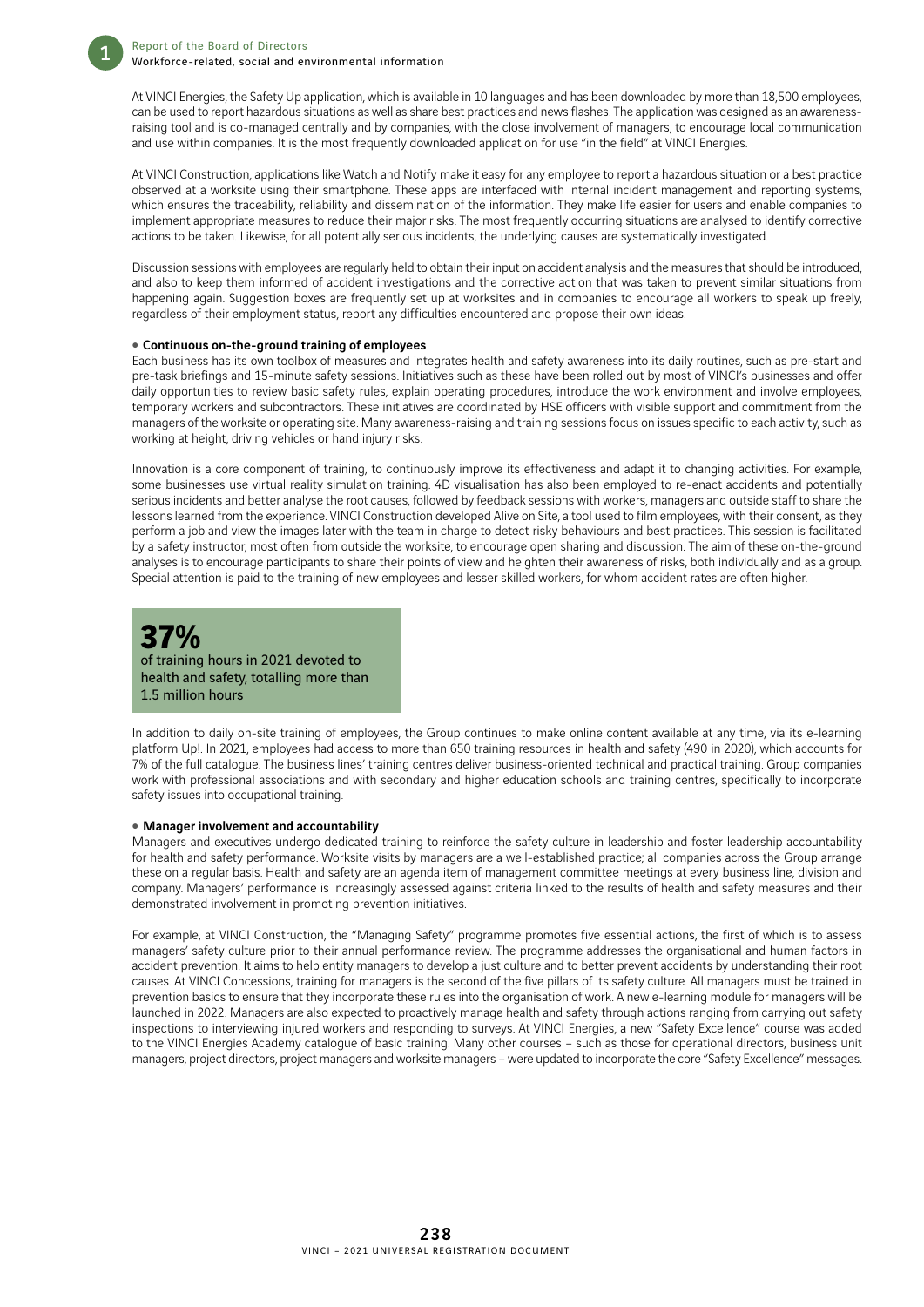#### ● Safety incentives for employees

1

Safety incentives, rewarding employees for achieving safety goals, are implemented at the Group's highest level of leadership. For example, the short-term variable remuneration of VINCI's Chairman and Chief Executive Officer is linked to environmental, social and governance (ESG) criteria, which include health and safety indicators. The Board of Directors' Remuneration Committee defines and assesses these criteria.

Likewise, the long-term variable remuneration paid to a large number of Group managers is based in part on improvements to workplace safety performance. Safety criteria also determine the short-term variable component of the remuneration of many managers and, frequently, the performance bonuses awarded to production workers up to the operator level.

Most collective profit-sharing agreements signed by the Group are based on operational as well as financial performance and include criteria such as improvement of workplace safety indicators.

#### ■ Health and safety events to drive employee engagement

Dedicated health and safety events organised in each business line and division are an important driver of engagement among employees and partners. These events enable managers to demonstrate their commitment to safety, visibly and to all employees, and help embed the safety culture across the organisation. Temporary workers, subcontractors and customers all participate in the conferences, workshops, training sessions, simulation exercises and other activities rolled out for each event. Each year, VINCI Energies organises Safety Week, a flagship event celebrated by every entity, worksite and operating site, in addition to many other awareness, training and risk prevention initiatives also rolled out locally. Safety Week is an opportunity for all teams to focus on their safety commitments and suggest ways to improve their company's safety performance, which will shape a shared strategic plan.

In May 2021, the global workforce of VINCI Construction companies – a total of over 115,000 people – took part in Safety Days, with each division holding events to promote the three core values of dialogue, exemplary conduct and transparency. In October 2021, VINCI Concessions chose "Stay alert, be aware and take action to keep safe" as the theme for its International Safety Week. All 90 operating entities in 25 countries, including head offices, held health and safety events, in which more than 30,000 employees and partners participated.

Also in 2021, VINCI Autoroutes held its fifth Prevention Challenge contest, expanding it to include all of the business line's departments and head offices. To raise the visibility of initiatives and enable voting by all employees, a video presentation of each project was posted online. Project teams had to demonstrate employee engagement and how their project supports the 2020-2022 health and prevention policy. The various projects addressed managing prevention, training, worksite and operating site safety and targeted employees of VINCI as well as those of external companies. In addition to being a key reminder of the importance of proactive health and safety management, the competition highlights the need to continuously innovate to instil a safety culture shared by all.

In addition to the actions taken by business lines, many VINCI subsidiaries also organise in-house events and competitions to reward health and safety initiatives and increase their visibility.

### • Managing and preventing risks for employees of subcontractors and temporary employment agencies

VINCI's Subcontractor Relations Guidelines (https://www.vinci.com/publi/manifeste/cst-en.pdf) underscore the Group's commitment to ensuring the same level of security for its own employees and those of its subcontractors.

The established procedures at a construction or operating site make no distinction between employees of Group companies and temporary workers or subcontractors. Health and safety requirements are stated in advance, included in specific contract clauses and verified by Group companies. They range from the wearing of suitable personal protective equipment to reporting accidents or any other continuous reporting obligation regarding on-site hazards. Specific criteria may be applied as of the selection phase and lead to the subcontractor being disqualified. Health and safety teams analyse accidents, especially serious or potentially serious accidents, and use their findings to update action plans and create a safer environment for outside workers. All staff are included in the safety audits conducted at sites. The health and safety coordination unit may hold meetings to assess subcontractor compliance with contractual obligations. As a general rule, workers employed by subcontractors or through temporary employment agencies not only attend global events and on-site training, but also take part in discussion workshops on improving prevention at construction and operating sites. In many cases, indicators for divisions and companies do not distinguish between permanent staff and temporary workers, and they increasingly include subcontractors. Efforts to improve prevention among temporary workers and subcontractors go beyond verifying compliance. The Group also takes steps to help its partners elevate their safety standards and implement more effective actions, especially in countries where the safety culture is not as strong.

In 2012, VINCI Autoroutes launched its "Zero Accident Programme Management" campaign after a string of serious incidents occurred at worksites. This policy aims to improve safety for all construction site workers, from the design phase to completion, based on three pillars: one, reinforcing contractual safety obligations in works contracts; two, increasing the on-site presence of programme managers (participation in pre-start meetings, internal and external site audits, training and awareness events, awards presented to the most engaged companies, etc.); and, three, ensuring that VINCI Autoroutes support teams share their feedback and experience from safety incidents with operational workers. Since the policy was implemented, the number of lost-time workplace accidents has been reduced by two-thirds. In 2021, as the policy's 10th anniversary approached, each regional department invited outside experts to a day of workshops on the commonest hazardous situations and exchanging virtuous practices. More events will be held in 2022 to celebrate the policy's 10 years of existence and chart its evolution for the next decade.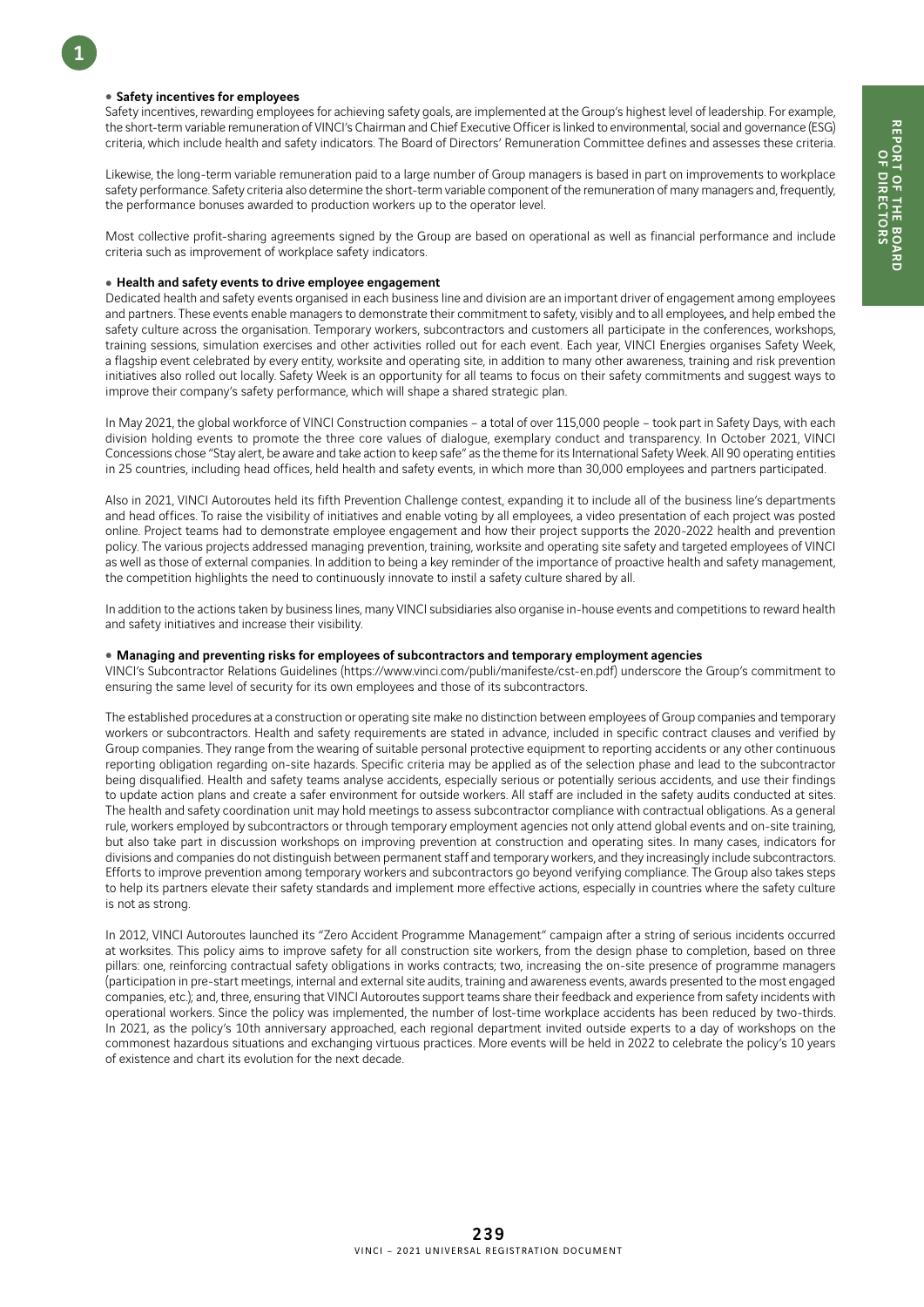VINCI has implemented a framework agreement for use in the approval process for temporary employment agencies, incorporating health and safety criteria. For example, agencies must disclose their health and safety data and demonstrate an established safety culture, such as a safety training program for workers. It is compulsory for Group entities to use approved agencies to recruit their temporary workers. Agency-specific action plans have been developed as needed, on a case-by-case basis, and include measures to better protect the safety of temporary workers. These include worker surveys, reporting on the outcomes of prevention initiatives, company-led awareness and training events and improved recording of workers' safety documents (such as the Carte BTP – a professional identification card for construction site workers). In France, temporary workers who successfully complete a two-day safety training session and assessment can obtain a safety passport called Pasi. The passport demonstrates acquisition of the safety fundamentals that every worker must understand before starting work on a construction site. VINCI Construction France initially created the Pasi after observing a higher frequency of accidents among temporary than permanent staff, and now the Pasi is used throughout the industry.

## **23%**

of temporary employment agencies did not meet the Group's ESG criteria during the latest approval process

#### 4.2.5 Assessing the situation of subsidiaries, subcontractors and suppliers

Safety audits carried out by VINCI's network of health and safety specialists are foundational to its health and safety policy. These experts, along with the health and safety departments of business lines and divisions, plan and conduct safety audits at operating sites and worksites controlled by Group companies. They also share and analyse results, monitor trends and tailor the actions taken to their operations. Business lines and divisions use common tools to facilitate the reporting, consolidating and sharing of information, especially audit results. The Group is also expanding cross auditing among its various companies. Since the established procedures at a construction or operating site make no distinction between employees of Group companies, subcontractors and temporary workers, audits apply to the entire site and all staff at the site. In addition to the business line and division level, risk management systems are also in place at project and site level to ensure that those measures relating to health and safety are effectively applied. Any nonconformity is followed up until it is corrected.

As an example of these audit systems in business lines and divisions, VINCI Construction Grands Projets has a dedicated audit unit within its Quality, Safety, Environment and Information Systems Department (DQSE-I). Its management committee sets an audit schedule each year, based on operational priorities and risks. VINCI Construction Grands Projets' head office audits each project every two years, to ensure that its management system fully complies with safety requirements. These requirements reflect applicable standards (such as ISO 9001, ISO 14001 and ISO 45001), guidelines applied by VINCI, VINCI Construction and VINCI Construction Grands Projets' head office, as well as a project's specific contractual requirements (as defined by the safety plan, environment plan, quality plan, process map, requirements of partners and other interested parties, laws and regulations in force, local standards, etc.). ISO 9001, which is a core standard for audits, also covers all aspects relating to the management, selection, monitoring and assessment of subcontractors. Upon completion of an audit, observations are shared with the heads of the relevant project and the audit report is sent to management at every level, including the general management of VINCI Construction Grands Projets. Once the audit report is received, the entity suggests actions to remedy any issues. Project managers and the audit unit share responsibility for monitoring the action plan: in general, the project's QSE manager informs the auditor when a measure is implemented and provides evidence of its achievement. Periodic updates on progress, supporting documentation and trends are also provided. In 2021, 22 audits were conducted, compared with 16 the previous year.

As well as these internal audit systems, audit procedures relating to health and safety at Group entities may also involve obtaining certifications, creating a need for external audits. Every regional division and the head office of VINCI Construction France is ISO 45001 certified (Occupational Health and Safety Management System). The three VINCI Autoroutes concession companies with operations activities are also all ISO 45001 certified. Following Cofiroute's certification in April 2019, ASF and Escota completed the certification process in 2021. The audits required to maintain certification provide opportunities to periodically assess the quality and maturity of various aspects and to identify strengths, opportunities for improvement and any nonconformities. The aspects covered include company policy, leadership and management engagement, employee participation, training and awareness, work preparation and organisation; management of materials, equipment and products, risk prevention for external companies, regulatory compliance and accident management. These audits are followed internally by operational reviews in regions and a central management review, at which times corrective actions are determined and new objectives set.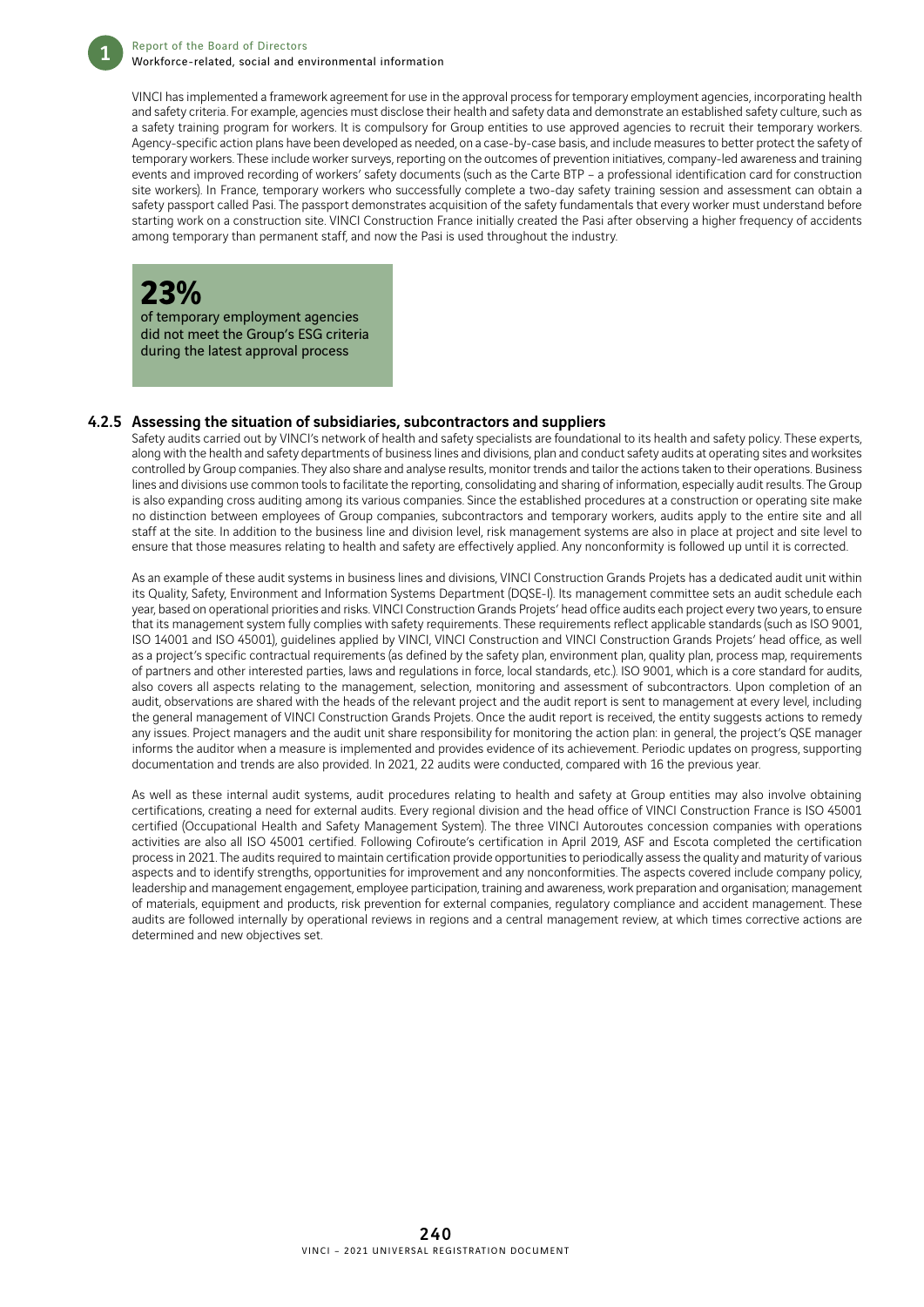#### Health and safety audit procedures in VINCI business lines

- A health and safety policy, system, internal audit schedule and dedicated department for every VINCI business line
- Close involvement of company managers in audit outcomes and improvement actions to be taken

• Health and safety audits conducted on worksites and sites under operation by health and safety officers at different levels of the organisation (more than 2,500 employees in health and safety roles) and by teams from Group departments

- Inclusion of all site personnel (VINCI employees, temporary workers, subcontractors, etc.) in safety audits on worksites and sites under operation
- Expansion of cross auditing among companies

1

- Continuous certification process under way in the Group (ISO 45001, MASE, etc.)
- VINCI Construction: 85% of revenue certified ISO 45001 and 13% of revenue certified MASE
- Eurovia: 53% of revenue from the works activity certified ISO 45001
- VINCI Energies: 36% of revenue certified ISO 45001, 7% of revenue certified MASE and 15% certified LSC, VCA or SCC
- VINCI Autoroutes: 100% of in-service motorways certified ISO 45001
- VINCI Concessions: 51% of revenue certified ISO 45001

#### 4.2.6 Monitoring the effectiveness of measures put in place

#### • Reporting and analysis of accidents and potentially serious incidents

VINCI's business activities expose employees and other workers at its worksites and operating sites to risks with potentially serious consequences. All Group companies must have a system in place to report accidents and potentially serious incidents. Every accident must be recorded and analysed; appropriate action must be taken and monitored. If an accident occurs, an investigation into the root causes is carried out. Organisational factors, such as procedures and equipment, and human factors are examined using proven tools and methodologies. Health and safety specialists and managers alike regularly receive specific training on how to effectively investigate incidents. The results of the investigations are reported and discussed at every management level, from the company to the division or business line, in the presence of health and safety directors. Based on the results, changes may be made to work procedures, materials and equipment, which are then communicated to all employees and people working at the site, using dedicated online and on-site resources, as well as during in-person meetings so that staff can dialogue and interact.

At their own level, the business lines and divisions develop accident reporting tools and applications to facilitate the sharing and spread of best practices across business lines and divisions, especially relating to the analysis of accidents, near misses and potentially serious incidents with regard to major risks. The health and safety departments of business lines and divisions consolidate reported information according to precise rules, enabling them to detect and analyse trends. This insight informs actions to prevent a serious accident from happening in similar circumstances. These tools are regularly fine-tuned, to enhance experience-sharing when recurring risks are observed at several entities, to develop action plans at the right level of the organisation, to increase actions and campaigns to prevent a specific risk and to reassess, as needed, risks identified as major. For example, VINCI Concessions rolled out an application for sharing analyses of accidents or near misses in a fact sheet format that any entity can view, enabling companies to learn from the similar experiences of others. Emphasis is placed on potentially serious incidents. The bilingual app attracted more than 1,000 unique visitors in one year.

#### $\bullet$  Monitoring and alert procedure for fatal accidents

Every fatal accident is immediately notified to VINCI's Executive Management and thoroughly and methodically investigated. All the involved parties participate in an in-depth analysis and a full report is made to VINCI's Chairman and Chief Executive Officer, to the relevant members of the Executive Committee and to the Group Human Resources Director. The report includes a detailed description of the circumstances of the accident, an explanation and analysis of the causes and a presentation of the corrective actions that have been taken. Its purpose is to ensure that all necessary steps have been taken and shared throughout the Group to improve prevention measures in place and prevent another accident from occurring in similar circumstances. The Bureau members of the European Works Council are also informed and involved. They receive quarterly updates on accidents, regardless of the country where they occurred. This procedure applies systematically, whether the victim is a Group employee, a temporary worker, an employee of a subcontractor, joint contractor or leasing company, or a third party.

#### • Assessments shared with the Group's executive leadership

The management committees of the Group's business lines and divisions are kept informed of reports of serious accidents and potentially serious incidents. More generally, health and safety performance is measured and tracked using relevant indicators, which are presented to the management committees of business lines and divisions, to enable improvement actions to be discussed and leadership engagement to be renewed. At VINCI Autoroutes, the management committee examines key indicators every two weeks. Furthermore, management reviews are held annually to analyse results obtained and set new goals for the future. At VINCI Concessions, the safety policy is championed by a Safety Committee, which meets twice a year and is chaired by the CEO. At these meetings, the committee assesses the progress made and the achievement of action plans. At VINCI Construction, every meeting of managers opens with a safety update; likewise, at the start of every Executive Committee meeting, members review significant events and monthly results. At VINCI Energies, prevention and the safety culture form an integral part of the Executive Committee's responsibilities. The Executive Committee and the management committees review detailed analyses of major accidents and other potentially serious incidents to better learn from them and prevent them from happening again.

Presentations are also made to the Board of Directors' Strategy and CSR Committee, Remuneration Committee and Appointments and Corporate Governance Committee, in order to evaluate managers' performance, and to the entire Board of Directors.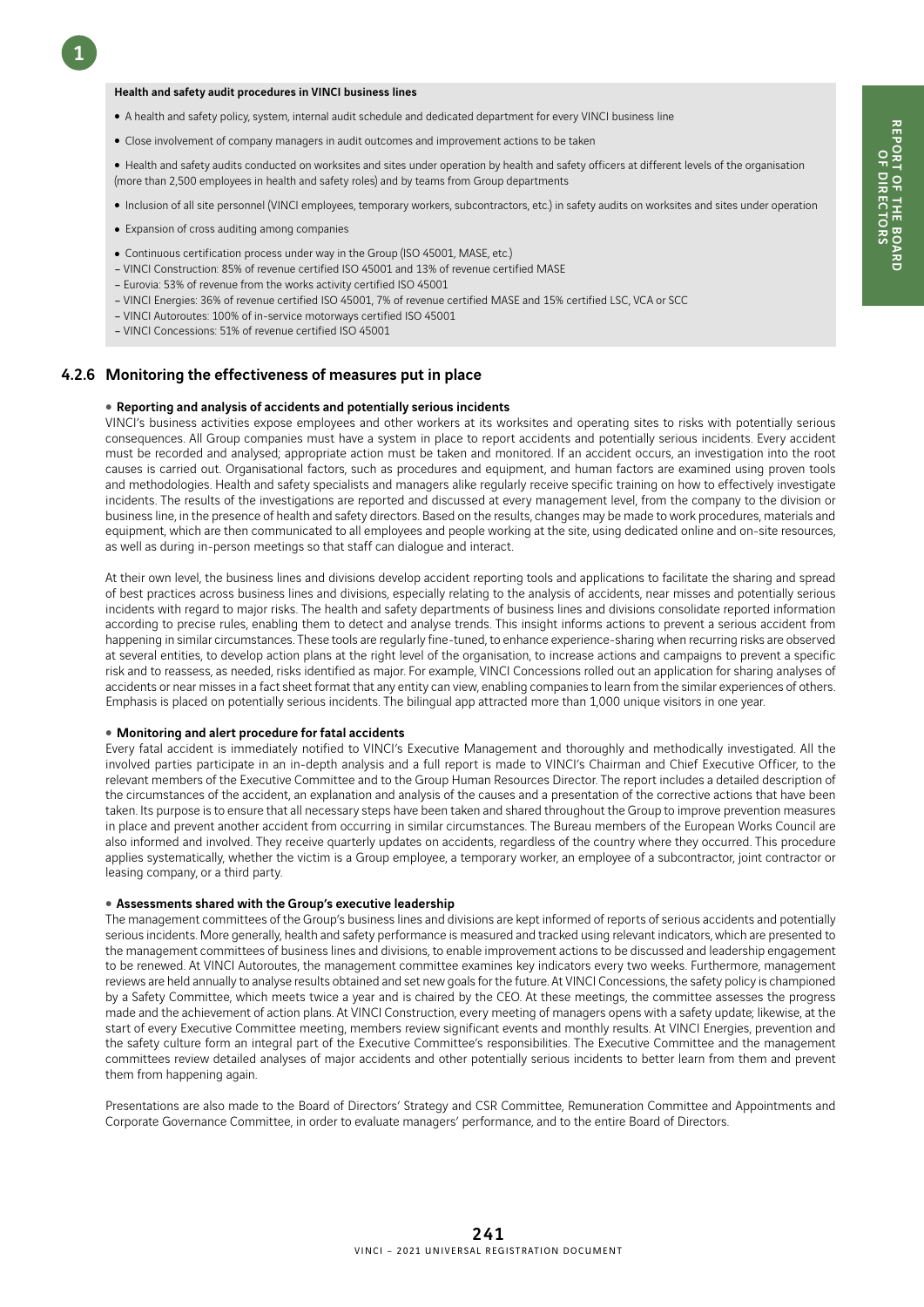

The close monitoring carried out by the Group and its business lines and divisions may trigger the commissioning of a third-party audit, especially in the event of the decline of a key performance indicator.

#### Main performance indicators in 2021

- Lost-time workplace accident frequency rate, worldwide:
- VINCI employees (\*):5.74 in 2021 (5.32 in 2020 and 6.84 in 2016)
- Temporary staff: 13.54 in 2021 (14.09 in 2020 and 10.54 in 2016)
- Workplace accident severity rate (VINCI employees)<sup>(+)</sup>:0.42 in 2021 (0.43 in 2020 and 0.47 in 2016)
- Percentage of Group companies with no lost-time workplace accidents: 73% in 2021 (75% in 2020 and 70% in 2016)

#### **Definitions**

- Lost-time workplace accident frequency rate = (number of lost-time workplace accidents × 1,000,000)/number of hours worked
- Workplace accident severity rate = (number of days lost due to workplace accidents × 1,000)/number of hours worked

*(\*) These indicators were verified with a reasonable level of assurance by an independent third party.*

### 4.3 Duty of vigilance with regard to human rights

VINCI has made public commitments to respect, protect and promote the rights of people and local communities that may be impacted by its projects and activities. The Group continuously strengthens its procedures to assess and prevent human rights risks, while also assisting its entities to engage on the issue and find operational solutions. This is because it understands that issues affect people's lives at the local level and considers that solutions must therefore be developed on the ground, close to its operations. Fully aware of the complexity of the challenge, VINCI has also adopted a continuous improvement approach with its stakeholders and peers.

#### 4.3.1 Major risk identification and analysis

A Human Rights Steering Committee, comprised of the human resources directors of all business lines and divisions, was set up at the end of 2015 to undertake the extensive work required to identify the Group's major risks. Employee consultations and discussion forums were held, at which representatives of organisations or companies outside the Group sometimes participated to share their experience. The steering committee also took into account international standards, specialist research, guidelines and previous work produced by the Group (such as its handbook on fundamental social rights or standards for workers' accommodation).

#### Main international standards and conventions underlying VINCI's approach

- Universal Declaration of Human Rights (UDHR)
- International Covenant on Civil and Political Rights (ICCPR)
- International Covenant on Economic, Social and Cultural Rights (ICESCR)
- Eight fundamental conventions of the International Labour Organisation (ILO)
- Organisation for Economic Co-operation and Development (OECD) Guidelines for Multinational Enterprises
- United Nations Guiding Principles on Business and Human Rights

This analysis of risks and issues was also informed by the human rights impact assessment commissioned by VINCI in Qatar and carried out by an independent third party, Business for Social Responsibility (BSR), in 2015. The methodology used for the impact assessment was to identify, in the different sets of codified rights, those issues that were salient to the Group's activities. Interviews were held with key VINCI stakeholders, such as the Building and Wood Workers' International (BWI), the International Labour Organisation (ILO), the International Organisation for Migration (IOM), the French National Consultative Commission on Human Rights (CNCDH), the Danish Institute for Human Rights, and non-governmental organisations having worked on human rights issues in that region (Amnesty International, Human Rights Watch, Engineers Against Poverty, Business & Human Rights Resource Centre, etc.).

In the summer of 2016, the Human Rights Steering Committee validated five salient issues, broken down into 17 specific themes. They describe areas where VINCI's activities can have a significant impact on human rights, which include those of employees, subcontractors, temporary workers, local residents and local communities. Since their publication, the relevance of the salient issues identified has been confirmed by various Group entities and validated by feedback from operational teams in different countries. Likewise, dialogue with members of the European Works Council has not led to any change in the risk map to date.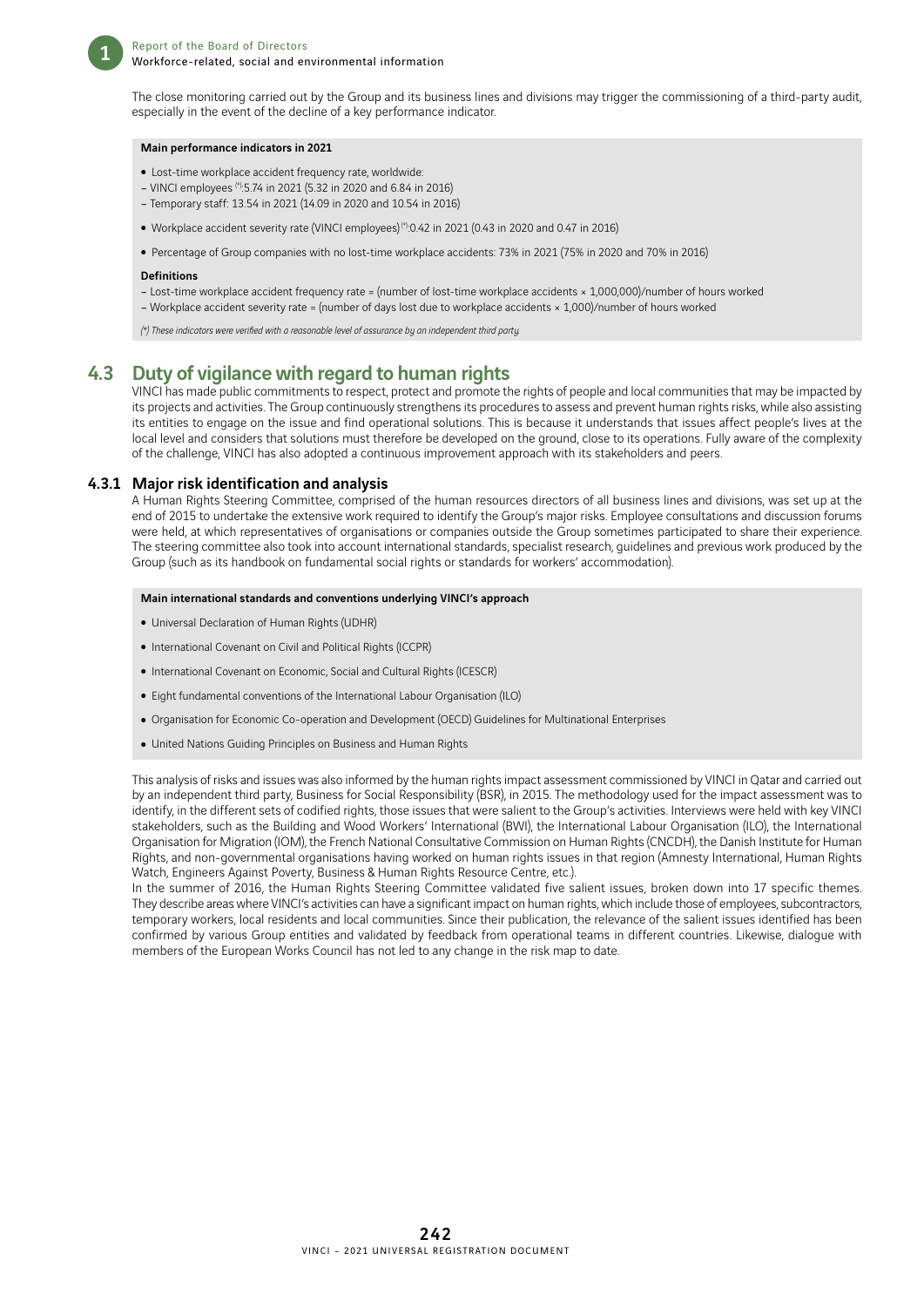| <b>Salient issues</b>                            | <b>Description</b>                                                                                                                                                                                                                                                                                                                                                                                                                                                                                                  | <b>Themes</b>                                                                                                                                                                                                            |
|--------------------------------------------------|---------------------------------------------------------------------------------------------------------------------------------------------------------------------------------------------------------------------------------------------------------------------------------------------------------------------------------------------------------------------------------------------------------------------------------------------------------------------------------------------------------------------|--------------------------------------------------------------------------------------------------------------------------------------------------------------------------------------------------------------------------|
| 1. Labour migration<br>and recruitment practices | In the course of their activities, VINCI companies may recruit migrant<br>workers, whether directly or through temporary employment agencies.<br>The situation of these migrant workers can reflect a range of scenarios,<br>depending on the conditions of their migration. Due to varying<br>recruitment practices and national legislation on migration, risks of<br>serious breaches of the rights of migrant workers, such as the risk of<br>forced labour, might arise.                                       | 1. Recruitment fees and debts<br>2. Contract substitution<br>3. Work permit, ID, visa, passport and exit permit                                                                                                          |
| 2. Working conditions                            | This issue relates to potential breaches of fundamental employment<br>rights that could result from a lack of vigilance concerning working<br>conditions, such as wages and their payment, number of hours worked,<br>paid holidays and employment benefits, and restrictions to freedom of<br>association. Given the nature of the Group's activities, employee health<br>and safety is a separate important issue, which has been specifically<br>addressed by the Group and its various entities for many years. | 4. Wage levels<br>5. Working hours<br>6. Paid holidays and other benefits<br>7. Workers representation<br>8. Hiring underage workers<br>9. Discrimination<br>10. Occupational health and safety<br>11. Worksite security |
| 3. Living conditions                             | Group companies may supply accommodation to workers, due to the<br>size, location or mobile nature of certain projects or worksites. In these<br>cases, employers must ensure that the living conditions provided to<br>workers quarantee their physical security and safety and satisfy their<br>fundamental needs.                                                                                                                                                                                                | 12. Labour community standards on accommodation: health,<br>safety and security<br>13. Freedom of movement, consultation, and grievance<br>mechanism                                                                     |
| 4. Human rights practices<br>in the value chain  | This issue concerns the monitoring of subcontractors and the living and<br>working conditions of their employees or temporary staff on sites.<br>VINCI considers that its challenges and those faced by its<br>subcontractors are identical. It pays special attention to health and<br>safety issues.                                                                                                                                                                                                              | 14. Recruitment practices, working and living conditions of<br>subcontractor employees and temporary staff, and<br>management of labour-related risks in the supply chain                                                |
| 5. Local communities                             | Construction and infrastructure operation projects can impact local<br>communities and nearby residents. Customers, concession holders and<br>construction companies all share responsibilities and must work in<br>close collaboration to identify, avoid or mitigate them (for example,<br>impacts on the daily lives and livelihoods of nearby residents).                                                                                                                                                       | 15. Socio-environmental issues<br>16. Land-related issues<br>17. Community dialogue, engagement, and grievance<br>mechanisms                                                                                             |

#### 4.3.2 Tailored guidelines applied across the Group and supported by a dedicated governance structure

Based on this risk map, VINCI developed VINCI's Guide on Human Rights (www.vinci.com/vinci.nsf/en/item/guide-on-Human-rights.htm), which forms the backbone of its work in this area. It presents guidelines to be followed by the Group's entities, all businesses and countries combined, for each issue and theme. These guidelines cover the entire project life cycle, from the response to the call for tenders to the preparation of sites and construction, until the commissioning and operating phases. They were designed to be adapted to the on-theground reality of each sector and activity, so that entities can anticipate risk factors as early as possible and design practical responses to prevent human rights risks. The guide is distributed with an annexe describing the main issues in detail, explaining the challenges involved and offering concrete recommendations and best practices to better support employees.

This framework document, published on the VINCI website, was validated by the Group's Executive Committee in April 2017, after consulting with the European Works Council, which approved the policy. The implementation of human rights policy is presented annually to the Board of Directors' Strategy and CSR Committee and discussed with the European Works Council.

It has been broadly disseminated to employees and presented to every management committee in the Group's business lines and divisions, and continuous efforts are made to build awareness. VINCI's internal control survey for 2021 showed that by the end of September, 95% of the entities surveyed, all business lines and divisions combined, had communicated about the Guide to their employees, a 2-point improvement over the previous year. An action plan is being developed for the remaining entities. To facilitate the adoption and dissemination of the guidelines, the guide was translated into 23 languages, thereby covering more than 98% of the Group's workforce, based on the official languages of the countries where the Group operates.

**95%** of entities in VINCI's internal control survey have disseminated VINCI's Guide on Human Rights

The Group's Human Resources Director, who is a member of the VINCI Executive Committee, pilots human rights policy with the support of the Group's top management and the Human Rights Steering Committee, which was maintained after completion of the guide. As VINCI's management is highly decentralised, the steering committee facilitates decision-making, discussion and collaboration among the Group's business lines and divisions. Members keep their respective management committees informed and are in charge of disseminating and rolling out policy in their respective business lines and divisions. At every meeting, the steering committee assesses the progress made regarding the human rights component of the duty of vigilance plan. The teams working in the field to ensure the respect of human rights are primarily the Group's human resources professionals, as well as its operational managers, who occupy key roles in the Group's organisation and uphold the Group's commitments inside companies and projects.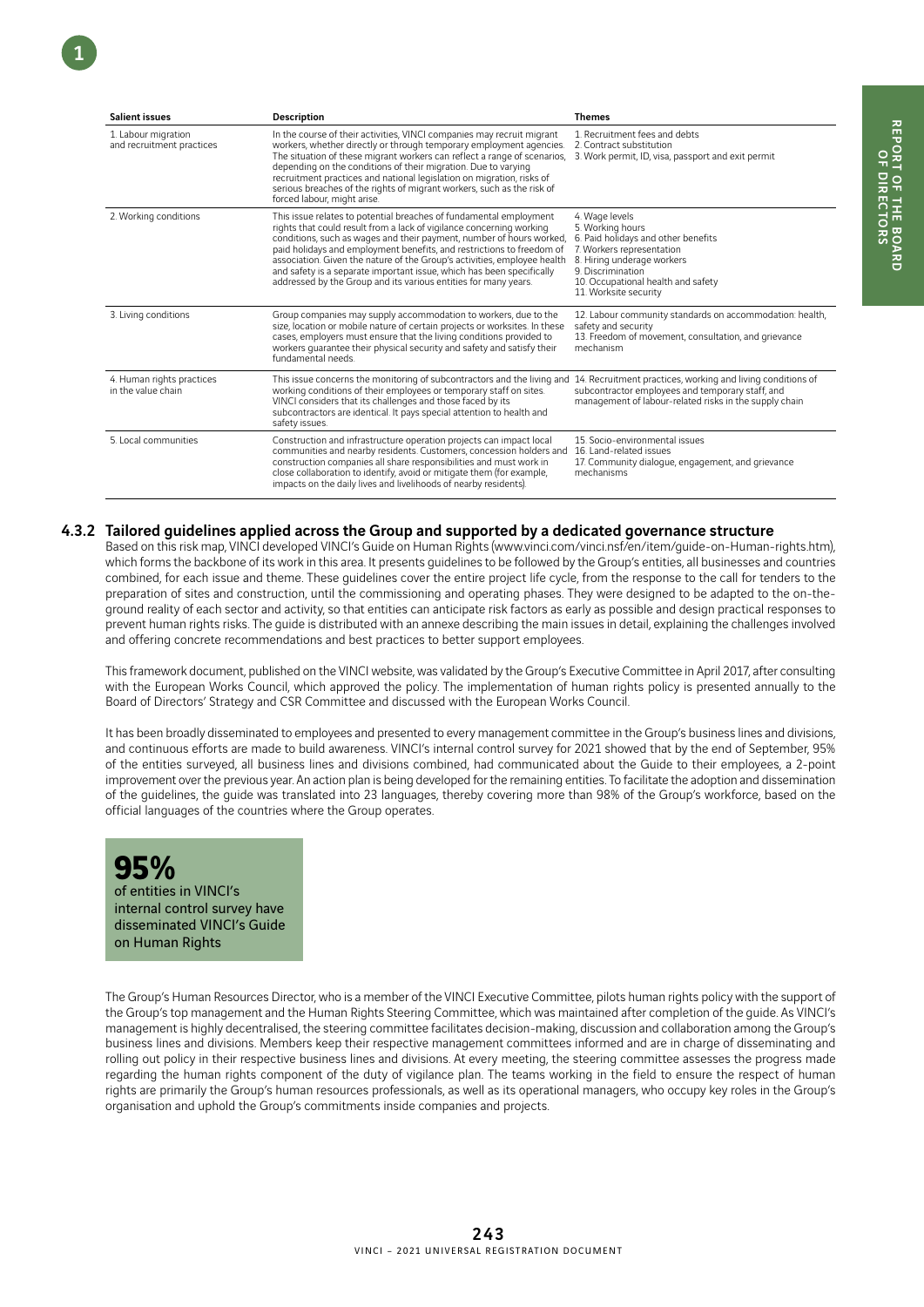The implementation of human rights policy is coordinated by the Corporate Social Responsibility (CSR) Department, reporting to the Human Resources Department. The CSR Department shares its expertise with business lines and divisions to help them incorporate and implement Group measures, develop risk-mapping and assessment tools, evaluate subsidiaries, train and build awareness among employees and management committee members and communicate with Purchasing, Internal Control, Ethics and Vigilance, Security, Health and Safety Coordination and other departments. The team is in frequent contact with interested external parties to address identified issues, answer questions and provide further information about the measures taken in the Group.

#### 4.3.3 Preventing serious human rights infringements in the Group

#### • Guidelines incorporated into internal processes and operating procedures

Business units and divisions gradually incorporate guidelines into their internal rules and procedures. For example, in internal procedures manuals for key processes, such as recruitment, VINCI Construction Grands Projets has included issues that should alert users to potential human rights risks. Along with other Group divisions, it has also reviewed and validated its internal standards for living conditions, which are based on the Group's guidelines but adapted to the division's business activities. In addition, VINCI Construction Grands Projets significantly expanded the human rights component of its tendering guide to help the teams preparing responses to calls for tenders to better understand and manage risks early in the process.

VINCI's guidelines are also directly incorporated into processes and procedures at the company and project levels. Issues such as wage levels, working hours, paid holidays, workers' representation, discrimination, and hiring underage workers are first assessed and managed according to the human resources procedures and rules applied by companies and projects. Rules on site safety, managing the various levels of subcontracting at sites under their control, promoting dialogue and managing negative impacts on local communities are also applied locally. In this context, the Group provides a key means of support by facilitating audits of human rights risk management in subsidiaries and projects. Such audits are opportunities to perform joint assessments, take into account the operating environment and identify any areas for improvement (see paragraph 4.3.4, "Assessing the situation of subsidiaries, subcontractors and suppliers", page 245).

#### • Addressing and prioritising issues at the country level

An understanding of the local context is essential to determining which issues are most relevant and conducting appropriate preventive actions. For this reason, VINCI also maps risks for individual countries, enabling the various issues and themes to be more accurately analysed for a given context and prioritised accordingly. These country risk maps are informed by reports published by public administrations, international organisations, non-governmental organisations, academics, trade unions, the media, and so on, and include insight into the country's legal and institutional frameworks. As a result, they provide a more granular picture of the risks inherent to each country and business sector and are a foundational resource for assessing a subsidiary's situation. They are also essential tools for making the Group's employees and partners aware of the risks in their operations, contractual arrangements and partnerships that require special scrutiny. Country risk maps are updated to reflect dialogue with employees and feedback from teams on the ground.

#### Country-specific analysis of human rights risks

- 24 country-specific human rights risk maps, developed with the support of an external provider, available in 2021
- 17 human rights country fact sheets produced by the CSR Department, which also helps in preparing responses to calls for tenders

• Specific risk analysis covers 27% of the Group's international workforce (excluding France)<sup>(\*)</sup> and 91% of the workforce in countries identified by the Group as high-priority<sup>(\*)</sup> with respect to these human rights risk assessments.

*(\*) The 2021 action plan is based on data at 31 December 2020.*

#### • Awareness and training initiatives for employees and managers

VINCI considers that in matters of human rights, leaders play a decisive role. The Group places emphasis on awareness and training initiatives for managers and employees. It aims to foster a culture of human rights risk prevention, as it has done in the area of safety, and provide tools to help operational teams take preventive action as early as possible.

In 2019, after a year of collaborative in-house development, VINCI launched an e-learning course to raise awareness of human rights risks. It is currently available in five languages: English, French, Polish, Portuguese and Spanish. Although open to all entities and employees, the course primarily addresses managers and those in charge of human resources, administration, finance, and health and safety. Completion is monitored and reported to the Human Rights Steering Committee. At the end of 2021, more than 4,000 employees in the target groups, in nearly 70 different countries, had finished the course. A complementary course for managers of concessions was developed in 2021. It delivers an interactive presentation of the issues that may arise during a project's three phases: development, design-construction and operating-maintenance. In addition, several of the Group's well-established, emblematic training programmes now include a human rights component. One example is Team Grands Projets, a training course implemented across the construction and energy businesses to build the skills of managers of major projects and help them handle complex environments more effectively.

#### • Alert mechanisms for raising concerns

The Group also upholds its commitments by providing multiple channels by which employees can report concerns. Grievance procedures include contacting human resources departments, health and safety representatives, line managers or employee representative bodies. If confidentiality is a concern, employees can also approach the ethics officers of the Group's business lines and divisions or at Group level.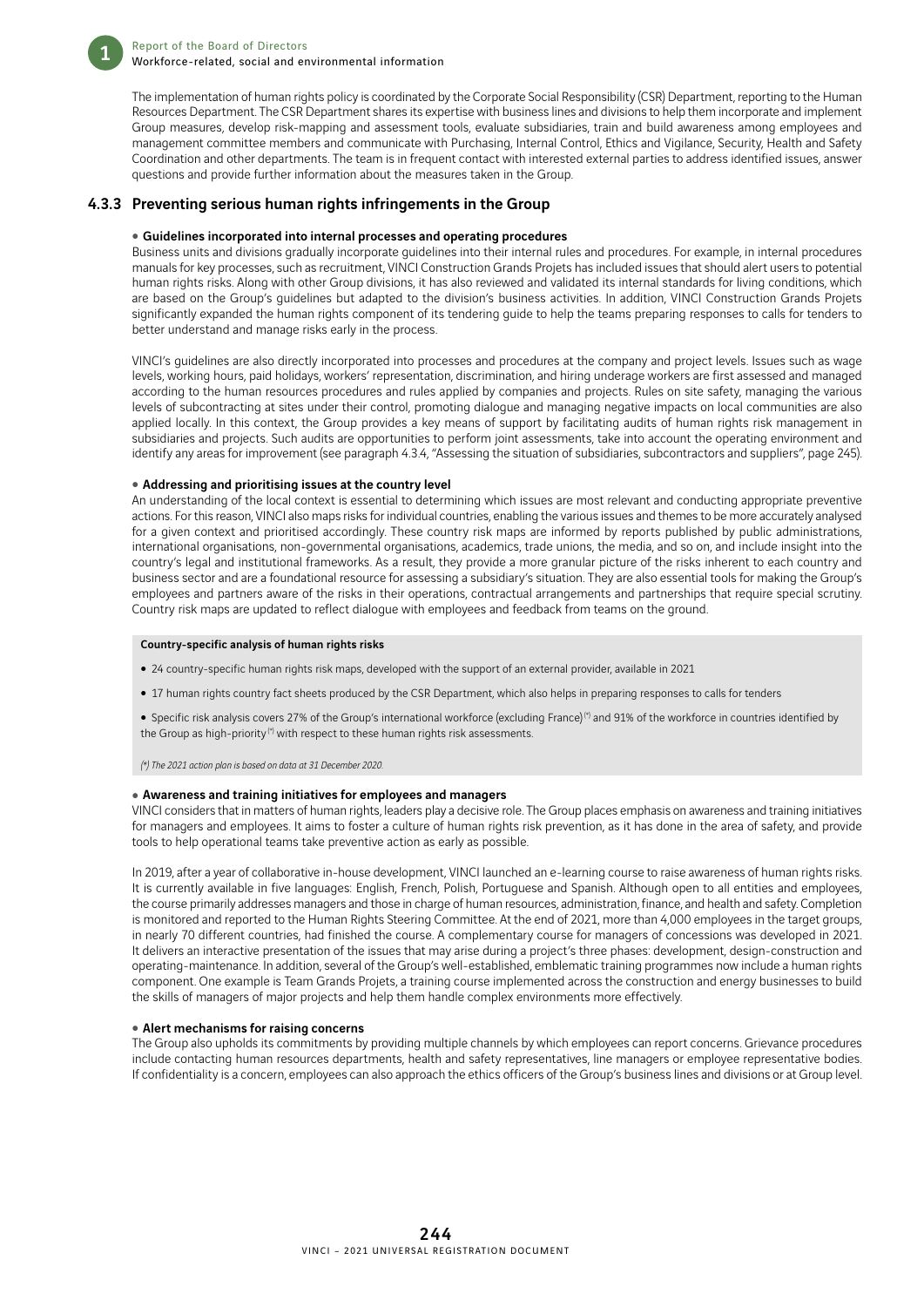Although the Group has a system in place (see paragraph 4.5, "The Group's system for whistleblowing, alerts and the processing of reports", page 258), in light of VINCI's multi-local organisation and the nature of its activities, the implementation of local grievance channels is also encouraged. The Group's view is that grievance procedures, including those initiated by end users or local residents, are more effective when they are local, since the company, project or worksite is then better positioned to proactively handle reports, identify any weak areas, improve processes and reinforce prevention. A number of Group companies have set up alert mechanisms in addition to hierarchical channels to report behaviours or situations that present a risk, such as a human rights risk. The alternative alert mechanisms include a dedicated email address, hotline or digital solution. Some companies, such as LISEA in France and Lima Expresa in Peru, have a contact point for the public on their websites. Others outsource the processing of reports to an independent body. This is the case for Seymour Whyte in Australia as well as Lima Expresa.

Although VINCI entities are sometimes the customers, they are also very often in the role of the subcontractor or service provider for customers in the public or private sectors. In these situations, Group entities are encouraged to participate in the processes put in place by their customers.

#### 4.3.4 Assessing the situation of subsidiaries, subcontractors and suppliers

#### • A tool to assess subsidiary practices

1

The Group has developed a tool to assess practices, based on its five salient issues and 17 themes. It consists of a series of precise questions on each theme to evaluate whether the management systems in place conform to the Group's guidelines and whether they specifically address and prevent the risks identified in a given country, in the subsidiary's own operations and in its relations with subcontractors and temporary employment agencies. Based on the results, the entity or project builds an action plan and reports on it to its division's Human Resources Department, which in turn informs the Group through its steering committee representative. As necessary, major risks are monitored and assessed at Group level. These assessments are generally conducted by the CSR Department and by specifically trained staff in business lines and divisions. They may entail additional interviews with employees of the subsidiary, subcontractors or service providers working on the site.

In 2020, the assessment tool was updated to reflect user experience and critical feedback from several corporate and human rights experts, and in 2021 the CSR Department developed a digital platform to make it available to all Group employees.

#### • Risk analysis in the tendering phase or prior to acquiring new companies

VINCI's Internal Audit department has begun updating the risk scorecards used by risk committees to assess projects. Consideration of non-financial risks, in addition to technical and financial risks, has been reinforced. Human rights risks include risks relating to recruitment practices, accommodation and impacts on local communities and nearby residents. Prior to new acquisitions, a human rights risk assessment must be conducted and examine such aspects as the country of operation, the company's commitments and the resources devoted to preventing human rights risks.

#### • Assessing the situation of subcontractors and suppliers

In VINCI's businesses, whether in construction, energy or concessions activities, the major challenges are at the operational level. Accordingly, when it comes to vigilance with regard to human rights risks in the value chain, priority is given to ubcontractors and temporary workers employed at worksites and sites under operation.

The Group has provided all entities with a due diligence methodology that includes the following steps: mapping human rights risks for subcontractors and service providers, applying specific criteria during the selection phase, including specific clauses in contracts and monitoring compliance with contractual obligations. Other verifications and audits are carried out on a case-by-case basis. To help business lines and divisions implement the methodology, the Group has run pilot projects on preventing social risks in subcontracting (see page 249, "Preventing social risks in subcontracting in France").

In respect of temporary employment agencies, the Group's Purchasing Coordination unit has set up a framework agreement to select approved agencies. The non-financial criteria used to assess them relate to occupational health and safety, training, diversity, the prevention of illegal and undeclared work, and the existence of a whistleblowing system for employees. In France, it is compulsory for Group entities to use approved agencies to recruit their temporary workers. Agency-specific improvement plans have been developed on a case-by-case basis (see also paragraph 4.2, "Duty of vigilance with regard to health and safety", page 234). During the latest agency selection process, 23% of those assessed were excluded based on ESG criteria. Beyond the selection phase, Group companies also put controls in place while contracts with agencies are ongoing to prevent risks of infringing workers' rights. For example, controls are carried out on payroll systems, to ensure that all hours worked are paid, and on the full reporting and payment of social contributions to accredited organisations, to ensure that workers access the social benefits to which they are entitled. These items are also verified during subsidiary assessments.

For purchasing categories that are shared by all business lines, that significantly impact revenue, or that involve significant non-financial risks, specific CSR assessments are conducted with the Group's Purchasing Coordination unit. The purchasing category is analysed in depth and the associated social risks are mapped. Invitations to tender and specifications integrate social criteria, based on identified issues. Depending on how they perform against the criteria, some suppliers may be discarded, while for others, a CSR improvement plan may be proposed, with the aim to promote collective upskilling (see also paragraph 2.2, "Relations with suppliers and subcontractors", page 197).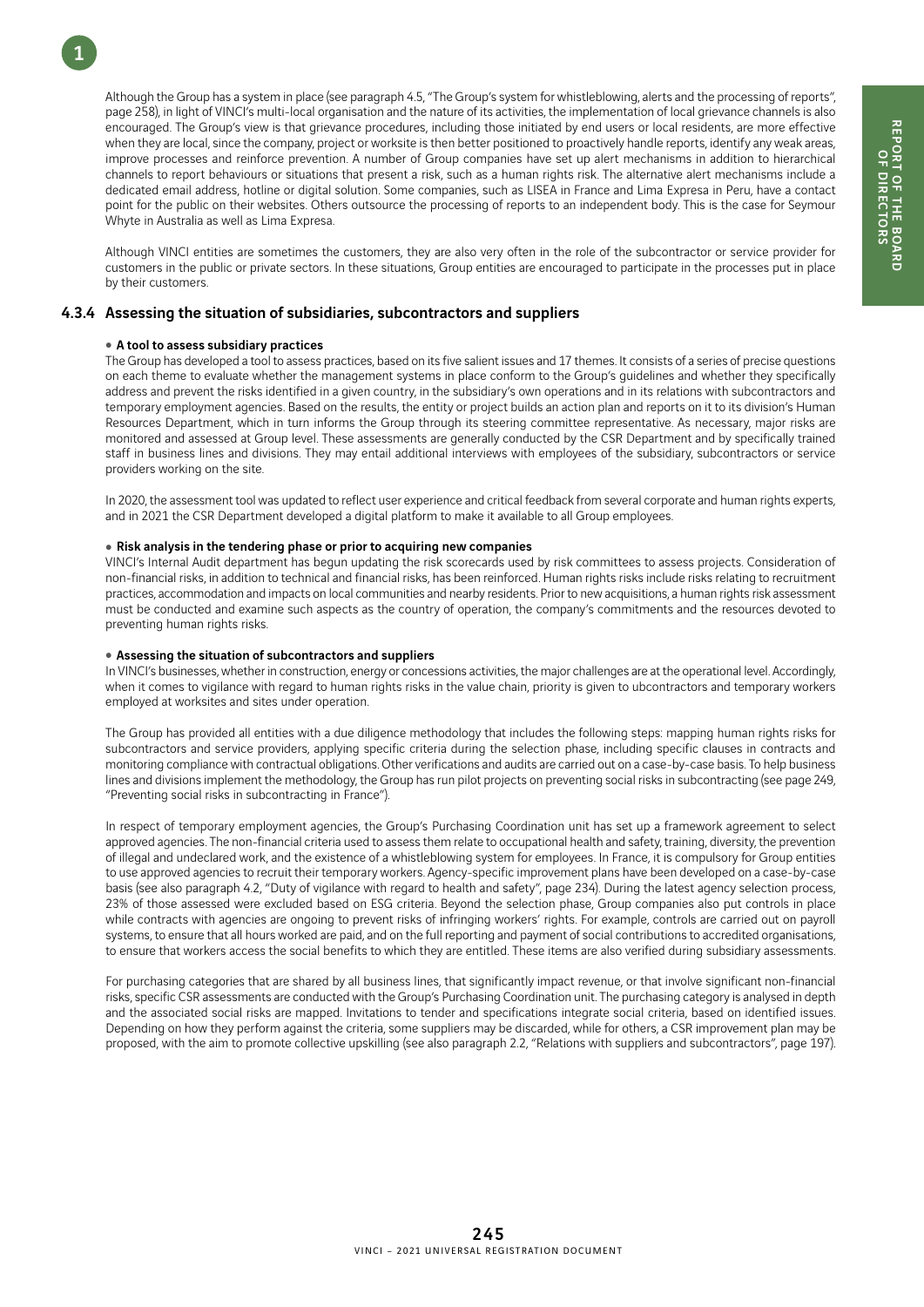

#### 4.3.5 Building leverage through active collaborations

The issues facing VINCI and its entities are often complex and involve multiple players throughout the value chain. Although VINCI continually enhances its risk prevention and management systems, it does not always have the necessary leverage to pursue every possible action, due to its position in the value chain and the cyclical nature of its activities. For this reason, as a complement to its in-house efforts, VINCI has joined a number of external coalitions and initiatives, working in collaboration with a variety of stakeholders on tools, methodologies and actions that promote human rights, to better address human rights issues.

#### Main collaborative initiatives in which VINCI participates

. Building Responsibly (http://www.building-responsibly.org), of which VINCI is a founding member and a co-chair in 2021-2022. Building Responsibly brings together engineering and construction firms in order to develop common approaches, standards, and tools, share best practices and experiences and engage stakeholders and all actors in the value chain to find concrete and collective solutions to the challenges faced by the sector. This initiative aims to inspire the entire construction ecosystem to commit to promoting workers' rights. In the medium term, it seeks to have its worker welfare principles recognized as standards by all industry players.

ˇ Leadership Group for Responsible Recruitment (http://www.ihrb.org/employerpays/leadership-group-for-responsible-recruitment), which welcomed VINCI to its steering committee in June 2017. This collaborative initiative between leading companies and expert organisations strives to promote responsible recruitment practices and combat forced labour.

ˇ Entreprises pour les Droits de l'Homme / Businesses for Human Rights (EDH, www.e-dh.org/home.php), of which VINCI is an executive board member. This association of leading French companies is a forum for discussion, initiatives and proposals by these businesses to improve the integration of human rights into business policies and practices.

. UN Global Compact (https://www.unglobalcompact.org), which VINCI signed in 2003. VINCI is a member of the Human Rights Club of the French network of the Global Compact.

#### 4.3.6 Monitoring implementation and effectiveness

Through its CSR Department, the Group monitors and reports on policy implementation in its operations and conducts audits as required. Outcomes are presented to the Group's top management, the Board of Directors and the European Works Council.

#### **• Third-party audits of subsidiaries**

In some cases, the Group arranges for independent audits or other external controls of the management of major risks.

This is the case in Qatar, where a framework agreement (https://www.vinci.com/commun/communiques.nsf/04438CA8C4A62422C 12581DF00384D96/\$file/Accord-cadre-En.pdf) was signed by VINCI, its subsidiary Qatari Diar VINCI Construction (QDVC), and Building and Wood Workers' International (BWI). It provides for a control and audit system under the aegis of a reference group composed of representatives of the three parties. The agreement covers human rights in the workplace, accommodation, and issues relating to the fair recruitment and the labour rights of workers. It applies to all workers employed by QDVC in Qatar, including subcontractors and temporary workers. A new audit of the implementation of the agreement took place in October 2021 with all parties present. As in 2019, VINCI's trade union representatives were invited to participate. The audit covered all items in the agreement. A joint audit report will be published in early 2022.

With regard to its airport activities in Cambodia, in 2018, VINCI commissioned an audit of psychosocial risks from an independent body, along with new audits of three main temporary employment agency partners. These measures were taken following mediation by the French National Contact Point (NCP) regarding implementation of the OECD Guidelines for Multinational Enterprises. The NCP found that the Group respected the OECD Guidelines in a complex national context and had taken appropriate due diligence measures for its Cambodian subsidiary. The Group continues to monitor the situation alongside its subsidiary and the NCP.

In addition, especially for major projects, the Group employs independent service providers to assist teams in assessing human rights risks and designing measures to mitigate impacts.

#### $\bullet$  Integration of human rights into the Group's internal controls

VINCI's internal control system has been expanding its focus to increasingly include human rights. The Group may initiate unannounced verifications of compliance with the rules set out in its reference documents, as a complement to the controls put in place by business lines and divisions. The audits led by VINCI's internal control team may include customised questions relating to human rights issues, developed in collaboration with the CSR Department.

VINCI added a section on preventing human rights risks to its annual internal control survey four years ago. The survey aligns with the requirements of the reference framework published by the Autorité des Marchés Financiers (AMF, the French securities regulator), which states that parent companies must ensure that subsidiaries have risk management and internal control systems. Survey findings are presented to the heads of internal control, the members of the Human Rights Steering Committee and the members of the Group's Board of Directors and shared with the Group's business lines and divisions. The Group also uses the survey results to shape its future initiatives.

#### • Monitoring implementation, especially in priority countries

The order of priority for subsidiary audits, conducted by the CSR Department and evaluators in business lines and divisions, is determined based on a consolidation of eight internationally recognised indicators<sup>(\*)</sup> and the strength of the presence (workforce and revenue) of VINCI's companies in a given country. Priority is given to assessing subsidiaries in countries where the Group's presence is strong and human rights are deemed to be at risk. Because some VINCI company activities are project-based, this ranking and the accompanying road map are reviewed each year to account for changes in their geographical locations, level of activity, and external indicators. The steering committee

*(\*) World Bank, Worldwide Governance Indicators – Rule of Law; Transparency International – Corruption Perceptions Index; United Nations Development Programme (UNDP) – Human*  Development Index; World Economic Forum – Global Gender Gap Report; US Department of State – Trafficking in Persons Report; Ratification of International Labour Organisation (ILO) – Eight<br>fundamental conventions; Freedom H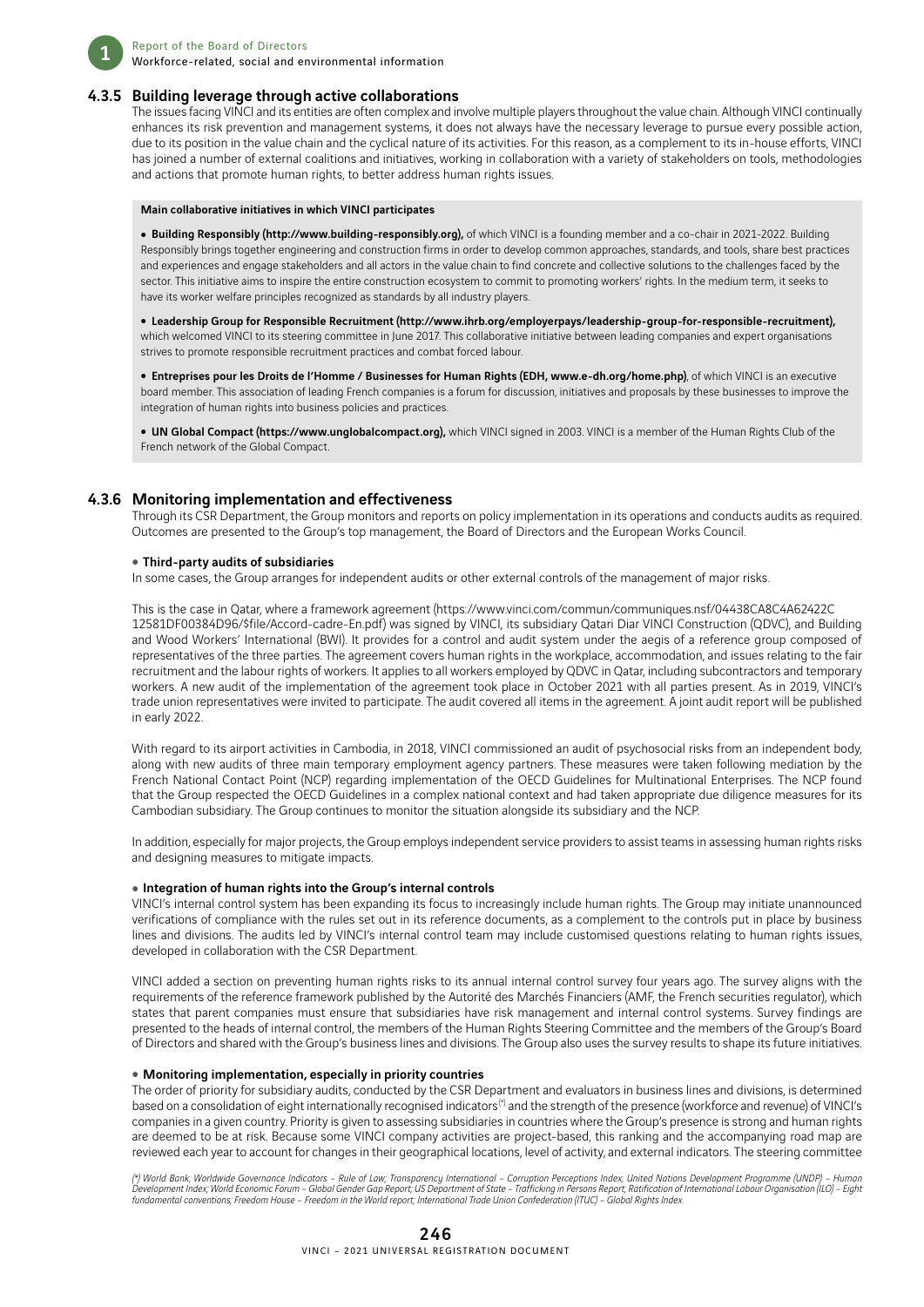monitors progress in implementing the road map. If needed, other country analyses may be developed to better identify potential issues and risks when preparing a response to a call for tenders.

Business lines and divisions also continued to develop relevant indicators to measure their progress in implementing human rights policy. For example, VINCI Construction Grands Projets had its projects assessed and used the results to develop a set of indicators that are presented monthly to the management committee. The indicators provide information on assessments, monitoring, progress and actions to be taken. Action plans are regularly reviewed with the aim of continuous improvement, and follow-up audits are carried out.

#### Human rights assessments carried out across the Group (\*)

1

- 70 Group subsidiaries and active projects in 29 countries assessed since 2018
- More than 19,000 employees in the Group covered by human rights assessments conducted since 2018, amounting to over 16% of the Group's workforce outside of France and 45% of its workforce in non-OECD member countries
- . 72% of the workforce in high-priority countries identified by the Group covered by human rights assessments conducted to date, with the goal to achieve 100% coverage.

 *(\*) The 2021 action plan is based on data at 31 December 2020.*

#### 4.3.7 Reinforced vigilance to fight forced labour and illegal work

The Group has long been committed to the fight against forced labour. Because forced labour is such a serious risk, VINCI is particularly aware that special scrutiny must be paid to the conditions in which migrant workers are recruited and employed, whether directly or indirectly via labour suppliers or subcontractor companies. Many problems may arise early in the recruitment phase, even before workers arrive at the project site or are hired by the Group.

The underlying factors driving forced labour can vary from region to region. VINCI considers that this issue must be handled close to where the problem occurs in order to take effective actions that are adapted to the on-the-ground realities. The risk of forced labour can come from certain legislative frameworks that do not align with international conventions or arise from unfair local practices, which are sometimes deeply embedded. The risk intensifies when an activity depends on a high volume of low-skilled workers or where labour migration flows are significant.

Some workers migrate to another country to seek higher wages, and the construction sector offers attractive job opportunities. Although VINCI promotes local sourcing of labour, the Group's companies may recruit migrant workers to meet their business's needs in certain regions, mainly due to local labour shortages. Once workers migrate for work, they become dependent on their employer not only for their employment but also with regard to their living conditions and accommodation. They are more vulnerable than other workers and face a greater risk of exploitation. This risk is amplified if they do not speak the language of the host country, are unfamiliar with cultural norms or have a limited understanding of their rights.

In addition to using its experience in Qatar to reinforce policies and internal practices across the Group, VINCI collaborates with many stakeholders to help improve practices in the ecosystem.

#### • Preventing risks relating to recruitment practices in Qatar

VINCI is present in Qatar via Qatari Diar VINCI Construction (QDVC). Since 2007, QDVC has taken concrete measures to improve migrant workers' living and working conditions and to prevent the risk of forced labour at every stage in the migration cycle.

To eliminate debt bondage and contract substitution, which are major contributing factors to the vulnerability of migrant workers in Qatar, QDVC has set up robust processes to monitor recruitment agencies in countries of origin (Bangladesh, India, Nepal, etc.), with specific rules governing the costs covered by QDVC. A full 100% of the contracts signed prohibit agencies from charging recruitment fees and include a reference to the Employer Pays Principle (https://www.ihrb.org/employerpays/the-employer-pays-principle) supported by VINCI, along with strict clauses to ensure its application, and the obligation to monitor downstream compliance.

QDVC employees have visited agencies in home countries on several occasions to verify compliance with rules, spread the information among applicants that recruitment is free, examine the actual working conditions offered and participate directly in recruitment interviews.

QDVC carries out human rights audits of subcontractors, during which it inspects sites, verifies records and documents and interviews workers. In 2021, QDVC conducted 29 audits of its 22 subcontractors and temporary employment agencies, of which nine focused on working conditions (covering 87% of temporary workers and subcontractor employees on site) and 20 looked at living conditions (100% of subcontractors' accommodation having been audited at least once). The average CSR score for subcontractors rose to 81% in 2021, an improvement of eight points over 2020. For the early prevention of any risks to workers' rights related to subcontracting, audits are also carried out during the pre-qualification and selection phases, in addition to during contract execution. Accordingly, QDVC conducted 160 pre-qualification audits in 2021.



of temporary workers and subcontractor employees on site are covered by an audit of working conditions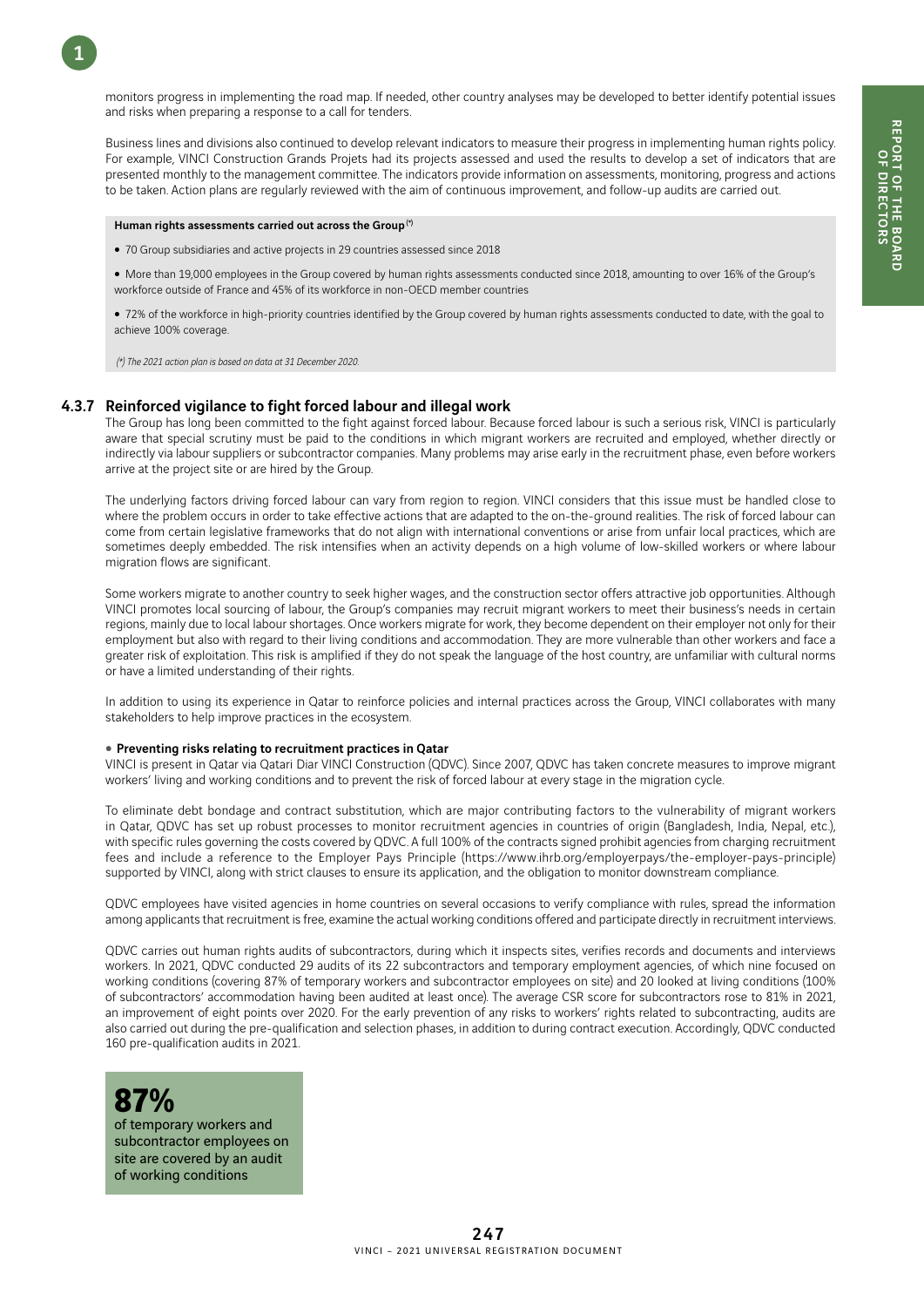As a complement to the audits, the company conducts anonymous surveys of workers at different periods of time, to encourage them to respond freely and to assess the effectiveness of its measures. QDVC's recruitment process, the risk prevention measures taken and a list of the recruitment agencies used are detailed in VINCI's public response to the survey conducted by the Business and Human Rights Resource Centre (https://www.business-humanrights.org/en/latest-news/vinciqdvc-response-to-2018-construction-survey-re-migrantworkers/). The latest report by the Centre (https:/media.business-humanrights.org/media/documents/files/BHRRC-Shaky-Ground-Construction-Briefing-v1.1.pdf) ranks VINCI/QDVC first among Gulf companies, based on its transparency regarding recruitment practices, remuneration, living conditions, freedom of movement, health and safety, workers' representation, prevention of subcontracting risks and consultation and grievance procedures.

Regarding freedom of movement, all QDVC workers hold a Qatari residence permit, which is required to move freely within the country. They also have access to a safe in which they can store their personal documents (passports, employment contracts, etc.). If any worker chooses to leave employment, QDVC systematically issues a "No Objection Certificate" (NOC) enabling them to work for a different employer. It also delivers exit permits to workers who wish to leave the country for a holiday, an emergency, or any other reason. These were already QDVC's practices long before the Qatar government's 2020 reform of the *kafala* (sponsorship) system.

QDVC also provides employee representation and grievance procedures to encourage and strengthen social dialogue in the company. A workers' committee was formed as of 2011 and has gradually expanded its powers and scope over the years. It discusses issues such as working conditions, wages, living conditions and health and safety. QDVC has held regular elections for employee representatives since 2016. That year, QDVC's election was the first of its kind in Qatar. The company also provides resources to candidates to assist them with their campaign and with their work as an employee representative, once elected. In accordance with the terms of the 2017 framework agreement, Building and Wood Workers' International (BWI) trains employee representatives in Doha, with support from QDVC and VINCI. Since 2016, QDVC has formally requested that all its subcontractors and labour suppliers facilitate the free election of workers' committees. QDVC offers assistance to its subcontractors in establishing these elections and verifies compliance during audits of human rights performance and living conditions. In addition, QDVC has developed internal systems to enable workers to report concerns in their own language to Corporate Social Responsibility (CSR) or Quality, Safety and Environment (QSE) officers. Since 2017, an independent grievance procedure has been in place to enable employees of QDVC or of its subcontractors to approach BWI. This independent channel has proven effective, since BWI has handled complaints from employees, including those of subcontractors.

**QDVC is the first Qatari company to sign an agreement with a labour union and hold free elections of workers' committees**

Given the complexity and the structural nature of human rights risks, VINCI and QDVC strive to take a comprehensive approach by collaborating with multiple stakeholders, including trade unions, universities, NGOs, international organisations and government authorities.

A notable example of this joint work is QDVC's participation in a study on ethical recruitment run by the New York University Stern Center for Business and Human Rights. Based on quantitative and qualitative information provided by QDVC and interviews with workers, managers, labour suppliers and subcontractors, the report acknowledged the effectiveness of the due diligence measures in place and considered that "QDVC's standard represents the most responsible recruitment practice that currently exists in the industry" (https:// media.business-humanrights.org/media/documents/files/documents/NYU\_Qatar20SSP20Report\_May29\_v2.pdf). The study aimed to determine whether QDVC's responsible recruitment practices could be replicated elsewhere in construction or other industries to promote the rights of migrant workers.

In another example, in May 2018, QDVC entered into a public-private partnership with the ILO Project Office in Qatar to create a migration corridor between Qatar and Bangladesh with no recruitment fees for workers. After an initial audit performed by the NGO Verité, a complete capacity-building programme was rolled out for recruitment and placement agencies in Qatar and in home countries. Follow-up meetings to provide support have been held in Dhaka and Doha. To evaluate the impact of ethical recruitment on 343 workers and their employers, an independent assessment was conducted, based on interviews with workers at various stages of the recruitment process and during their employment. The findings of this pilot project were published at the end of 2021 (https://www.ilo.org/beirut/projects/qatar-office/ WCMS\_820253/lang--en/index.htm).

One of the conclusions was that the capacity-building workshops resulted in an immediate and profound improvement of placement agency practices. Placement agencies improved the drafting and terms of contracts with recruitment agencies in home countries and followed the use of subagents more closely, in particular by providing a transparent breakdown of costs. The ILO intends to replicate the pilot study in other countries and industries. VINCI regularly provides testimonials to other companies, government authorities and customers about the pilot study carried out with ILO and the ethical recruitment practices used. It also participates in training sessions delivered by the ILO.

The pilot enabled the practices employed by VINCI/QDVC, ranging from responsible recruitment to introducing workers' committee elections, to be presented by various stakeholders as an example to be followed by other companies in Qatar. Though innovative at the time they were first implemented by VINCI, these practices are now widely accepted and encouraged. VINCI created a dedicated page on its website to facilitate access to information and documents relating to its human rights initiatives in Qatar (https://bit.ly/3H5ZusJ).

#### Impacts of the pilot project

• A major reduction of workers' debt: after the pilot project, 93% of the workers had no debt related to migration, versus 45% before the pilot

• A significant reduction in recruitment fees for the 7% of workers with debt: average fees fell from \$3,408 before the new measures implemented by the placement agency to \$300 after the pilot by QDVC and the ILO

• Effective grievance procedures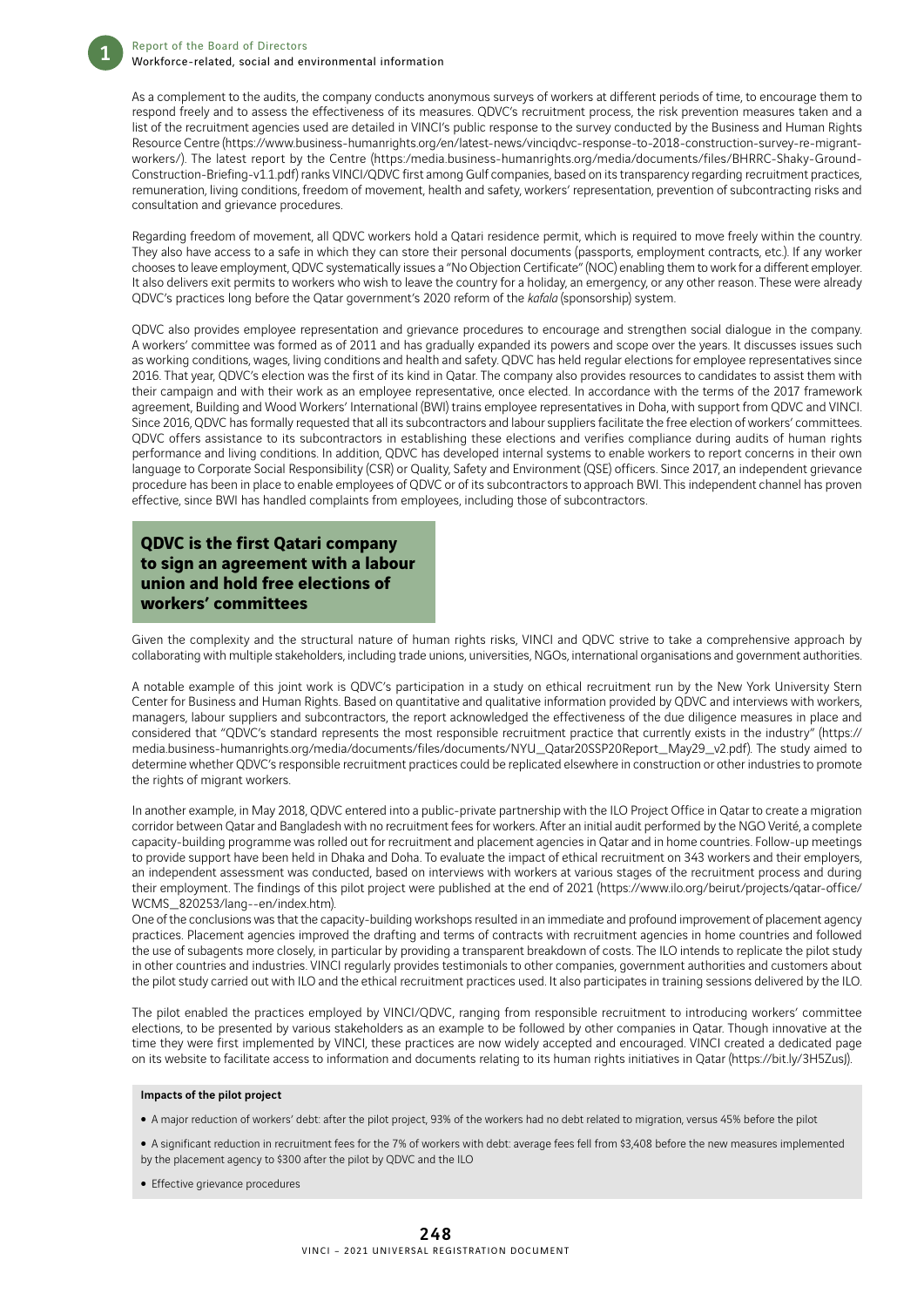#### • Spreading practices and lessons learned across the Group

VINCI has used its experience in Qatar to enhance internal practices and policies in all its operations. The Group strives to provide its teams with operational guidelines. Accordingly, it has translated the risk of forced labour into more concrete factors: the risk of recruitment fees and debt; the risk of employment contract substitution and the risk of confiscation of workers' working permits, identity documents, visas, and passports. The guidelines also cover risks relating to working conditions (wages, working hours, etc.), accommodation and value chain practices. All of the tools developed to implement the Group's human rights policy, from risk maps to assessment scorecards, address these risk factors. The Group is also developing training courses based on case studies to train managers in detecting and preventing the risk of forced labour. VINCI keeps a close eye on any new tools developed by human rights organisations that may be useful to companies in the Group. For example, in 2021 VINCI tested the Cumulus platform designed by the NGO Verité for several of its operations. It helps companies to identify forced labour risks in supply chains, including in the construction industry. As a member of the Leadership Group for Responsible Recruitment (https://www.ihrb.org/employerpays/leadership-group-for-responsible-recruitment), VINCI also participated in its reporting process on recruitment practices and the risk of forced labour in all its operations.

#### • Preventing social risks and illegal work in subcontracting in France

The issues faced by VINCI are not limited to regions outside of France. Tensions in the building and civil engineering markets, combined with increased competition and labour flows in Europe, have led the Group to strengthen its duty of vigilance with regard to preventing social risks and illegal work in its supply chain in France. In 2018, VINCI introduced new measures to further reinforce its risk prevention and launched several pilot projects in construction businesses in the Greater Paris area. These enhanced measures were gradually rolled out in a broader mix of business activities.

The methodology followed involves three phases:

–survey and mapping of social risks in subcontracting based on purchasing category;

–assessment of the effectiveness of the entity's existing risk prevention measures;

–action plan incorporating measures such as responsibility assignment matrices, CSR assessments of subcontractors and reinforced vigilance measures for purchasing categories involving the highest levels of risk.

Managers were involved at all levels, from the head office to worksites (including functional directors, regional directors, business unit heads, works managers, works supervisors, team leaders, etc.). The work was conducted across the main support functions (such as human resources, legal, purchasing and risk prevention) and in collaboration with employee representatives. VINCI Construction France formed a steering committee at its top management level. In all, several hundred participants in the chain of operations contributed their input to the diagnoses. Each regional division was asked to develop a responsible subcontracting policy, tailored to its business activities, organisation, local issues and the region's socio-economic situation, and build an action plan covering the entire subcontracting process, from the initial decision to subcontract, to selecting the subcontractor, to assessing the subcontractor's performance after completion of the work.

To support these efforts, a solution was developed to help maintain a database of reliable subcontractors. Works managers can use it to assess the subcontractors employed at their worksites against a shared set of criteria, which incorporates social risks. Assessments entered by other departments can also facilitate the initial selection of a subcontractor. This data sharing enables VINCI companies to take a more consistent approach to their work with subcontractors, quickly issue warnings in the event of a risk or nonconformity and support them as needed.

Social audits of subcontractors at worksites have been carried out since 2019. The audit procedure has been adapted to different types of worksite – for example, major projects conducted as joint operations, smaller worksites fully controlled by VINCI, or worksites in the launch or finalisation phase. During these audits, overseen by external auditors, particular attention is given to aspects involving the on-boarding and management of subcontractor employees, such as employment contracts, payment of wages and compliance with obligations in respect of working time and health and safety. Feedback from the audits serves to fine-tune prevention initiatives and, if applicable, update the risk map or assessments of partner companies. Follow-up audits are launched to ensure that action plans are being carried out and continue to provide support to operational teams, who are demonstrating more and more knowledge of these issues.

To strengthen in-house skills in this area, in 2021, VINCI developed a toolkit for use in training its teams in conducting social audits of subcontractors. The Group's goal is to continuously monitor subcontractors associated with higher risks, while also expanding social auditing practices. The training of in-house trainers will begin in 2022. The toolkit they receive includes resources such as a guide to the methodology, an auditing scorecard, an interview scorecard for interviews with employees of subcontractors, a standard audit plan, standard letters for communicating with subcontractors and other documents.

VINCI Immobilier has joined these efforts to prevent social risks in subcontracting in France. The three-phase methodology was adapted to its status as a project owner. The results of the preparatory work and the associated action plan were presented to the management committee at the end of 2020. Implementation is in progress.

The methodology and its results were shared with professional organisations and certain customers and project managers with which VINCI companies work in France. In 2020 and 2021, VINCI also held discussions with representatives of Syndex, commissioned by the European Federation of Building and Woodworkers (EFBWW). The aim was to develop a toolkit to empower European Works Council representatives to monitor compliance with employment and social protection rules in construction industry supply chains.

#### • Exerting influence over the value chain

One of the main challenges in the fight against forced labour is its complexity, which requires collaborative, multi-party action by governments, businesses, international organisations, labour unions, NGOs, professional organisations, etc. to comprehensively address the issue. Although VINCI is a large company, its position in the value chain and its volume of activity in a given country or project is often limited, which can lessen its degree of local influence. Due to the inherent characteristics of the risk, in addition to those of the construction industry, VINCI strives to share its practices and challenges with the business community and the industry as a whole, to promote responsible recruitment and help create a virtuous ecosystem.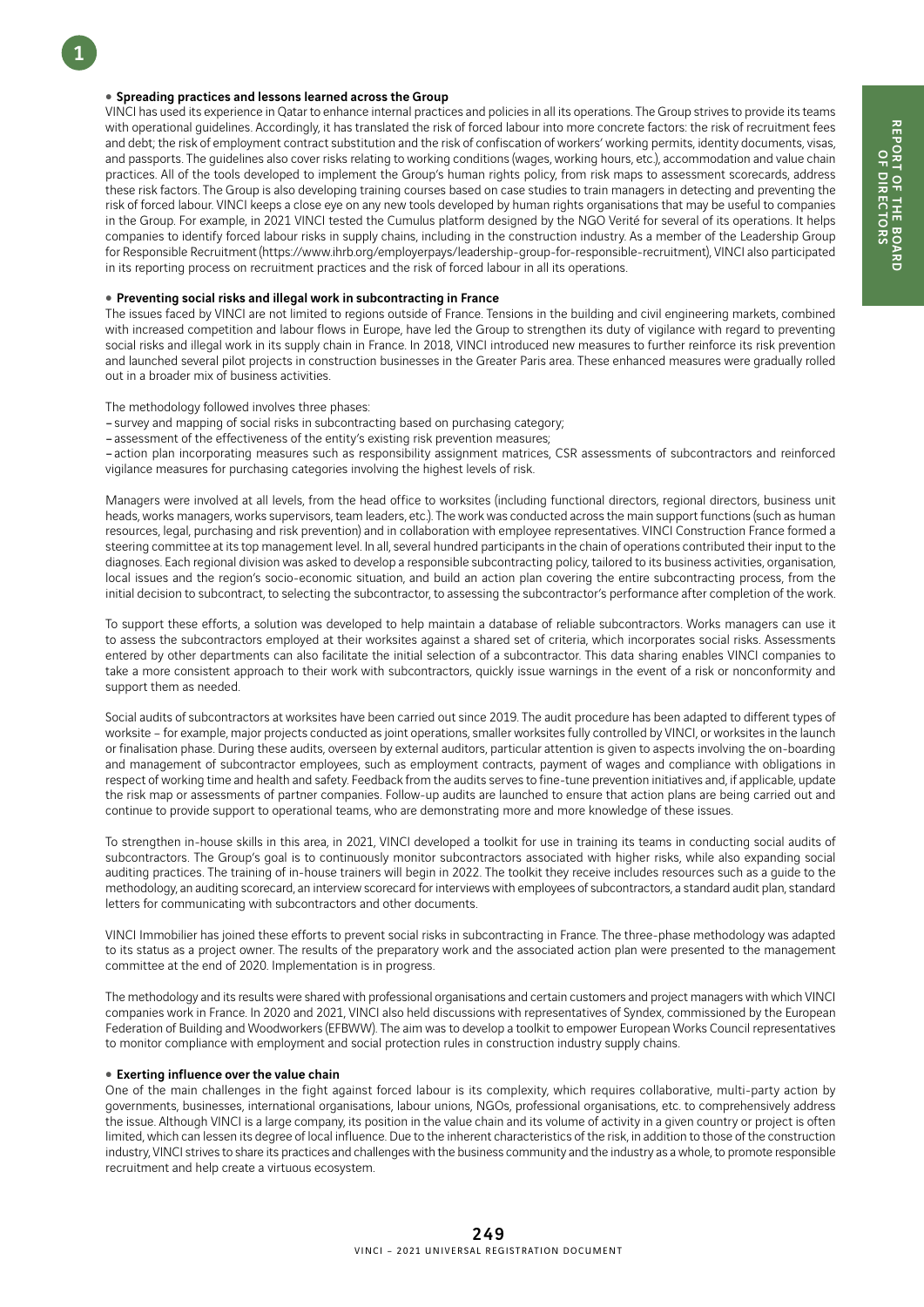

As part of the Building Responsibly initiative, whose principles include fighting against forced labour and promoting responsible recruitment practices, VINCI made a significant contribution to the policy brief on recruitment. In 2020, VINCI also published the first case study on its recruitment practices in Qatar (https://www.building-responsibly.org/s/Building-Responsibly-Case-on-Study-Principle-3-VINCI.pdf). Its purpose is to share practical applications in companies and information that can be useful to other businesses. This is an essential aspect of the initiative, whether for developing tools or facilitating dialogue with stakeholders.

Aware of the importance of raising awareness and training the next generation of engineers, VINCI collaborated with independent experts specialising in business and human rights to build a business case study for students. The case study contains a detailed examination of the risks of forced labour in Qatar and the measures implemented by QDVC. It has been made available to a large number of universities, in several countries, as well as the Conférence des Grandes Écoles in France and the Business and Human Rights Teaching Forum.

As a member of the Leadership Group for Responsible Recruitment, VINCI supports the Employer Pays Principle and regularly provides testimonials at conferences, seminars and meetings hosted by other companies, international organisations, NGOs, public authorities, chambers of commerce and professional associations around the world.

VINCI is also an active member of Business for Inclusive Growth's (B4IG) working group for advancing human rights and fighting forced labour. One focus of the working group is to share common tools to identify and mitigate the risks faced by temporary workers in supply chains. These tools include pre-qualification questionnaires for temporary employment agencies and human rights assessment guidance. A second working group was created to enhance due diligence measures in member companies for the responsible recruitment of migrant workers in Gulf countries. It aims to replicate, in the United Arab Emirates, the pilot project run by VINCI and the ILO Project Office in Qatar.

### 4.4 Duty of vigilance with regard to the environment

VINCI's environmental issues are managed at the Group's highest level of responsibility by the Board of Directors' Strategy and CSR Committee, which ensures their integration into the Group's strategy. In 2019, awareness of the climate emergency and the environment became more acute, leading to the definition of a new environmental ambition involving all VINCI entities for the 2020-2030 period. The ambition targets three areas corresponding to the material issues for the Group's activities: acting for the climate, optimising resources thanks to the circular economy and preserving natural environments. The Environment Department coordinates the ambition across the Group's entities and each year it reports twice to the Executive Committee and three times to the European Works Council. It chairs monthly meetings of the Environmental Committee, whose members are the environmental managers and directors of the Group's business lines, and coordinates the environmental network of more than 800 correspondents.

On 6 November 2020, Xavier Huillard, Chairman and Chief Executive Officer of VINCI, and Roberto Migliardi, Secretary of VINCI's European Works Council, signed VINCI's Environmental Guidelines (https://www.vinci.com/publi/manifeste/dir-env-2020-11-en.pdf). This document provides a framework for reducing environmental impacts and risks associated with the Group's activities. It applies to all Group companies and all subsidiaries are responsible for ensuring that appropriate actions are also taken by subcontractors and joint contractors throughout projects.

The Group's Environment Department shapes the environmental component of the duty of vigilance plan, based on the environmental goals shared by VINCI's business lines and entities in the three targeted areas. VINCI's environmental ambition extends the environmental actions of VINCI companies beyond compliance with the regulatory requirements of the countries in which they operate.

With regard to the environment, measures to identify and prevent risks are closely tied to the operational context of companies, their activities and the vulnerability of the surrounding area. The Group's environmental policy is translated into operational guidelines in each of its business lines. Each business line establishes a road map taking into account the specific nature of its activities and regions, with the aim to drive continuous improvement. In subsidiaries, chief executives and senior management are in charge of ensuring regulatory compliance and the implementation of risk prevention procedures in their operational scope, taking into account their specific activities and challenges. They are assisted by the network of environmental correspondents, who provide environmental expertise.

#### 4.4.1 Mapping of the Group's major risks

#### *a. Identification of VINCI's material issues*

In 2017, the Group established a risk map, which it updated in 2019, working with an outside provider to ensure a thorough assessment using valid methodology. The mapping involved an analysis of the vulnerability of the Group's activities to the physical risks associated with extreme weather events looking ahead to 2050, using data from the RCP 4.5 scenario in the Fifth Assessment Report of the Intergovernmental Panel on Climate Change (IPCC). In collaboration with the environmental managers of VINCI companies, the risks for their main operational business activities were mapped in the following manner:

–identification of about 15 inherent environmental risks, based on a materiality assessment, industry knowledge and complementary bibliographical research;

–rating by the business lines' environmental managers against three criteria: severity, probability of occurrence and degree of control (based on existing governance, processes and tools to manage the risks);

–summary of inherent and residual environmental risks at Group and business-line levels.

To identify the material environmental issues for the Group's activities, in addition to the mapping of physical risks associated with extreme weather events, a broader analysis of main environmental risks for each business activity was performed. As a result of this risk assessment for each of the 15 business activities, specific actions plans for each risk were developed.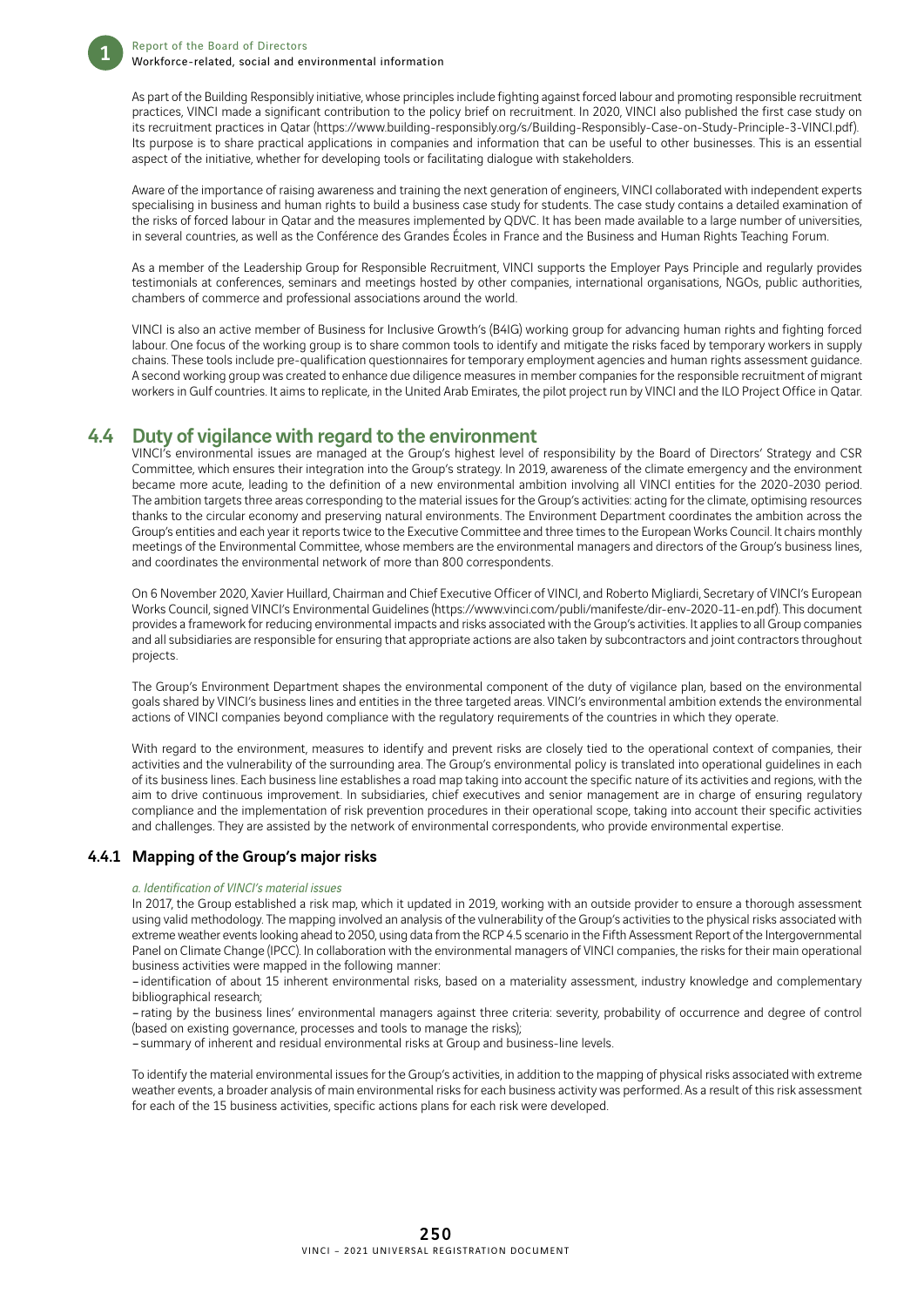The geographical factor was also taken into account; main environmental risks were identified for each country where the Group is present. The reported index is the average of nine environmental indicators: biodiversity and protection of marine areas; biodiversity and protection of land areas; exposure to climate change; vulnerability to climate change; deforestation; environmental regulatory framework; waste management; water pollution; and water depletion. VINCI also produced a map positioning its countries of operation based on local environmental regulations.

These analyses served to identify the main risks for the Group's activities, as well as the different risk management strategies available and their suitability.

#### *b. VINCI's material issues*

1

The material environmental issues on which the activities of VINCI companies may have a significant impact were sorted into three categories. The categories span the entire project life cycle, from the response to the call for tenders to the preparation of sites and construction, through to the operating phase. Subcontractors and suppliers are also taken into account.

| <b>Major issues</b>                     | <b>Description</b>                                                                                                                                                                                                                                                                                                                                                                                                                                                                                                                                                                                 | Main risks                                                                                                                                                                                                                                                                                                                                           |
|-----------------------------------------|----------------------------------------------------------------------------------------------------------------------------------------------------------------------------------------------------------------------------------------------------------------------------------------------------------------------------------------------------------------------------------------------------------------------------------------------------------------------------------------------------------------------------------------------------------------------------------------------------|------------------------------------------------------------------------------------------------------------------------------------------------------------------------------------------------------------------------------------------------------------------------------------------------------------------------------------------------------|
| Climate change                          | Three types of activity contribute to energy consumption and greenhouse gas<br>emissions:<br>- production and use of raw materials (aggregates, asphalt mix, concrete, steel etc.) for<br>projects;<br>- transport of materials, employees and customers of the infrastructure under<br>concession (motorways, airports);<br>- operation and maintenance of the infrastructure and buildings.<br>In addition, some projects contribute to urbanisation and soil sealing, which may have<br>an influence on the occurrence and consequences of extreme weather events (floods,<br>heatwaves, etc.). | - Emergence of new regulations relating to the climate<br>transition<br>- Intensification of extreme weather events                                                                                                                                                                                                                                  |
| Resources and the circular<br>economy   | The construction sector consumes significant quantities of raw materials (sand, steel,<br>bitumen, wood, aggregates, etc.).<br>The production, processing and disposal of waste resulting from the Group's activity<br>and that of its suppliers are a source of greenhouse gas emissions, create risks of<br>degradation of natural environments and constitute a nuisance for local populations,<br>while contributing to the depletion of certain virgin raw materials.                                                                                                                         | - Risks related to waste production, processing and<br>disposal<br>- Increasing scarcity of resources                                                                                                                                                                                                                                                |
| Preservation<br>of natural environments | The construction and concessions activities of VINCI can have short-, medium- and<br>long-term impacts on natural environments, habitats and species. Projects may also<br>pose a nuisance for local residents.                                                                                                                                                                                                                                                                                                                                                                                    | - Water pollution<br>- Noise pollution<br>- Soil pollution<br>- Air pollution<br>- Light pollution<br>- Soil depletion, erosion and loss of natural land<br>- Damage to and destruction of species<br>- Degradation of natural environments<br>- Risk of working on a degraded or polluted parcel of<br>land<br>- Expansion of areas of water stress |

#### Focus on climate change

In 2019, the Group put the climate emergency at the centre of its environmental ambition. VINCI is always looking to identify and manage the related risks and opportunities more effectively. In 2020, it developed forward-looking low-carbon scenarios in order to anticipate potential changes in its markets looking ahead to 2050. Two main scenarios were analysed, based on two possible pathways enabling our society to keep global warming below two degrees by the end of the century: a "pro-technology" scenario, in which technological innovations would deliver major reductions in emissions without changing lifestyles, and a "sufficiency" scenario, in which growing collective awareness would lead to significant transformations in production and consumption practices. Three sector models for Europe were built, one for each of VINCI's main business sectors (buildings, mobility and energy). Additional models are being developed, including one for the construction sector in France and another for mobility in North America. In any scenario, it seems inevitable that the unprecedented development of low-carbon technologies will need to be combined with more energy-efficient and resource-efficient patterns of consumption. VINCI's business lines have been involved in every stage to build these scenarios and are now working to take their results on board so that they can support strategic decisions by their executive committees.

#### ● Regulatory risk

Based on the results of this scenario analysis, the main climate-related risk to which VINCI is exposed, and whose exposure is expected to increase in the future, is regulatory risk. As a group operating across a broad range of sectors, VINCI must comply with a large number of climate regulations. These include cap-and-trade emissions trading programs – which can affect VINCI activities that emit greenhouse gases, especially Eurovia's carbon-intensive manufacturing businesses – and energy efficiency standards and regulations for buildings, such as France's new environmental regulation adopted in 2020 (RE 2020). As a construction industry leader, VINCI must supply products that meet these standards. Non-compliance with regulations could expose the Group to financial penalties, among other sanctions. Furthermore, GHG emissions regulations are expected to increase in the future and impose stricter rules on carbon-intensive businesses.

#### • Acute physical risks

In addition to the environmental risk mapping described earlier, entities undertake specific work to anticipate and manage risks in the shortor medium-term that have been identified as major for their projects. They found that as a global builder and operator of infrastructure, VINCI is highly exposed to the acute physical risks associated with climate change. Extreme weather events can negatively impact the Group's activities in different ways, such as damage to worksites or flooded runways or motorways. VINCI's activities may also be severely impacted by longer-term climate change, such as temperature increases. Because a significant portion of VINCI's activities take place outdoors, its employees are sometimes confronted with extreme weather conditions. To ensure the Group's compliance with the laws and regulations of the countries where it operates, working conditions are closely monitored, especially with respect to variations in temperature (high or low), which can impact the works timetable. Changes in temperature can also alter the behaviour of certain construction materials, so additional research and development work may be required to guarantee the same level of quality to customers. High temperatures can affect traffic patterns where VINCI operates motorways, airports and other infrastructure under concession contracts.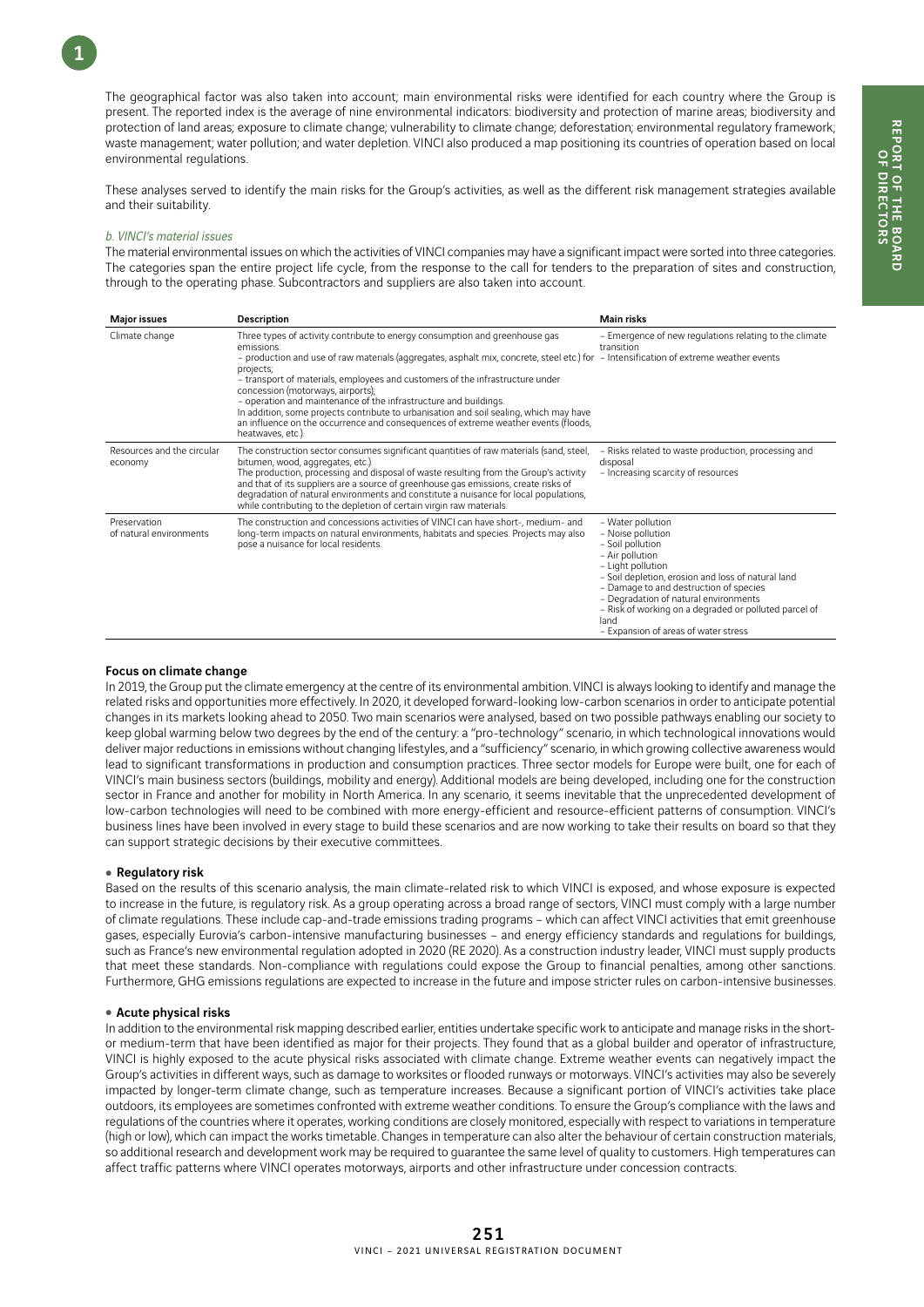

#### • Technological and market evolutions

In addition to assessing and mitigating the climate impact of its activities, VINCI analyses the opportunities that climate change brings to its activities. Technological and market evolutions are enabling VINCI to deliver new environmental solutions to its customers. VINCI's research and development efforts are focused on creating low-carbon and energy-efficient products and services.

A scenario analysis has confirmed VINCI's belief that urgent action is needed and that profound changes are in store for its businesses. These major transformations are a source of risks as well as opportunities. The long-term prospects of VINCI's activities and its continued market leadership will depend on its ability to recognise and anticipate these risks and opportunities. Group entities are taking major steps to meet this challenge.

#### 4.4.2 Assessing the situation of subsidiaries, subcontractors and suppliers

#### *a. Assessing the situation of subsidiaries and subcontractors*

Multiple environmental assessment processes are in place in the Group to fulfil regulatory requirements, meet stakeholder expectations and comply with internal company policies. Risk identification and analysis is the very first principle laid out in the environmental guidelines that were signed by Xavier Huillard, Chairman and Chief Executive Officer of VINCI, and Roberto Migliardi, Secretary of the VINCI's European Works Council, on 6 November 2020.

#### **• Environmental certification**

Implementing an effective, ISO 14001-certified environmental management system is the most common environmental assessment process undertaken by Group entities. Environmental management systems guarantee a robust level of risk prevention and management with annual external audits. The percentage of the Group's activity covered by ISO 14001 certification is calculated in relation to revenue or another relevant indicator, depending on the business line (see paragraph 3.1.1.2, "Turning risk management into opportunity", page 205).

#### ISO 14001 certifications at VINCI in 2021

- VINCI Autoroutes: 100% of kilometres in service
- VINCI Concessions: 77% of revenue (89% for VINCI Airports)
- VINCI Energies: 50% of revenue
- VINCI Construction (excluding Eurovia): 86% of revenue
- Eurovia: 36% of revenue from works activity, 56% from quarries owned, 63% from coating plants owned, 54% from binder plants owned

#### • Third-party controls

The activity of the Group and its subcontractors is also regularly reviewed by other external bodies:

–government agencies carry out inspections to ensure compliance with regulations on worksites;

–customers and contracting authorities order design offices to conduct environmental audits of worksites on a regular basis, to monitor compliance with the Group's regulatory and contractual obligations;

–nearby residents and local civil society organisations increasingly scrutinise construction worksites and quarry sites, especially when a consultation process has been established that enables partner organisations to visit the site and verify that the commitments made are being fulfilled;

–financial institutions and international financing providers sometimes take special measures to monitor projects with a high risk of environmental impact;

–more specifically, independent design offices perform audits on worksites to check compliance of waste storage, processing and disposal procedures.

When these audits or monitoring processes reveal nonconformities, the onus is on the companies responsible to explain the shortcomings and promptly correct them.

#### $\bullet$  Internal controls

VINCI's business activities also undergo internal controls on a regular basis. Group companies measure the environmental footprint of their projects and activities and report on the internal and external resources implemented to protect the environment. Regardless of whether these activities are performed by VINCI or its subcontractors, regular inspections are carried out by the environmental correspondents.

At Group level, environmental issues are a core part of VINCI's risk assessment criteria, which were reinforced in 2020 and 2021 (see paragraph 3.4.3, "Procedures related to commitments and the VINCI Risk Committee", in chapter D, "Risk factors and management procedures", page 169).

When certain worksites present a high risk of environmental impact, in particular with regard to local biodiversity, environmental managers partner with ecologists (specialised design offices, research institutions or non-profit organisations) to increase monitoring. VINCI Construction Terrassement has rolled out an initiative called Actons la Bionécessité which provides for an initial environmental assessment of every site before work begins and the monitoring of all impact management action taken.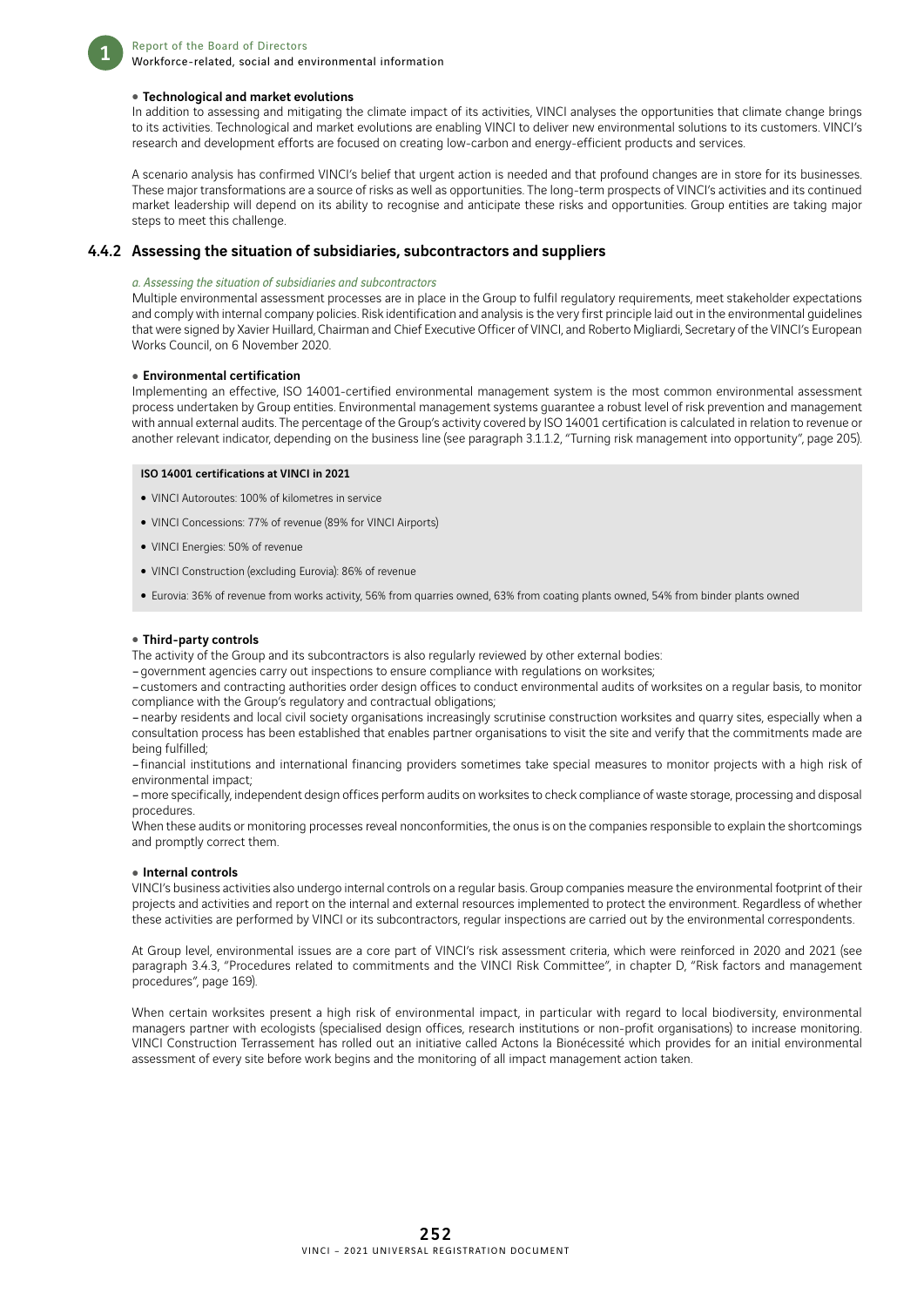Additional analyses and various controls may be carried out at the subsidiary or project level.

1

| <b>Business line</b>      | <b>Examples of internal controls</b>                                                                                                                                                                                                                                |
|---------------------------|---------------------------------------------------------------------------------------------------------------------------------------------------------------------------------------------------------------------------------------------------------------------|
| <b>VINCI Autoroutes</b>   | - Inspection of measures to protect wildlife around motorways and supervision and monitoring agreements with many local and<br>national organisations, such as the Bird Protection League (LPO)                                                                     |
|                           | - Inspection of work performed by specialised providers (including environmental performance)                                                                                                                                                                       |
|                           | - Publicly released assessments of socio-economic and environmental impacts, called "LOTI audits", established by the French<br>domestic transport planning law (Law no. 82-1153 of 30 December 1982), for new transport connections                                |
| <b>VINCI Airports</b>     | – Environmental due diligence for projects under development in order to analyse and manage environmental risks at the earliest<br>possible stage of a project                                                                                                      |
|                           | - Internal environmental audits for 23 airports with ISO 14001 certification                                                                                                                                                                                        |
| <b>VINCI Energies</b>     | - Achievement by VINCI Energies France of the Gold rating from EcoVadis, which assesses the quality of a company's sustainability<br>management system, in 2021                                                                                                     |
|                           | – Risk assessment and environmental health and safety regulatory watch, centralised on an internal tool designed for VINCI Energies<br>companies                                                                                                                    |
|                           | - Use of Preventeo by VINCI Energies companies in France to obtain consolidated compliance results and translate nonconformities<br>into measures for inclusion in action plans                                                                                     |
| <b>VINCI Construction</b> | - Achievement by Eurovia France of the Gold rating from EcoVadis, which assesses the quality of a company's sustainability<br>management system, in 2021                                                                                                            |
|                           | - Assessment of environmental risks for activities being acquired or for investments in quarries or production plants                                                                                                                                               |
|                           | - Internal assessment of environmental risks for each project using a questionnaire based on local regulations and ISO 14001 (VINCI<br>Construction Terrassement)                                                                                                   |
|                           | - Regulatory watch developed in all VINCI Construction businesses                                                                                                                                                                                                   |
|                           | - Regular internal audits as part of the "The Way We Work" quality initiative to ensure that entities have incorporated environmental<br>action plans into their strategic business plans                                                                           |
|                           | - Annual environmental audit (incorporated into the integrated management system) for all divisions, which are all ISO 14001 certified,<br>and monthly health, safety and environment (HSE) inspections by management for each project (Sogea-Satom)                |
|                           | - Regulatory compliance audits (125 in France in 2021 for Eurovia entities)                                                                                                                                                                                         |
|                           | - 35 internal compliance audits in 2021 using a set of 115 items to assess worksite performance (VINCI Construction Terrassement) and<br>36 internal audits for Eurovia, covering 25% of works agencies, to verify the implementation of environmental action plans |
|                           | - Development of a specific environmental acceptability and certification process for Eurovia France production plants                                                                                                                                              |
|                           | - Internal audits of worksites applying for the Attitude Environnement label (VINCI Construction France) or the Excellence<br>Environnement label (Eurovia)                                                                                                         |
|                           | - Audits of subsidiaries and subcontractors, with the requirement for subcontractors to provide an environmental risk analysis and<br>environmental protection plan                                                                                                 |
|                           | - Assessments of subcontractors, suppliers and partners by works management after service completion, using a dedicated internal<br>tool (Dodin Campenon Bernard and VINCI Construction Terrassement)                                                               |
| <b>VINCI Immobilier</b>   | - Quality audits carried out systematically at all residential property worksites, for example in compliance with VINCI Immobilier's<br>charter for clean worksites                                                                                                 |

#### *b. Assessing the situation of suppliers*

As indicated in paragraph 2.2.1, "Group-wide approach to promote responsible purchasing", page 197, the responsible purchasing task force developed and shared a process to evaluate how suppliers and subcontractors manage the following environmental risks: climate change, depletion of resources, loss of biodiversity and pollution. For purchasing categories that significantly impact revenue or carry high social or environmental risks, a separate analysis is performed and a specific CSR questionnaire is used to assess suppliers. Based on the results, a supplier may be excluded from a tender process or be invited to set up an action plan, complete with measures to verify its implementation. In 2021, 20 new suppliers were assessed using this approach and only nine were approved.

The VINCI holding company and some Group entities may also carry out audits of their suppliers, focusing on specific purchasing categories, often selected because of the associated risks.

For local purchases, special attention is paid to materials suppliers, in particular by asking them to provide information on their environmental footprint, such as CO<sub>2</sub> emissions or the use of bio-based materials, during the selection process. Increasingly, preference is given to suppliers that integrate environmental protection in their practices, and suppliers' practices are regularly audited in this respect, particularly when contracts are up for renewal.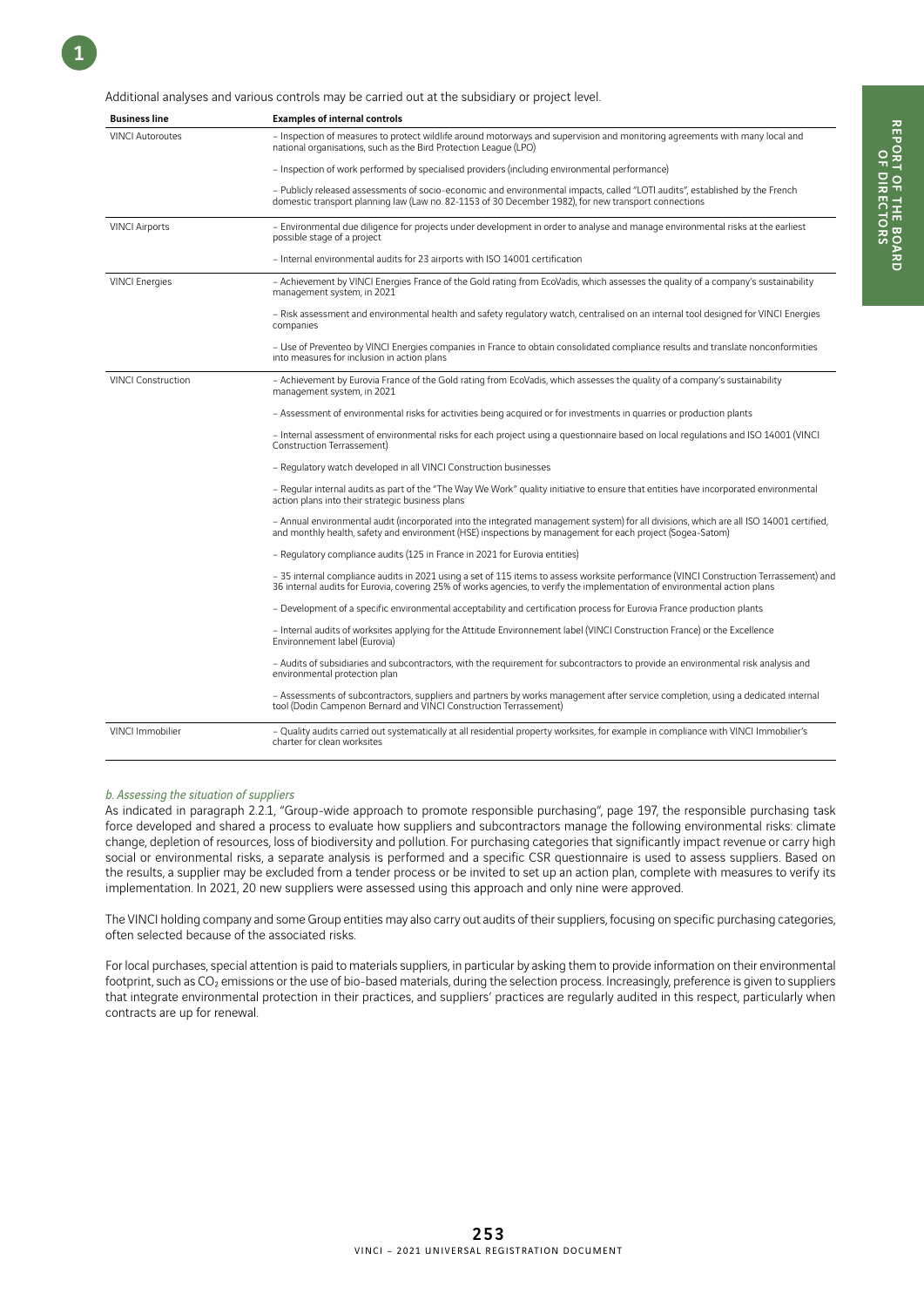

#### Additional measures are taken by business lines and subsidiaries, for example:

| <b>Business line</b>     | <b>Examples of supplier assessment</b>                                                                                                                                                                                                                                                                                                                                                                                                                                                                                                  |
|--------------------------|-----------------------------------------------------------------------------------------------------------------------------------------------------------------------------------------------------------------------------------------------------------------------------------------------------------------------------------------------------------------------------------------------------------------------------------------------------------------------------------------------------------------------------------------|
| <b>VINCI Autoroutes</b>  | - Due diligence during consultations                                                                                                                                                                                                                                                                                                                                                                                                                                                                                                    |
|                          | - Supplier audits including sustainability criteria                                                                                                                                                                                                                                                                                                                                                                                                                                                                                     |
|                          | - Supplier assessment during performance, using dedicated internal tools, and sharing of results at meetings                                                                                                                                                                                                                                                                                                                                                                                                                            |
|                          | - Collaboration with suppliers on environmental issues (such as products used for road maintenance)                                                                                                                                                                                                                                                                                                                                                                                                                                     |
|                          | - Initial and follow-up assessments of selected suppliers in the Cofiroute network (questions incorporating environmental<br>issues).                                                                                                                                                                                                                                                                                                                                                                                                   |
|                          | - Assessment of environmental suppliers (providing programme management assistance) in 2020                                                                                                                                                                                                                                                                                                                                                                                                                                             |
| <b>VINCI Airports</b>    | - Analysis in progress to identify and assess the main social and environmental risks for each purchasing category                                                                                                                                                                                                                                                                                                                                                                                                                      |
| <b>VINCI Energies</b>    | - Yearly or half-yearly assessment by each company of their top 10 suppliers and top five subcontractors, using a questionnaire,<br>followed by work with suppliers on their identified areas for improvement                                                                                                                                                                                                                                                                                                                           |
|                          | - Assessment of VINCI Energies suppliers, using the Actradis platform                                                                                                                                                                                                                                                                                                                                                                                                                                                                   |
| <b>VINCLConstruction</b> | - New questionnaires for specific purchasing categories developed in 2021 to assess suppliers' environmental and other<br>commitments. The questionnaires were sent to all suppliers having participated in a tender in 2021, to distinguish the best<br>environmental performers. Improvement action plans were developed jointly with them. Fifty suppliers, representing a<br>purchasing volume of €250 million, received support in this form in 2021, in connection with framework agreements managed<br>by Eurovia's head office. |
|                          | - Assessment of suppliers, subcontractors and partners upon completion of their service using a dedicated internal tool that<br>includes an environmental evaluation (VINCI Construction Terrassement and Dodin Campenon Bernard). In 2021, 284<br>environmental assessments were performed at VINCI Construction Terrassement.                                                                                                                                                                                                         |
|                          | - Environmental criteria included in annual assessments of subcontractors and suppliers (Sogea-Satom)                                                                                                                                                                                                                                                                                                                                                                                                                                   |

#### 4.4.3 Tailored actions to mitigate risks and prevent serious impacts

#### *a. Policies and procedures to prevent and mitigate risks in operations*

To address the major issues identified for VINCI's business activities, the Group's environmental ambition for 2030 has been translated into key targets and action plans in three areas: climate change, the circular economy, and the protection of natural environments. The Group's entities are implementing this ambition by building road maps that are aligned with their business activities and using environmental management systems.

| Issue                                | <b>Commitments</b>                                                                                                                            |
|--------------------------------------|-----------------------------------------------------------------------------------------------------------------------------------------------|
| Climate change                       | - Reduce the Group's direct greenhouse gas emissions (Scopes 1 and 2) by 40% by 2030 compared with 2018 levels                                |
|                                      | - Reduce indirect emissions (Scope 3) by 20% between 2019 and 2030, taking action across the entire value chain for the<br>Group's businesses |
|                                      | - Adapt structures and activities to improve their climate change resilience                                                                  |
| Resources and the circular economy   | - Promote the use of construction techniques and materials that economise on natural resources                                                |
|                                      | - Improve waste sorting and recovery                                                                                                          |
|                                      | - Expand the offer of recycled materials to limit extraction of virgin materials                                                              |
| Preservation of natural environments | - Prevent pollution and incidents by systematically implementing an environmental management plan in all businesses                           |
|                                      | - Optimise water consumption, especially in areas of water stress                                                                             |
|                                      | - Aim to achieve no net loss of biodiversity                                                                                                  |

#### • Environmental management and incident prevention

To achieve its environmental ambition, the Group implements environmental risk prevention management systems at Group entities (see paragraph 3.1.1.2, "Turning risk management into opportunity," page 205), which also cover their worksites and sites under operation. For example, VINCI Immobilier applies its own clean worksite charter that enumerates obligations for all companies operating at the worksite, to monitor and reduce nuisances and environmental impacts.

Several initiatives have been taken by VINCI Construction entities in addition to obtaining ISO 14001 certification.

–For example, Sogea-Satom develops and implements an environmental management plan for each project. The plan lays out the procedures to follow in the event of a pollution incident and includes the monitoring of environmental near misses.

–Another entity, Soletanche Freyssinet, reports environmental incidents using an internal solution, BeSafe, which features an alert system and tracks corrective action.

–VINCI Construction Grands Projets has set up a process to monitor health and safety and environmental incidents and accidents, which defines four impact or nuisance levels (minor, significant, very significant, major).

–Eurovia developed Notify, an application to report environmental incidents at fixed sites and worksites, several years ago. Since 2020, it has used this experience to add a new incident-reporting module called Events to its in-house management solution, E-Cube. In addition to reporting, Events also analyses incidents and suggests measures to reduce their environmental impact.

Various business lines, divisions and subsidiaries also develop internal labels to prevent risks specific to their business activities. In 2021, 31 Eurovia worksites received the in-house Environmental Excellence label, more than 300 VINCI Construction France worksites were certified with the Attitude Environnement label and nine worksites were awarded the new green label created by VINCI Construction Terrassement in 2021 to recognise worksites that have done an exemplary job in protecting the environment.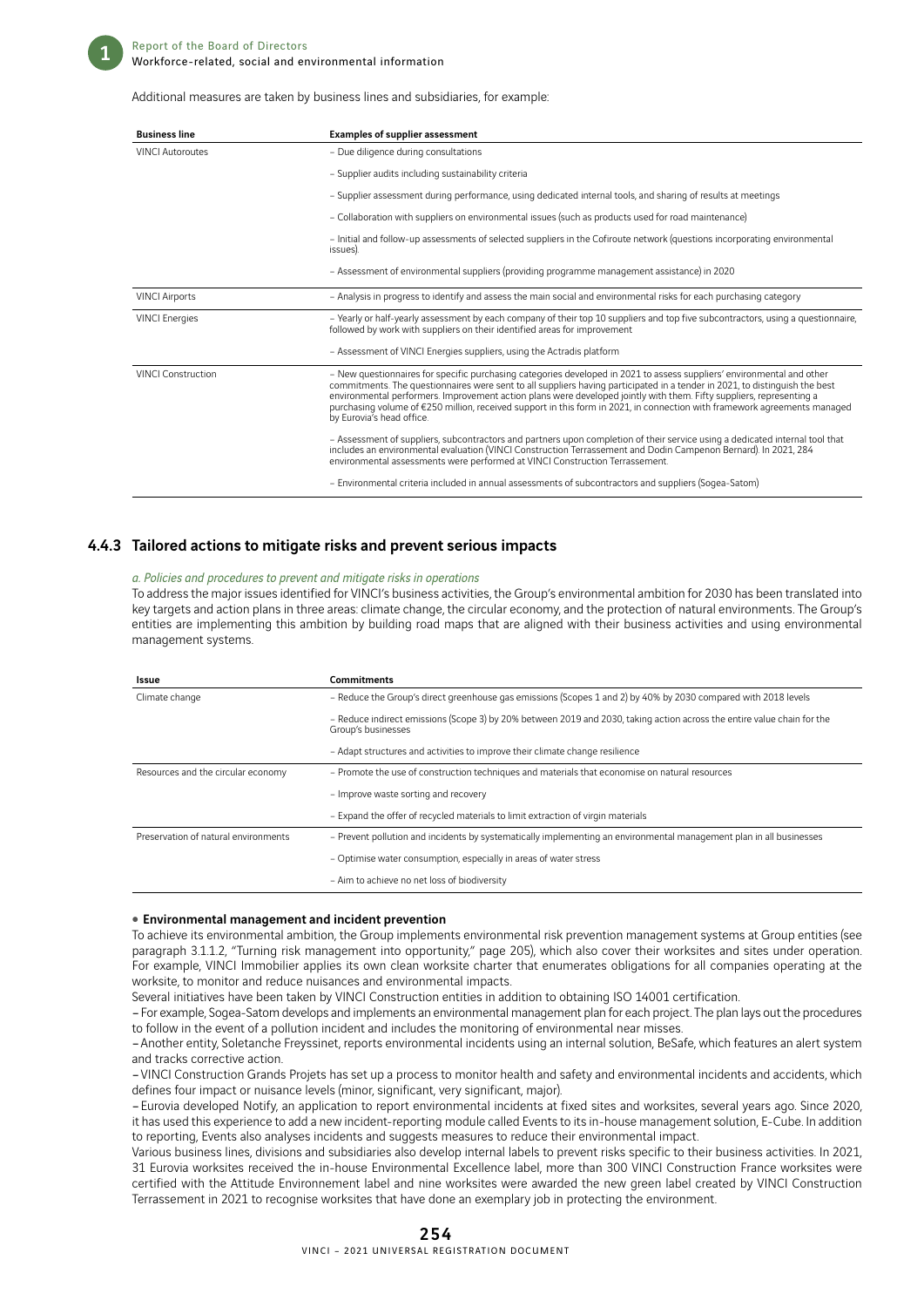In the Concessions business, VINCI Concessions is expanding ISO 14001 certification to enhance risk prevention in airports and other concessions, which requires:

–a regulatory watch and compliance assessment process;

- –an assessment of significant environmental aspects and impacts during normal operations and in the event of an incident;
- –preventive systems to reduce risks (containment pallets under hazardous products, for example);

–clear procedures and training to ensure that workers are informed and fully prepared to respond effectively in the event of an incident; –drills to practise responding to emergency situations.

VINCI Autoroutes also set up a procedure to manage pollution incidents on motorways or other sites, which is continuously improved based on feedback from incidents and emergency drills. Different players work together to implement the procedure:

- –a network of operators at traffic control centres, who share information about the situation and coordinate a response;
- –an on-call chain of people in command, who make decisions while the incident is being managed;
- –the operational staff at the site, who directly handle the incident.

Furthermore, business lines conduct awareness and training initiatives (see paragraph 3.1.3, "Employee training and awareness", page 208). Regular 15-minute environmental sessions at worksites build awareness among employees and subcontractors alike. In 2021, 51,837 hours of environmental training were provided (52,891 in 2020).

#### • Mitigating and adapting to climate change

Climate change is a reality: global temperatures have risen by more than 1°C compared with pre-industrial levels, leading to increasingly frequent and intense extreme weather events each year. According to climate models published by the Intergovernmental Panel on Climate Change (IPCC) in relation to the RCP 6.0 and RCP 8.5 scenarios, current production and consumption practices could see temperatures rise by around 3.5°C to 5°C by the end of this century, resulting in major and irreversible changes that could affect all segments of our society. The IPCC's Special Report on the impacts of global warming of 1.5°C above pre-industrial levels details the consequences for people and the planet even if emissions are reduced considerably, while the first instalment of its Sixth Assessment Report presents the most compelling evidence to date that human activities are causing climate change.

In response, VINCI has committed to taking concrete action. When it adopted its new environmental ambition in 2019, VINCI further strengthened the Group's targets, looking to align itself with the Paris Agreement. The Group is therefore committed to achieving a 40% reduction in its Scope 1 and 2 GHG emissions by 2030 compared with 2018 levels (see paragraph 3.2, "Acting for the climate", page 210). According to guidance from the Science Based Targets initiative (SBTi), this commitment makes the Group's target setting strategy consistent with a reduction "well below 2°C". In addition to this absolute value for its emissions reduction target, VINCI aims to reach carbon neutrality (by achieving net zero emissions) in its direct scope of business activities by 2050. VINCI also pledged in 2021 to reduce its Scope 3 indirect emissions by 20% by 2030 compared to the 2019 baseline. This commitment has been validated by the SBTi and is based on the emissions categories defined in the Greenhouse Gas Protocol (GHG Protocol).

To meet its objectives, VINCI is developing tools and action plans specifically for its businesses to help them measure and manage all the greenhouse gas emissions associated with their activities (ISO Scopes 1, 2 and 3).

## **8%**

reduction in greenhouse gas emissions between 2018 and 2021, excluding the impact of acquisitions

Some measures are being implemented by all Group companies (see the actions described in paragraph 3.2, "Acting for the climate", page 210): gradual increase of electric power for the light vehicle fleet, training in eco-driving practices, modernisation of site machinery and heavy vehicle fleets, experiments with low-emission technologies, and the increased use of electricity from renewable sources. Others are being implemented by specific businesses. They include the replacement of heavy fuel oil by natural gas in industrial processes (Eurovia), regulation of temperature in buildings and terminals (VINCI Energies, VINCI Concessions), testing the use of biogas fuels for some utility vehicles (VINCI Autoroutes), improved energy efficiency of worksite facilities (VINCI Construction), and the production of solar power for self-consumption (VINCI Airports).

**25%** of electricity used was from renewable sources in 2021

Group entities also deploy solutions to reduce emissions in the products and services they deliver in their business activities. For example, ensuring the energy efficiency of buildings under construction or renovation is a key objective for the Group. Accordingly, VINCI Construction companies have shown that they are able to meet the building industry's highest standards, obtaining labels and certifications that go beyond regulatory compliance. They can ensure the actual energy performance of buildings (through the Oxygen® label, attributed to 80 buildings in France), in line with the energy efficiency guarantee applied by VINCI Energies to the operating phase. Using eco-design software developed in partnership with the Mines ParisTech engineering school, VINCI Construction teams also offer solutions for predicting and managing the energy consumption of delivered buildings. VINCI Construction companies therefore embed energy efficiency into a building's entire life cycle.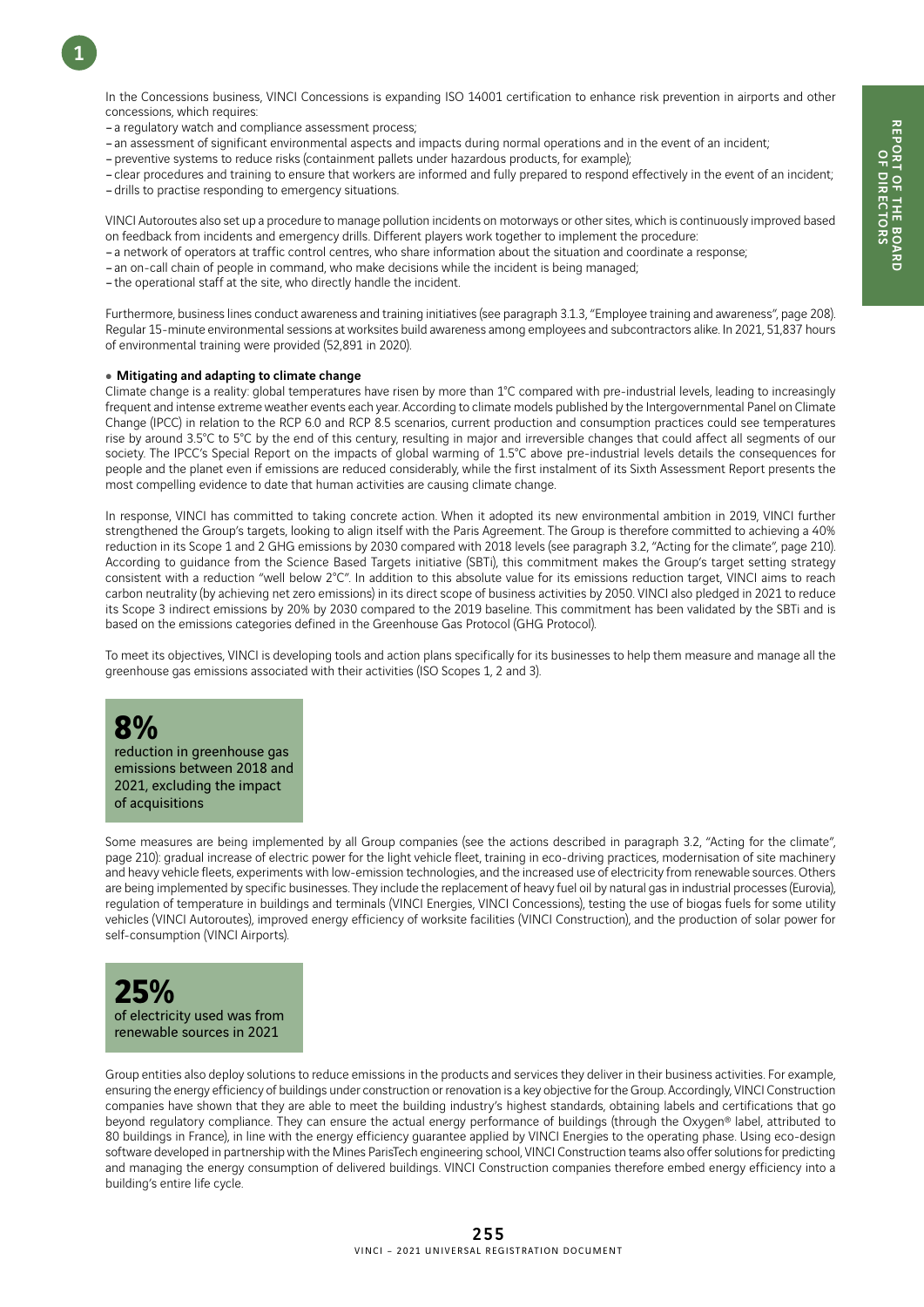Working proactively to adapt buildings and infrastructure to extreme weather events and developing technical skills and knowledge to reinforce building structures are a core part of solutions to climate change challenges. VINCI has conducted research on issues including flood prevention, adapting neighbourhoods to heatwaves and managing the urban heat island effect. The Resalliance startup is an in-house design office providing consulting, modelling and project management services to help projects and geographies adapt to climate change.

#### • Raw material conservation and waste reduction, recycling and reuse

To support the circular economy, VINCI companies strive to reduce their consumption of raw materials and to limit, sort, recycle and reuse an increasing share of the waste produced by their activities (see the actions described in paragraph 3.3, "Optimising resources thanks to the circular economy", page 221.

The rollout of recycling platforms for materials, especially inert materials, supports the circular economy by allowing for their reuse on worksites of the Group's companies in a more systematic manner. For example, about 10 years ago, Eurovia launched its Granulat+ programme, which uses innovative treatments and recovery-sorting-recycling facilities to recover the resources needed to produce aggregates.

## **15%**

of recycled material in VINCI Construction's total aggregate production for 2021

Given their extensive international operations, VINCI's Concessions businesses must find alternatives to landfills for treating waste. To meet its goal of sending zero waste to landfills, VINCI Airports has built on-site sorting centres for its airports in Brazil and the Dominican Republic. VINCI Construction and VINCI Energies are also taking measures to promote the reuse of materials and equipment on worksites, in addition to waste sorting and recycling.

#### **• Preserving natural environments**

Preserving natural environments is a key concern for VINCI companies. From a project's earliest design stage, they strive to avoid, reduce and offset the impacts of their activities on species and natural environments. VINCI companies comply with a range of local regulations and requirements of varying complexity. Above and beyond their legal obligations, they undertake risk analyses of their projects and implement measures to manage the identified risks (see the actions described in paragraph 3.4, "Preserving natural environments", page 226).

A mapping of risks has shown that the Group's activities can cause pollution of various sorts and deteriorate natural environments. Accordingly, the Group has taken steps to reduce these impacts, both during the construction phase and during operations.

Entities use various types of equipment to prevent surface water pollution, choosing the best solution for each context. For example, VINCI Autoroutes creates retention ponds on the sites of its infrastructure to allow the settling of suspended solids in run-off and pumped water, but also to contain any accidental pollution and avoid contaminating neighbouring watercourses or sensitive environments. As another example, 90% of VINCI motorways in service in France are equipped with either natural water protection systems or engineering structures that address potential problems to prevent accidental pollution in the surrounding natural environment. In addition, whenever water is discharged into a natural environment, this is done only after its quality has been verified through sampling. In all its airports, VINCI Airports systematically installs oil-water separators wherever there is a risk of water contamination. Some of Eurovia's quarry sites have implemented innovative systems to filter pumped water and minimise the discharge of any suspended matter. At worksites, temporary retention ponds or settlement tanks are set up as needed to prevent suspended solids from contaminating the natural environment. Worksites are also supplied with spill kits, watertight areas for machine refuelling, and other equipment to prevent accidental pollution.

To reduce the light and sound pollution generated by the operation of infrastructure, acoustic barriers are regularly placed along motorways, and lighting systems may be adapted to direct light only towards areas requiring illumination for the safety of users. During a project's construction phase, Group entities use acoustic enclosures or ventilation strategies to diminish the noise produced by their machines. Depending on the context, noise levels may be measured, and sometimes vibrations as well.

At sites under construction and sites in operation, air quality monitoring systems may be implemented. Some airports measure the air quality of surrounding areas on a continuous basis. At worksites, operators first make sure that weather conditions are suitable (low wind speeds) before beginning soil stabilisation work.

Efforts are also made to limit the use of phytosanitary products for road maintenance to the strict minimum. Currently, these products are only used for hard-to-access areas or for fighting invasive plant species. A reduction of just over 80% in the use of phytosanitary products (in litres) occurred between 2018 and 2021 for the Concessions business as a whole. As part of its commitments under the act4nature international initiative, VINCI has made a pledge to cease all use of phytosanitary products by 2030 (unless prevented by contractual or regulatory provisions).

### **37** airports used no phytosanitary products in 2021

The Group mobilises internal and external sources of environmental engineering expertise to offset its residual impacts on species. Specific ecological restoration measures are taken only after all possible adaptation strategies have been applied.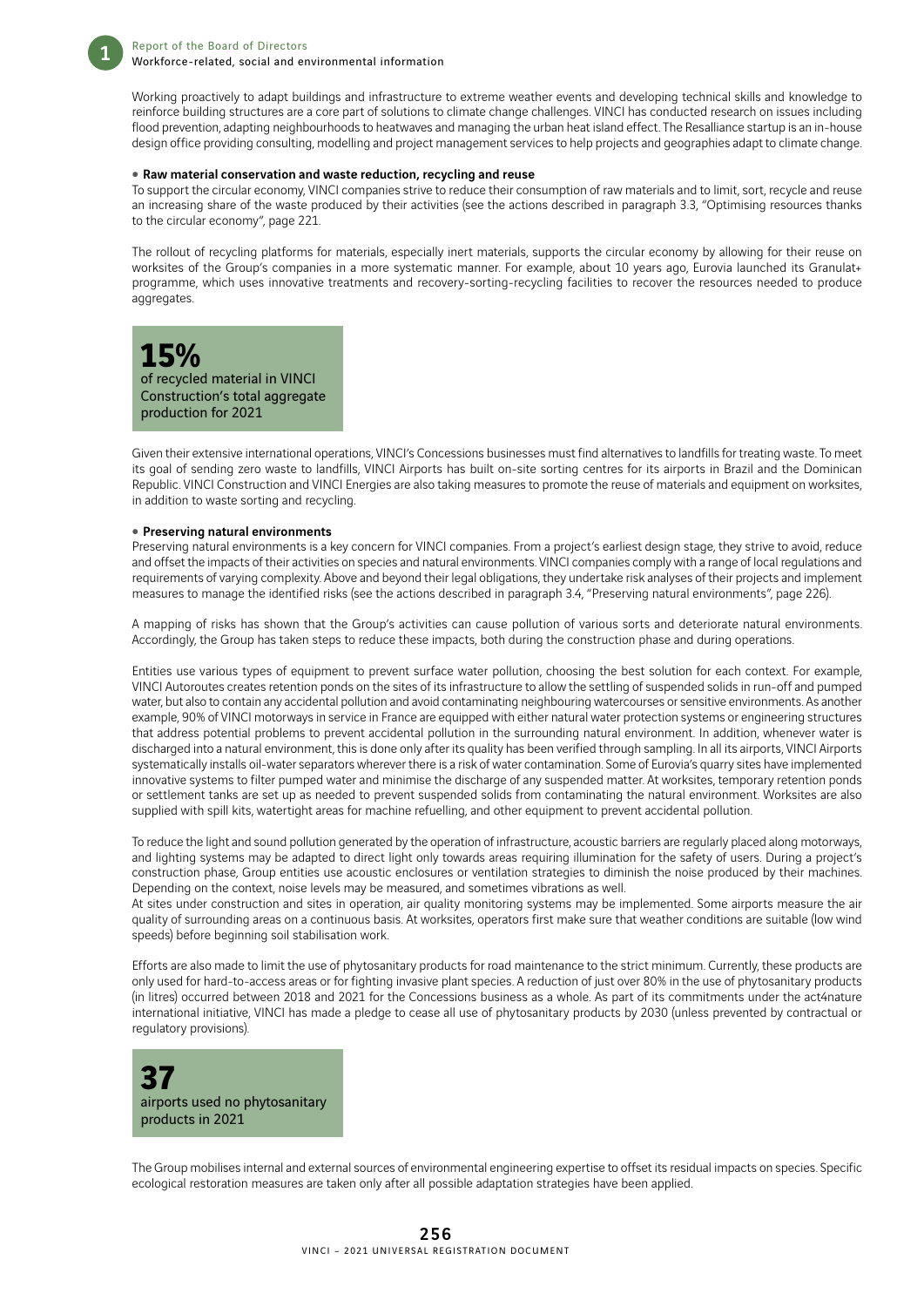#### *b. Policies and procedures to prevent and mitigate risks among suppliers*

The additional risk-mapping work performed in 2019 to examine environmental issues for specific business activities identified the purchasing categories that are the most exposed to environmental risks. These categories include materials and energy purchases, whose early environmental impact is high (due to the depletion of natural resources or the high carbon impact of its production). Other purchasing categories also present significant environmental risks, depending on the business activity.



1

of framework contracts signed by Purchasing Coordination included one or several environmental criteria in 2021

In 2019, the Group produced and disseminated a practical guide to responsible purchasing. It clarifies that the sourcing of innovative solutions to protect the environment, fight climate change and achieve energy transition is an integral part of the Group's responsible purchasing. At the end of October in 2020, an introductory course to responsible purchasing was made available to all employees as an e-learning module, to help them absorb the content of the guide. By 31 December 2021, 2,400 employees had completed it. A more advanced course for Group purchasing roles was developed in 2021 and completed by 120 employees. Thirty trainers will continue to deliver this new training in business lines. VINCI Autoroutes has developed its own responsible purchasing module for all employees who participate in the purchasing process.

Environmental clauses are also included in the supplier contracts signed with some business lines, divisions and subsidiaries. For example, the sustainable development teams at VINCI Autoroutes systematically participate in consultations with suppliers. At ASF, all contracts for the provision of programme management services include one or more environmental clauses, and for all large contracts for works (greater than €500,000) or intellectual services, suppliers must provide a full environmental impact statement. At VINCI Construction, some contracts with suppliers contain environmental requirements and recommendations, in particular regarding low-carbon concrete.

The Group has undertaken additional work to prevent risks across its most important industry sectors and purchasing categories. Eurovia France and VINCI Construction France established a list of their priority purchasing categories, notably including those categories exposed to social and environmental risks, and mapped them for each entity. Discussions with certain strategic suppliers (for example, fuel and concrete) were initiated with a view to reducing Scope 3 emissions. In 2021, the Group continued to assess concrete suppliers against environmental criteria (such as greenhouse gas emission thresholds), to expand its sourcing of low-carbon concrete. With respect to wood used for the frames and facades of structures, VINCI companies specialising in timber-frame construction source a very large majority (over 80%) of their wood from PEFC- or FSC-certified sustainably managed forests. In 2021, VINCI also completed its second CDP Forests assessment and received the score of C, which recognises the Group's awareness of deforestation and forest degradation risks and best practices.

#### 4.4.4 Group alert mechanisms and processing of reports

VINCI has set up an alert system, using a dedicated online platform, to process disclosures about serious damage to the environment. The system is managed by the Ethics and Vigilance Department. At the same time, the Environment Department monitors major environmental incidents as part of the Group's annual reporting. A major incident is defined as one that requires the intervention of an external specialist and whose consequences stretch beyond the boundaries of the entity's sites.

At the local level, the Group's subsidiaries, divisions and business lines have their own procedures to notify management if an environmental incident occurs so as to promptly implement corrective actions. For example, the environmental managers of construction companies must make a detailed report of any environmental incident. The report is shared with the top management of the relevant company.

#### 4.4.5 Monitoring measures put in place and their effectiveness

VINCI's Environment Department, together with the Internal Control, Ethics and Vigilance, CSR, and Purchasing departments, supervises the work to monitor and assess the effectiveness of environmental risk management measures. This follow-up is performed on a continuous basis, through the coordination of internal committees focusing on each of the Group's material environmental issues (the Environment Committee, the Biodiversity Task Force, and the Circular Economy Task Force). Monitoring and assessment are also carried out by the Group's network of environmental correspondents. Among other tasks, these correspondents respond to the annual environmental reporting questionnaire, which contains about 60 quantitative indicators based on Global Reporting Initiative standards (a common set of indicators to assess companies' sustainable development policies, see the cross-reference table, page 375), the recommendations of the Task Force on Climate-related Financial Disclosures (see the cross-reference table, page 377) and the Sustainability Accounting Standards Board framework (see the cross-reference table, pages 378). The reporting process is an excellent resource for managing and following up on action taken to reduce the environmental risks relating to VINCI's activities. It also incorporates some data on the subcontractors of VINCI companies.

This monitoring and assessment work accompanies the Group's new environmental ambition, which aims to strengthen the commitments made by Group companies and sets targets for reducing the environmental footprint of their activity. The goals are regularly reviewed by VINCI's Executive Committee and Board of Directors.

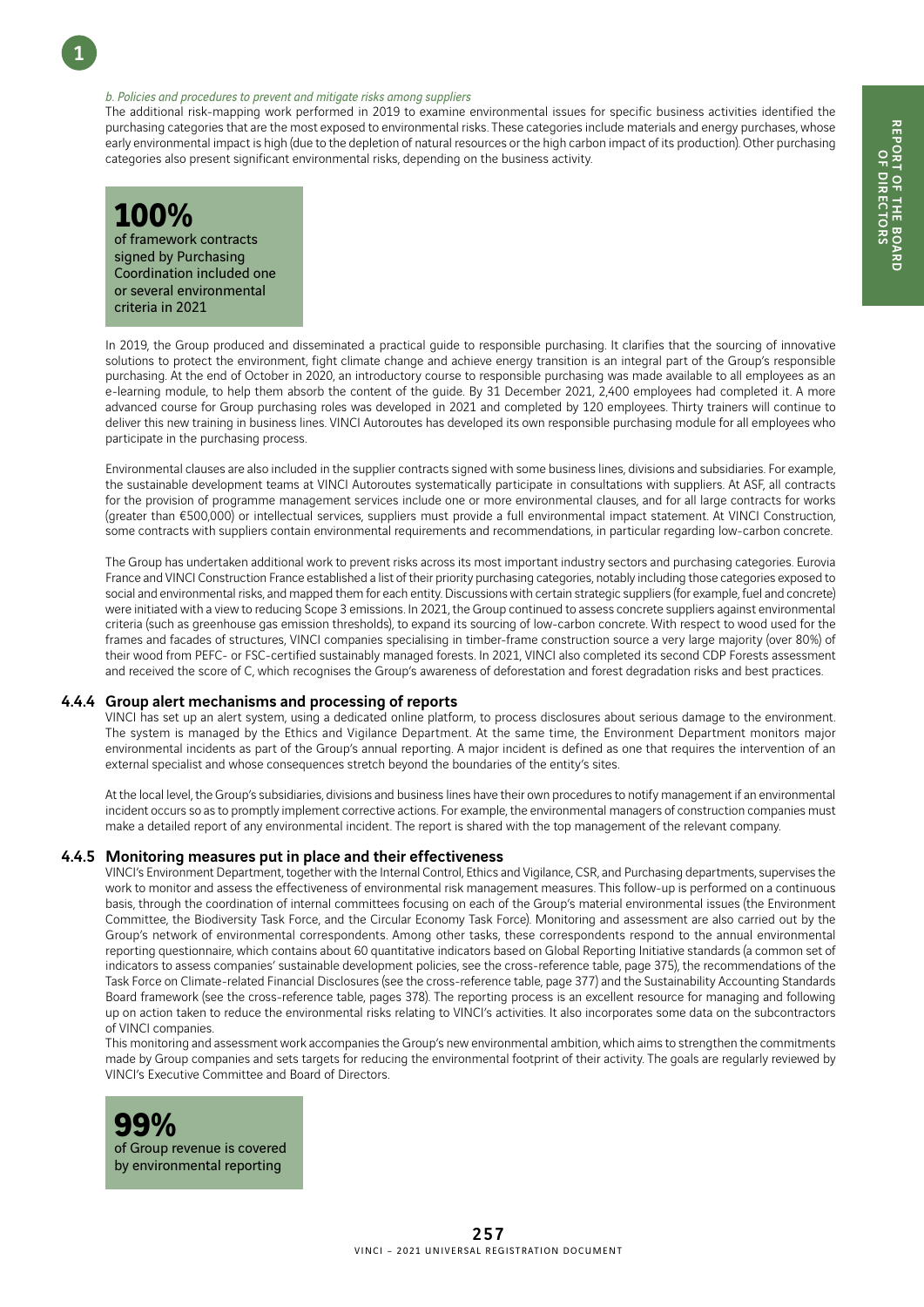

### 4.5 The Group's system for whistleblowing, alerts and the processing of reports

The Ethics and Vigilance Department supports the implementation of the Group's compliance programmes, in addition to procedures for raising concerns in specific areas of risk. It is responsible for VINCI's whistleblowing system (see paragraph 2.4, "Business ethics", page 201) and reports to the Group's Executive Management.

#### • A procedure available to all stakeholders

The Group has set up a unique whistleblowing system, called VINCI Integrity, which can be used by any concerned person to report any serious irregularities relating to the work context, and of which they have personal knowledge. The persons covered by the whistleblowing procedure are:

–employees of companies in the VINCI Group;

–external or temporary employees of companies in the VINCI Group (such as temporary staff or employees of subcontractors, suppliers, service providers, etc.);

–persons who are stakeholders in a project, for subjects relating to duty of vigilance in the environmental and social domains.

#### • A procedure addressing all areas of concern

Whistleblowing in the work context may involve the following areas:

–behaviour or a situation that infringes VINCI's Code of Ethics and Conduct or its Anti-corruption Code of Conduct;

–behaviour or a situation that infringes VINCI's Guide on Human Rights or violates human rights and fundamental freedoms;

–behaviour or a situation that infringes VINCI's "fundamental and essential workplace health and safety initiatives" or will have a severe impact on people's health and safety;

–behaviour or a situation that infringes VINCI's environmental commitments or will have a severe impact on the environment.

#### • A multimodal procedure

Multiple, complementary channels are available for processing reports. Whatever the means used, all exchanges are kept strictly confidential.

Employees inform their direct or indirect supervisor, or an officer designated for this purpose within the entity to which they belong. Employees can use the whistleblowing system available in their entity, contact the Group's Ethics Officer directly, or use VINCI Integrity, the Group's whistleblowing platform. VINCI guarantees that no employee will be disciplined, dismissed, or retaliated against in any way, whether directly or indirectly, for having reported or given evidence, under the whistleblowing procedure and in good faith, concerning acts of which the employee obtained personal knowledge during the course of their duties. This remains the case even if the allegation made is determined to be false after investigation. Similarly, the identity of the accused person is treated with the utmost confidentiality.

External stakeholders can access VINCI Integrity from the Group's website and report concerns.

These mechanisms ensure a reliable, highly secure method of reporting with end-to-end traceability.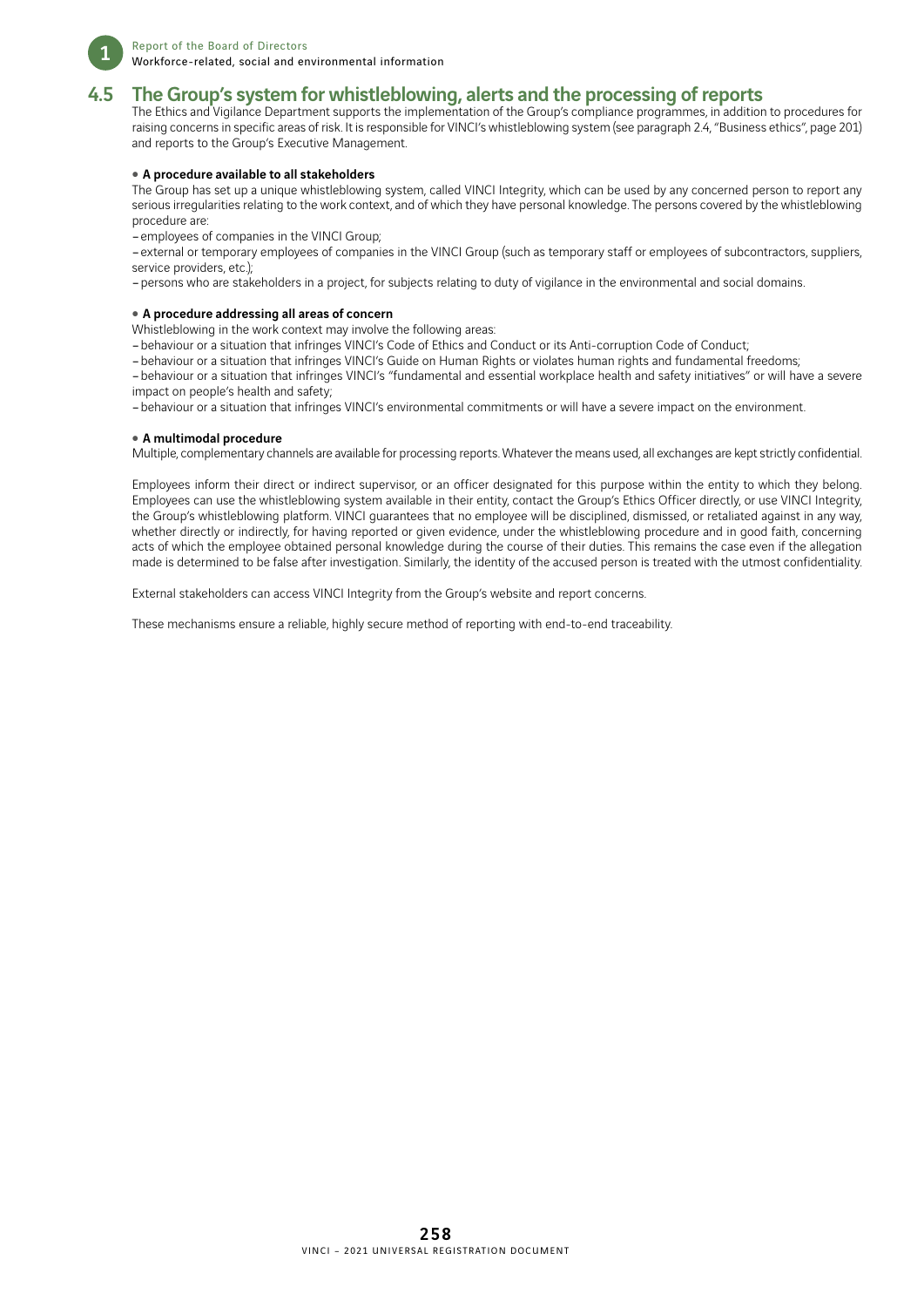

This universal registration document was filed on 28 February 2022 with the Autorité des Marchés Financiers (AMF, the French securities regulator), as competent authority under Regulation (EU) 2017/1129, without prior approval pursuant to Article 9 of the said regulation.

The universal registration document may be used for the purposes of an offer to the public of securities or the admission of securities to trading on a regulated market if accompanied by a prospectus and a summary of all amendments, if any, made to the universal registration document. The set of documents thus formed is approved by the AMF in accordance with Regulation (EU) 2017/1129.

This is a free translation into English of a report issued in French and is provided solely for the convenience of English-speaking readers. This report should be read in conjunction with, and is construed in accordance with, French law and professional auditing standards applicable in France.



Photos: Aerophoto America; Jonathan Alexandre; Geoff Ashcroft; Jean-François Badias; P. Banczerowski/CAPA Pictures; Luc Benevello; Patrick Berlan; Thomas Blanc; Yann Bouvier; Xavier Boymond; Yoann Bugnet; Philippe Castaño; Céline Clanet; Cyril Crespeau; Antoine Doyen/CAPA Pictures; Cyrille Dupont/The Pulses; Matthieu Engelen; Jesus Fung Yan; Patrick Gaillardin/Hanslucas; Getty Images; Groupement ETPO-NGE GC; Corentin Guilbert; Guilhem Canal Photographe; Jean-Daniel Guillou; Axel Heise; Cédric Helsly; Olemedia/ iStock; Justin Lambert; Pascal Le Doaré; Céline Levain; Thierry Lewenberg-Sturm; David Marmier; Antoine Monié; Alain Montaufier; Juan Moreno Espinel; Salem Mostefaoui; Jean-Philippe Moulet; MTW; Florian Pépellin; Dušan Radević; Will Recarey; DEGES-Michael-Ritter; Diogo Santos; Raphaël Soret; Stade de France® – Macary, Zublena, Regembal et Costantini – Architectes, ADAGP – Paris 2021-2022 – Photographer: Nicolas Moulard; Berten Steenwegen; Alexis Toureau; Jean-Luc Viart/Studio Viart; Francis Vigouroux; WOW Porto; J. Zamith; F. Zvardon; Photo libraries of VINCI and subsidiaries. All rights reserved. Several of the photographs in this document were taken before the pandemic, which explains why the people shown in them are not wearing face coverings or observing physical distancing measure

priyered all and production: WAT - wearetogether.fr - 2110\_2550 - Translation: Alto International — Printing: Arteprint. This document is printed using vegetable-based inks on *This document serves as universal registration document and annual nancial report.* paper produced from sustainable resources.